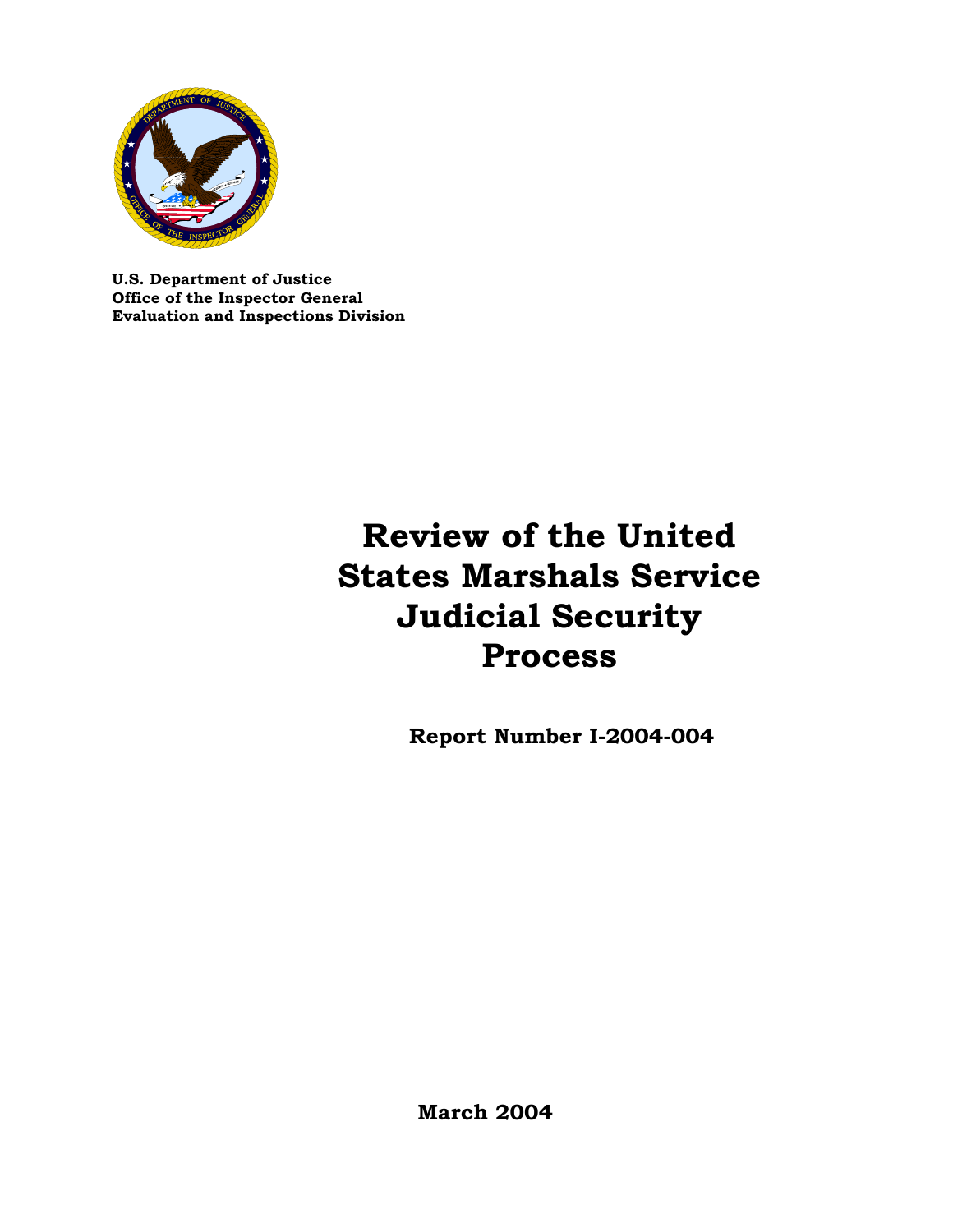Protecting the federal judiciary is one of the eight strategic goals of the Department of Justice (Department), $1$  and it is the primary mission of the United States Marshals Service (USMS).2 No federal judges have been assassinated since 1989, but two federal judges have been assaulted in the last three years, and the USMS receives almost 700 threats against members of the judiciary each year. Further, in the 10 years since the first World Trade Center bombing trials, the federal judiciary has conducted an increasing number of high-threat trials, such as those involving international and domestic terrorism, international drug trafficking, organized crime, and gang activity.3 Since fiscal year (FY) 2001, Congress has increased funding for judicial security by about 50 percent and authorized the USMS to hire 106 new Court Security Inspectors. However, Congress has expressed concern that "as the program has grown sufficient attention has not been provided to program and budget administration…."4

The Office of the Inspector General (OIG) evaluated the USMS's efforts since September 11, 2001, to improve its protection of the federal judiciary. We focused specifically on the USMS's ability to assess threats and determine appropriate measures to protect members of the federal judiciary during high-threat trials and while they are away from the courthouse.

## **RESULTS IN BRIEF**

We found that since September 11, 2001, the USMS has placed greater emphasis on judicial security by hiring 106 court security inspectors and increasing courthouse security. However, the USMS's assessments of threats against members of the federal judiciary are often untimely and of questionable validity. Further, the USMS has limited capability to collect and share intelligence on potential threats to the judiciary from USMS districts, the Federal Bureau of Investigation's (FBI's) Joint Terrorism Task

3 On February 26, 1993, terrorists attempted to blow up the World Trade Center by detonating a rental truck loaded with explosives in the underground parking garage.

4 Conference Report 108-10, February 13, 2003, p. 735-736.

 <sup>1</sup> U.S. Department of Justice, FY 2001-2006 Strategic Plan, November 2001, p. 99.

<sup>2</sup> Other major USMS missions include supporting the effective operation of the judicial system through the execution of federal warrants; housing and transporting federal prisoners in custody; and ensuring the security, health, and safety of Government witnesses and their immediate dependents.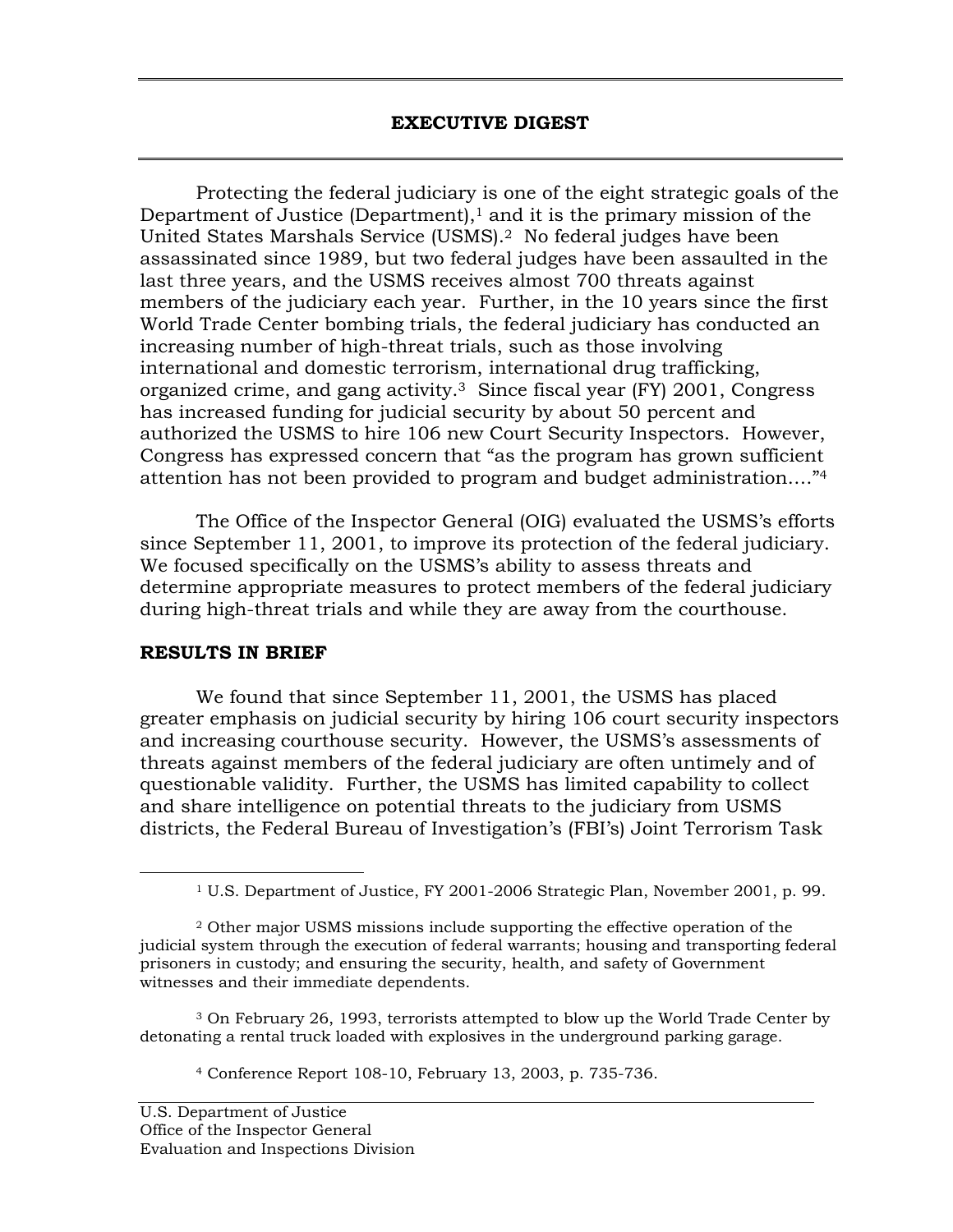Forces (JTTFs), and other sources. Finally, the USMS lacks adequate standards for determining the appropriate protective measures that should be applied to protect the judiciary against identified potential risks (riskbased standards) during high-threat trials and when they are away from the courthouse.

## **USMS Threat Assessments are Untimely and of Questionable Validity**

Timely threat assessments are essential to alert USMS districts to threats with a higher potential for violence, but the USMS routinely fails to meet its internal standard that requires threats against judges to be assessed within a specific time period.5 We found that more than 73 percent of the threat assessments conducted from FY 2000 through FY 2003 took more than the standard time.<sup>6</sup> Furthermore, the USMS failed to improve the timeliness of its threat assessments despite a 30 percent decrease in the number of reported threats since FY 2000. In fact, the number of assessments that took significantly longer than the standard time to complete more than quadrupled from 24 in FY 2000 to 103 in FY 2003.

In addition to taking weeks or months to complete, the validity of USMS assessments is questionable because the historical threat database used to assess reported threats has not been updated since 1996. The database contains no information on the more than 4,900 threats made since then – including threats related to terrorism cases that have occurred since September 11, 2001.

Further, when allocating resources and determining protective measures in response to threats, the USMS continues to rely on statistics developed from the historical threat database which indicate that only about one out of every ten threats escalated or resulted in violence. Because the information in the historical threat database is outdated, we question the validity of threat assessments or resource allocations based on this data.

# **USMS Has Limited Capability to Collect and Share Intelligence**

We also found that the USMS has limited capability to collect and share intelligence on threats to the federal judiciary among its districts and

 <sup>5</sup> The exact time standards are considered by the USMS to be law enforcement sensitive.

 $\overline{\phantom{a}}$  ,  $\overline{\phantom{a}}$  ,  $\overline{\phantom{a}}$  ,  $\overline{\phantom{a}}$  ,  $\overline{\phantom{a}}$  ,  $\overline{\phantom{a}}$  ,  $\overline{\phantom{a}}$  ,  $\overline{\phantom{a}}$  ,  $\overline{\phantom{a}}$  ,  $\overline{\phantom{a}}$  ,  $\overline{\phantom{a}}$  ,  $\overline{\phantom{a}}$  ,  $\overline{\phantom{a}}$  ,  $\overline{\phantom{a}}$  ,  $\overline{\phantom{a}}$  ,  $\overline{\phantom{a}}$ 6 To obtain sufficient data for comparison we reviewed data from FY 2000 through FY 2003, two years before and two years after September 11, 2001.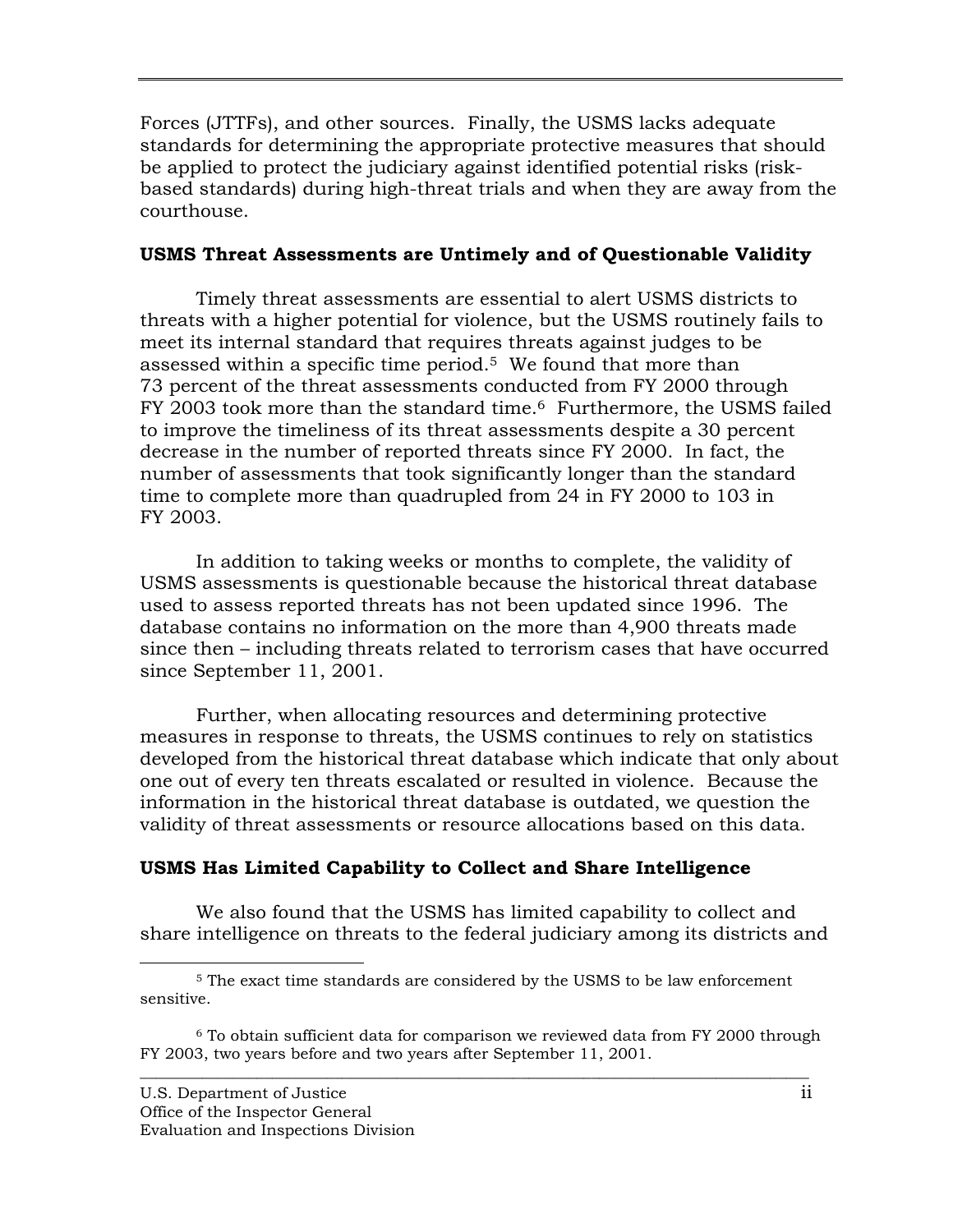its representatives on the FBI's JTTFs. The limitations persist because the USMS has neither acted on internal studies that identified the need for the USMS to improve its capability to collect and share intelligence nor updated internal guidance to implement the authority granted by Congress in the Patriot Act.<sup>7</sup> Specifically:

- The USMS has no central program to collect, assess, and share intelligence on threats to the judiciary. Prior to 1994, the USMS operated a centralized intelligence collection and assessment program in its Threat Analysis Division. In a 1994 reorganization, the USMS Director eliminated the Division and did not reassign its duties. After September 11, 2001, internal USMS studies identified the need for the USMS to establish a centralized program to collect and share intelligence from the districts and the USMS representatives on JTTFs. The studies also recommended that the USMS establish liaisons at the Central Intelligence Agency, the Foreign Terrorist Tracking Task Force, and the Secret Service Protective Intelligence Division, among other intelligence organizations. As of October 2003, the USMS had not developed any centralized intelligence-sharing capability.
- Outdated USMS internal guidance limits intelligence collection. An April 5, 1996, USMS Office of General Counsel (OGC) opinion, based on 1983 Attorney General Guidelines, directed the USMS to limit its collection of intelligence, including information in special databases used to track and assess threats to the judiciary.8 The Patriot Act has since provided new authority for law enforcement agencies to collect and share intelligence related to terrorism and other threats, and the Attorney General Guidelines have been revised to reflect this new authority. However, the USMS has not revised its internal guidance to implement the new authority to collect intelligence.
- The USMS does not fully participate in the FBI's JTTFs. Some U.S. Marshals have assigned Deputy Marshals to FBI JTTFs, but

 <sup>7</sup> Uniting and Strengthening America by Providing Appropriate Tools Required to Intercept and Obstruct Terrorism Act of 2001 [Patriot Act], Public Law 107-56, October 25, 2001.

<sup>8</sup> The Attorney General's Guidelines on General Crimes, Racketeering Enterprise, and Domestic Security/Terrorism Investigations (March 1983) described authorities and activities related to criminal investigations. The Guidelines only mention the FBI but have been interpreted as applying to all Department criminal investigations.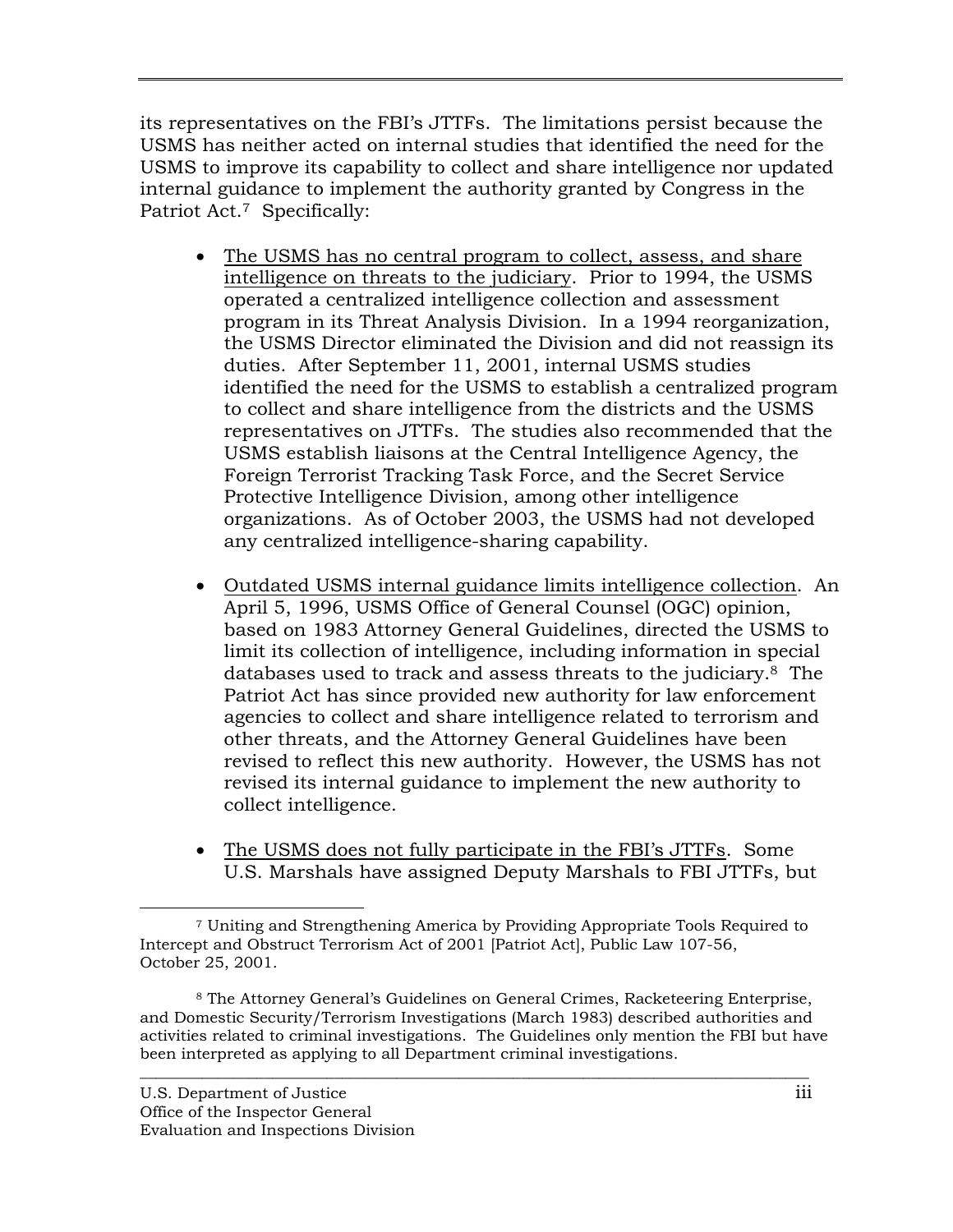the USMS has no service-wide policy to ensure that it is represented on each JTTF. As of October 2003, JTTF membership rosters provided by the FBI showed that the USMS has assigned 50 Deputy Marshals to 29 of the FBI's 56 field office JTTFs. Of the 50 Deputy Marshals, 25 are full-time representatives and 25 are part-time representatives. Further, the USMS's Memorandum of Understanding with the FBI requires that JTTF representatives have Top Secret clearances, but we found that only 33 of the 50 USMS representatives to the JTTFs had Top Secret security clearances. According to the Chairman of the USMS Executive Working Group formed by the Director in September 2001 to examine USMS intelligence capabilities, the wide spread lack of clearances is a barrier to improving intelligence collection and sharing.

• The USMS lacks the secure telecommunication systems required to effectively share intelligence on threats to the judiciary. As of August 20, 2003, only 51 of the 94 USMS districts had secure communications equipment required to transmit classified information.

In the two high-threat trials we reviewed, the USMS's limited capability to collect and share JTTF intelligence affected the USMS's efforts to protect the federal judiciary. In one trial of individuals who were providing financial aid to terrorists, the USMS did not receive classified JTTF intelligence that the district considered critical to trial security operations because the district's part-time representative to the JTTF did not have a Top Secret security clearance. In the other trial, the USMS was not informed of the imminent arrest of six terrorists identified by a JTTF investigation until just before the arrests. The short notice precluded the USMS from taking the extensive security measures required to secure a large number of suspected terrorist prisoners.

## **USMS Lacks Adequate Standards for Determining Appropriate Protective Measures**

We found that the USMS lacks adequate risk-based standards for determining the appropriate measures to protect the judiciary during high-threat trials and to protect threatened judges away from the courthouse (protective services details). Without risk-based standards, the USMS cannot ensure that districts consistently apply similar protective measures in response to similar threats, and that limited resources for protecting the judiciary are used in the most effective manner.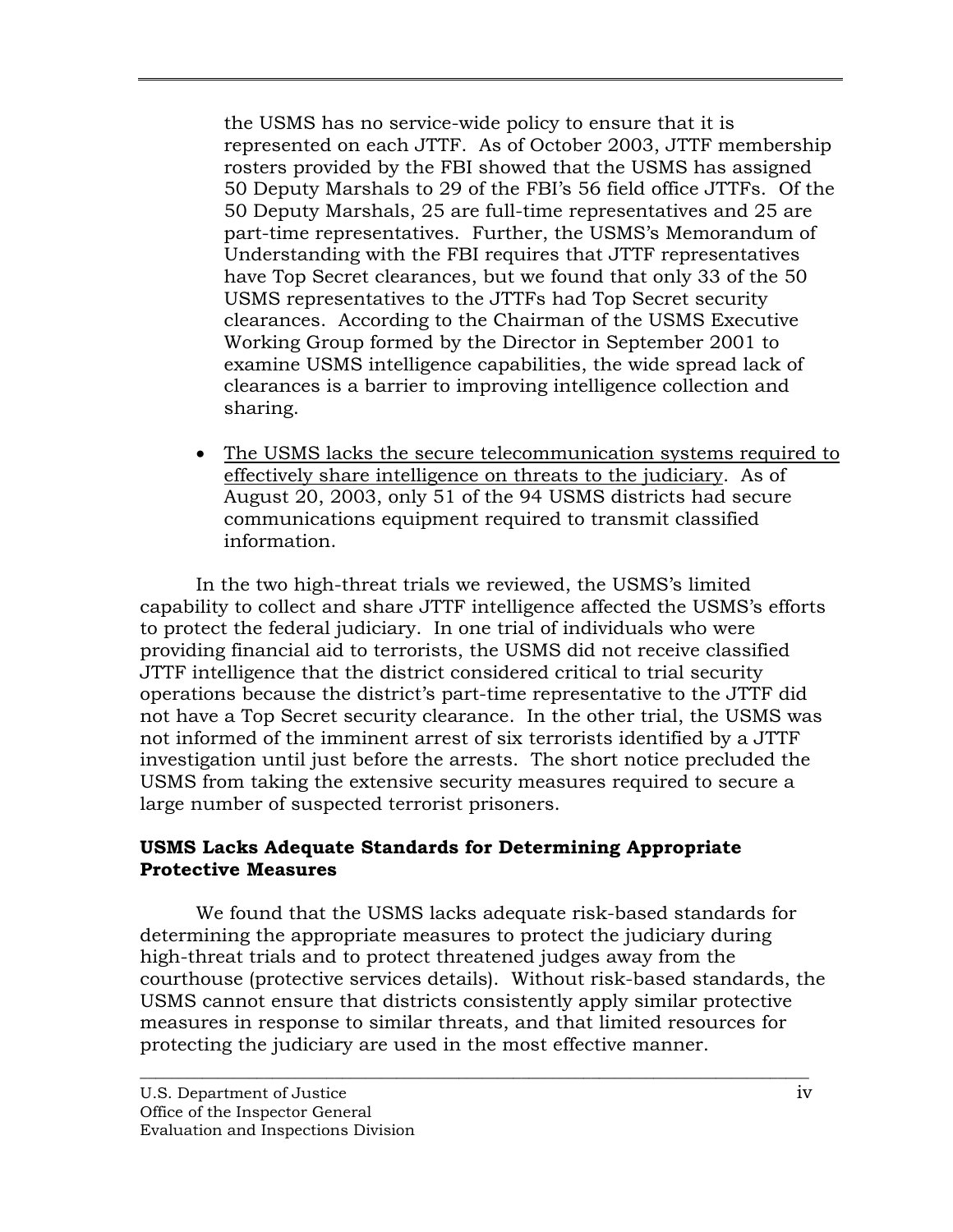High-threat trials. We found that the USMS's Policy and Procedures Manual (Manual) has not been updated in over a decade and provides limited and outdated guidance on specific protective measures for high-threat trials.<sup>9</sup> The Manual offers no guidance on providing security for trials of individuals associated with international terrorist groups, or for many other types of trials that present significant risks to the judiciary, such as criminal cases involving espionage, prosecutions of gang violence, and cases with cooperating witnesses. Further, the Manual does not provide guidance on the use of special equipment such as trace explosive detectors, armored cars, body armor, and enhanced prisoner restraints.

Protective services details. We found that the USMS's guidance on individual protective measures is outdated.10 The guidance does not address the use of equipment that has become more widely available in recent years, such as perimeter cameras, car alarms, home alarms, and cellular phones, and has not been updated to account for threats that are beyond the ability of the USMS alone to mitigate, such as the threat of retaliation by international terrorists. Further, the guidance still directs readers to offices and functions that were eliminated almost ten years ago.

Although specific protective measures must be selected based on the characteristics of each individual case, in the absence of risk-based standards we found that districts did not consistently apply similar protective measures in response to similar threats. For example, one district used the USMS Special Operations Group (SOG) (a specially trained and equipped unit deployed in high-risk law enforcement situations) extensively during a high-threat trial while another did not use the SOG at all for a similar high-threat trial. Likewise, the protective services details provided judges varied significantly in the protective measures implemented. The extent and appropriateness of the protective measures applied in each case could not be evaluated fully because the USMS does not complete after-action reports on the measures taken during high-threat trials or protective services details.

 <sup>9</sup> USMS Policy and Procedures Manual, Volume X, Judicial and Court Security, July 1, 1993.

<sup>10</sup> The USMS's official policy is Policy Directive 99-07, January 7, 1999, Protective Investigations. The Policy Directive does not address protective services details, but refers to guidance in *The U.S. Marshals Service Protective Investigations Program, A Procedural Handbook for Threat Investigators and Supervisors*, January 1999.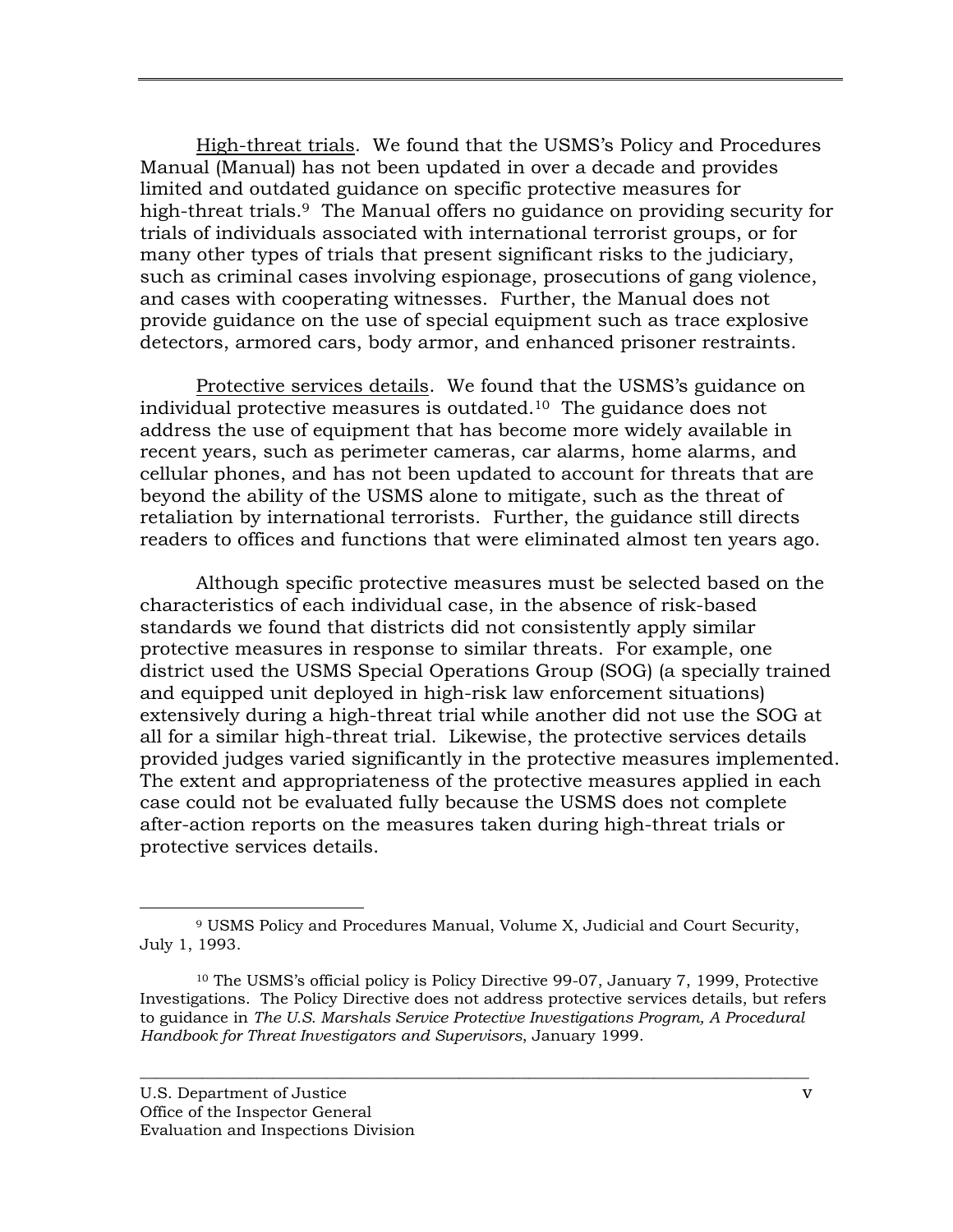Without adequate risk-based standards, the USMS cannot effectively determine when districts should be provided additional resources to support high-threat trials or protective services details. In FY 2002, the USMS provided additional funding to districts to support 117 high-threat trials.11 However, in response to our national survey, districts estimated that about 20 percent of all trials in 2002 involved a "substantial potential for violence." Given that there were 12,817 trials completed in U.S. District Courts in FY 2002, the number of trials with "substantial" risks could have exceeded 2,400.12 Without adequate risk-based standards, and without after-action reports to evaluate and improve its protection of the judiciary, the USMS cannot effectively ensure that the most significant risks are addressed and that resources are used appropriately.

## **Conclusions**

The USMS should take immediate steps to improve its ability to assess threats to the federal judiciary. Currently, USMS threat assessments are not timely and no new threat information has been entered into the historical threat database used to assess new threats since 1996. The lack of current threat information in the database undermines the validity of new assessments both for determining appropriate protective measures and for allocating resources.

While the USMS has taken steps since September 11, 2001, to evaluate its capability to collect and share intelligence, as of October 2003 the USMS had not acted on internal studies that documented the need to reestablish an intelligence program to collect, analyze, and disseminate information related to high-threat trials and threats to the federal judiciary.

Finally, the USMS needs risk-based standards for determining the appropriate protective measures that should be applied to protect the judiciary during high-threat trials and when using protective services details. In addition, current risk-based standards are also needed to more effectively identify those high-threat trials and protective services details for which the districts should receive additional resources.

<sup>&</sup>lt;sup>11</sup> We asked how many requests were rejected, but the USMS Judicial Security Division (JSD) responded that it tracks only those requests that are approved.

<sup>12</sup> Administrative Office of the United States Courts (AOUSC) FY 2002 Annual Report, Table C-7, U.S. District Courts – Civil and Criminal Trials Completed.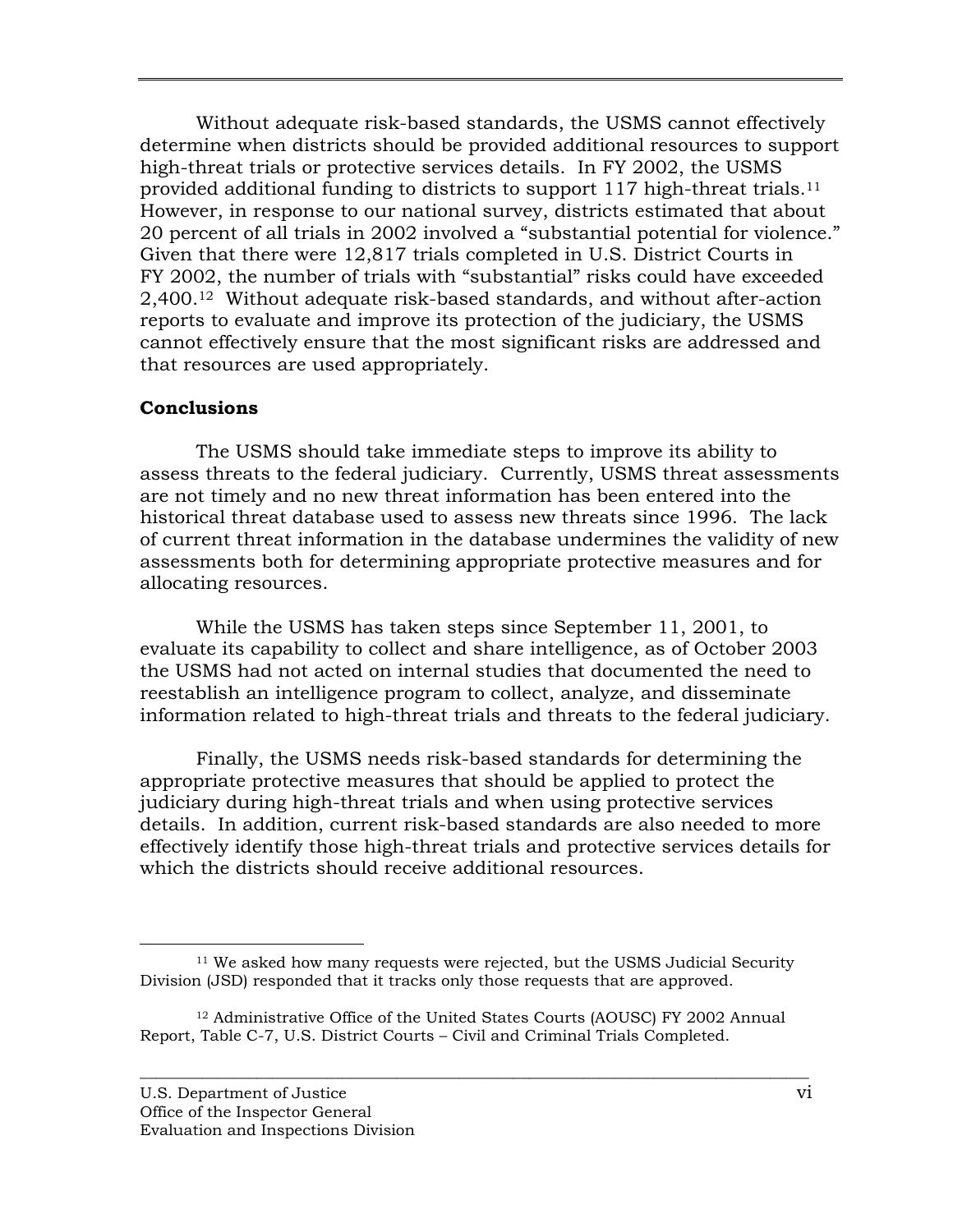## **Recommendations**

To improve the USMS's capacity to carry out its primary mission of protecting the federal judiciary, we recommend that the USMS take the following actions:

- 1. Ensure that all threats to the judiciary are assessed within established timeframes.
- 2. Update the historical threat database or develop a new database to perform comparative assessments.
- 3. Assign full-time representatives to all 56 FBI field office JTTFs and ensure effective USMS liaison with intelligence agencies (e.g., the U.S. Secret Service's National Threat Assessment Center, the Central Intelligence Agency, and the National Security Agency).
- 4. Create a centralized capability to identify, collect, analyze, and share intelligence with USMS districts, as well as with the USMS JTTF representatives and other intelligence liaisons.
- 5. Require that all Chief Deputy Marshals and USMS JTTF representatives have Top Secret clearances, and ensure that each district has secure communication equipment.
- 6. Revise the 1993 *Judicial and Court Security Manual* and the 1999 *Offsite Security Booklet for Judicial Officers* to establish risk-based standards and require after-action reports for high-threat trials and protective details.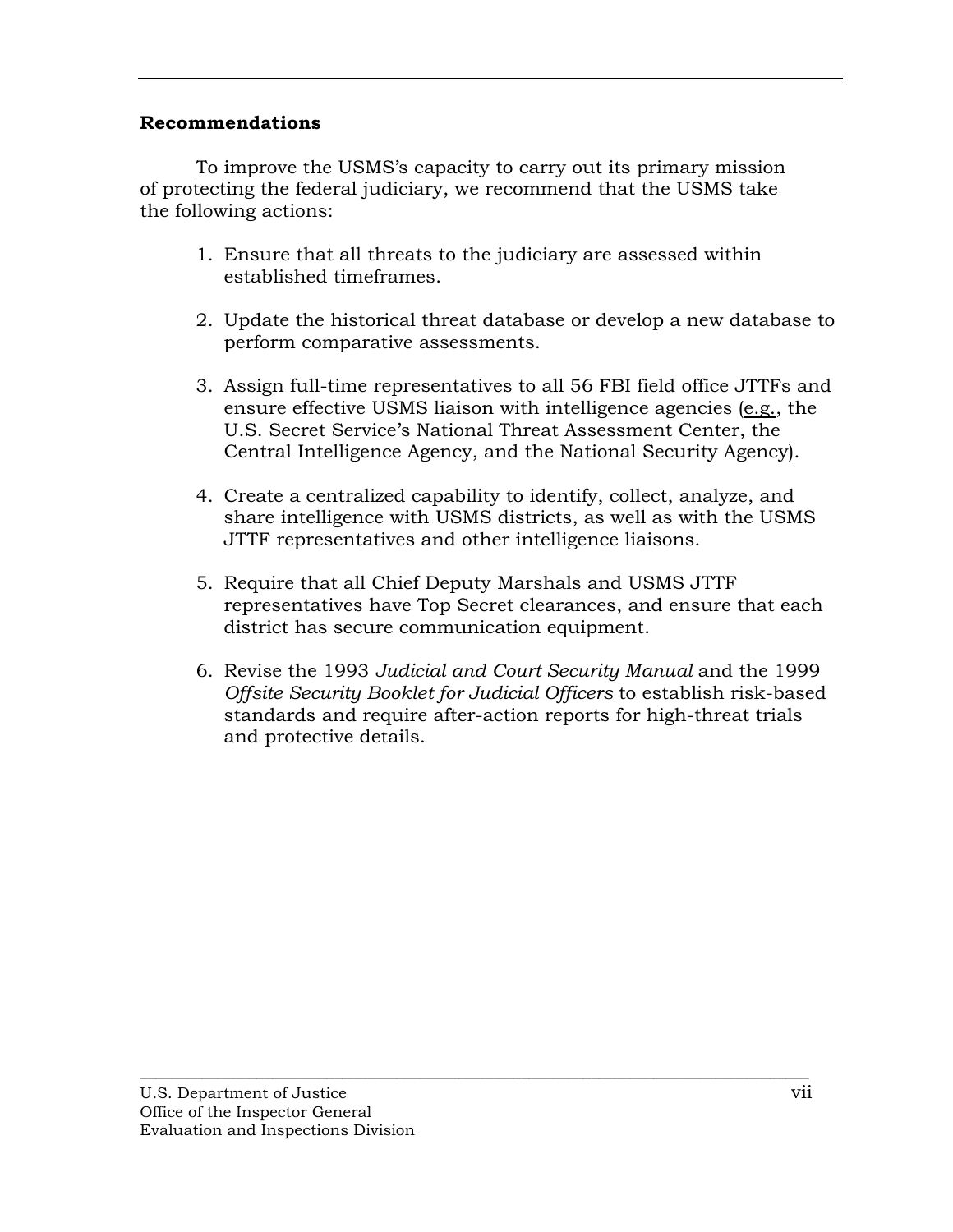# **TABLE OF CONTENTS**

| Threat Assessments                                       |
|----------------------------------------------------------|
|                                                          |
|                                                          |
| <b>Standards for Protective Measures</b>                 |
|                                                          |
|                                                          |
|                                                          |
| <b>APPENDIX I</b> USMS Judicial Security Improvements 33 |
| <b>APPENDIX II</b> USMS Comments on the Draft Report35   |
|                                                          |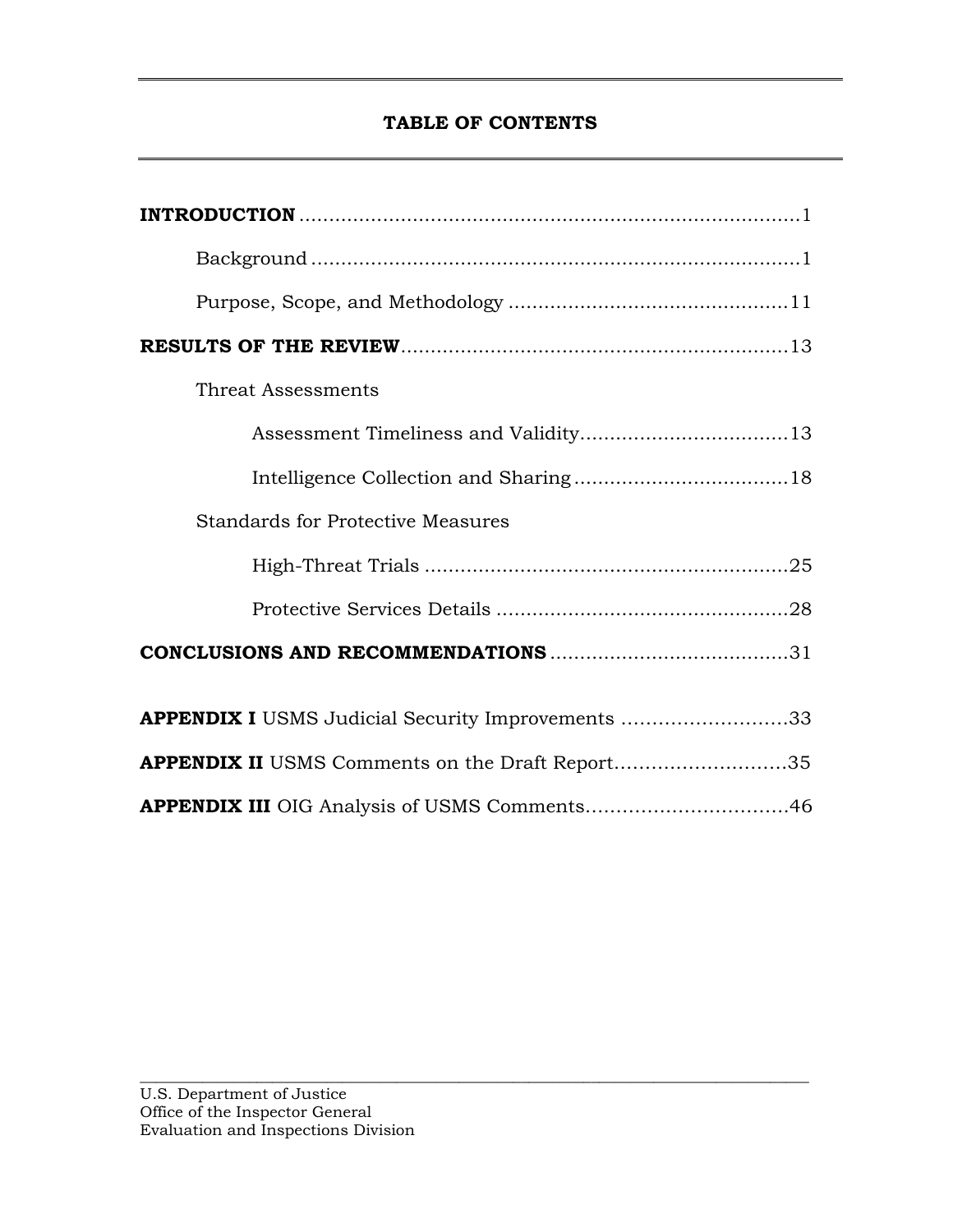#### <span id="page-9-0"></span>**BACKGROUND**

Protecting the federal judiciary is one of the eight strategic goals of the Department of Justice (Department).<sup>13</sup> The United States Marshals Service (USMS) is charged with meeting that goal by protecting members of the federal judiciary, court officers, and other threatened persons.14 To carry out its mission, the USMS Director and 94 U.S. Marshals appointed by the President and confirmed by the Senate oversee the operations of 4,761 employees (3,342 Deputy Marshals and 1,419 administrative personnel) at 350 locations around the country.

The USMS measures its effectiveness in meeting the strategic goal to protect the judiciary by tracking the number of assaults against the more than 2,000 federal judges and magistrates that the USMS protects. The target for success is zero assaults. As shown in Figure 1, there were no assaults in FYs 1999 and 2002, but there was one each in FY 2000 and FY 2001.

Since FY 2001, Congress has increased the USMS's funding for



judicial security by approximately 50 percent. On April 1, 2003, the Attorney General asked Congress for more resources for judicial security. Stating that "[s]ecurity surrounding terrorist-related court proceedings requires an unprecedented level of protection for all trial participants because of the global interest and intense media attention," the Attorney General asked for "significant resources to improve courtroom security…

 <sup>13</sup> Department of Justice FY 2002 Performance Report/FY 2003 Revised Final, FY 2004 Performance Plan, February 2003.

<sup>14</sup> Other USMS missions include ensuring the security, health, and safety of government witnesses and their immediate dependents; maintaining custody, housing, and transporting federal prisoners; and executing federal warrants.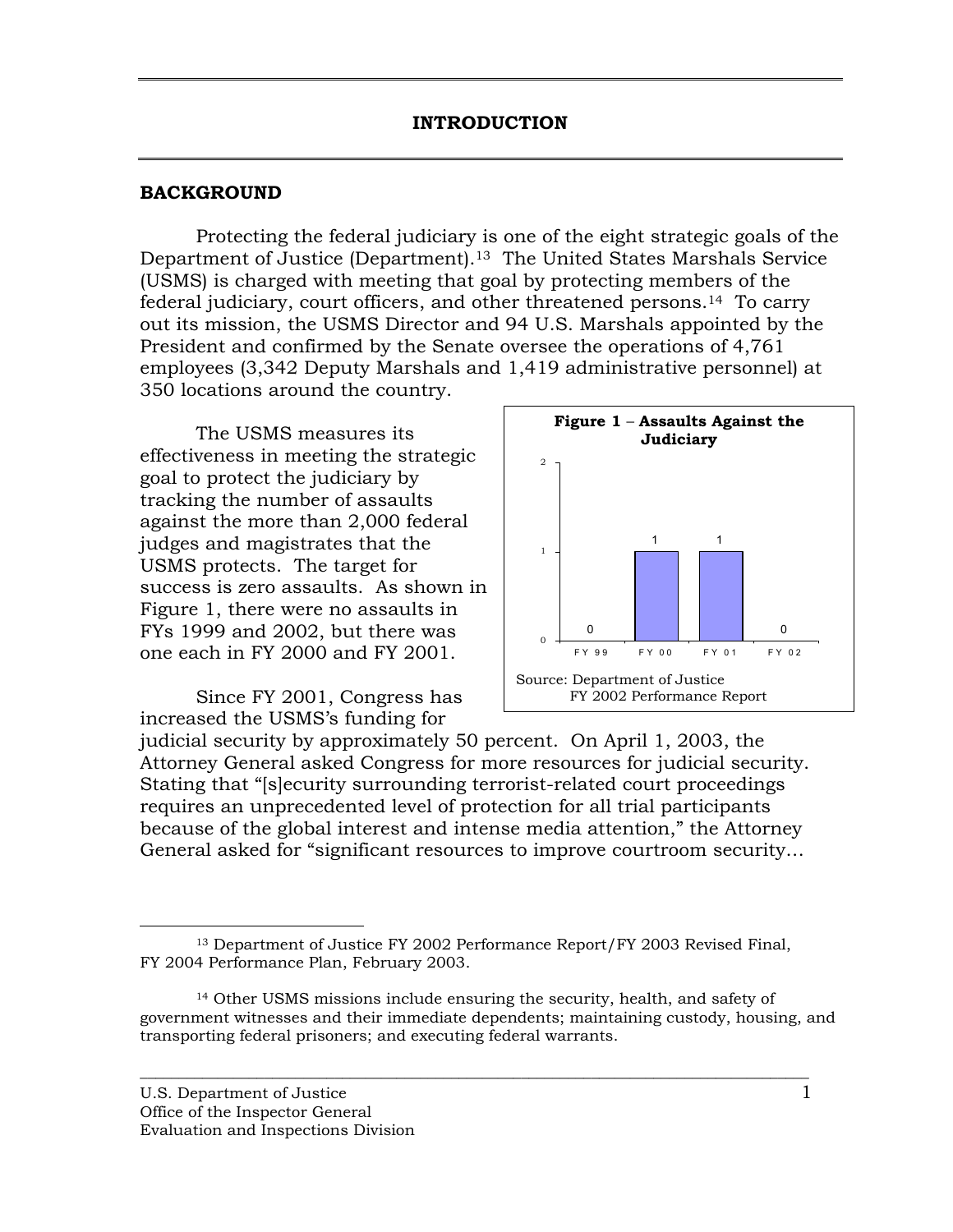associated with terrorist-related court proceedings."15 While increasing funding for judicial security, Congress also has expressed concern that "as

the program has grown sufficient attention has not been provided to program and budget administration…."16

## **The USMS Judicial Security Division**

The USMS Judicial Security Division (JSD) provides for the general security of federal courthouses, federal courtrooms in other buildings, and the personal security of the federal judiciary when they are most vulnerable − away from their courtrooms and chambers.17

In FY 2002, the JSD supervised security for 117 high-threat trials, coordinated 150 personal protective services details for Supreme Court Justices traveling outside the Washington Metropolitan Area, and coordinated security for 165 judicial conferences and 20 other events attended by the federal judiciary. The JSD directs the following three program areas.

## **High-Threat Trials**

Although trials with greater than normal risk may be referred to as "high risk", "high profile," "high visibility," or "sensitive" trials, the term "high-threat trial" is most commonly used by the USMS and by Congress. Recent high-threat trials included:

- In Charlotte, North Carolina, members of a cell who provided material support to Hezbollah pled guilty to conspiring to aid terrorism (June 2002).
- In Buffalo, New York, members of a "sleeper cell" (commonly called the Lackawanna Six) pled guilty to supporting terrorism (May 2003).
- In Detroit, Michigan, two individuals were convicted of conspiring to support Islamic extremists (June 2003).
- In Tampa, Florida, eight individuals were indicted for alleged support of the Palestinian Islamic Jihad (ongoing).
- In Alexandria, Virginia, an Al Qaeda loyalist was charged as an alleged conspirator in attacks of September 11, 2001 (ongoing).

Sources: Senate Report 107-218, Departments of Commerce, Justice, and State, Appropriations Bill, 2003; White House Progress Report on the Global War on Terrorism, September 2003.

Court Security Program. This program provides operational and administrative support to the 94

 <sup>15</sup> Testimony of the Attorney General before the Commerce, Justice, State and Judiciary Subcommittee of the Senate Appropriations Committee on April 1, 2003.

<sup>16</sup> Conference Report 108-10, February 13, 2003, p. 735-736.

 $17$  The three federal judges assassinated in the last 25 years were away from the courthouse when they were killed (Judge Wood in 1979; Judge Daronco in 1988; and Judge Vance in 1989). All the assassinations were related to cases on the judges' dockets.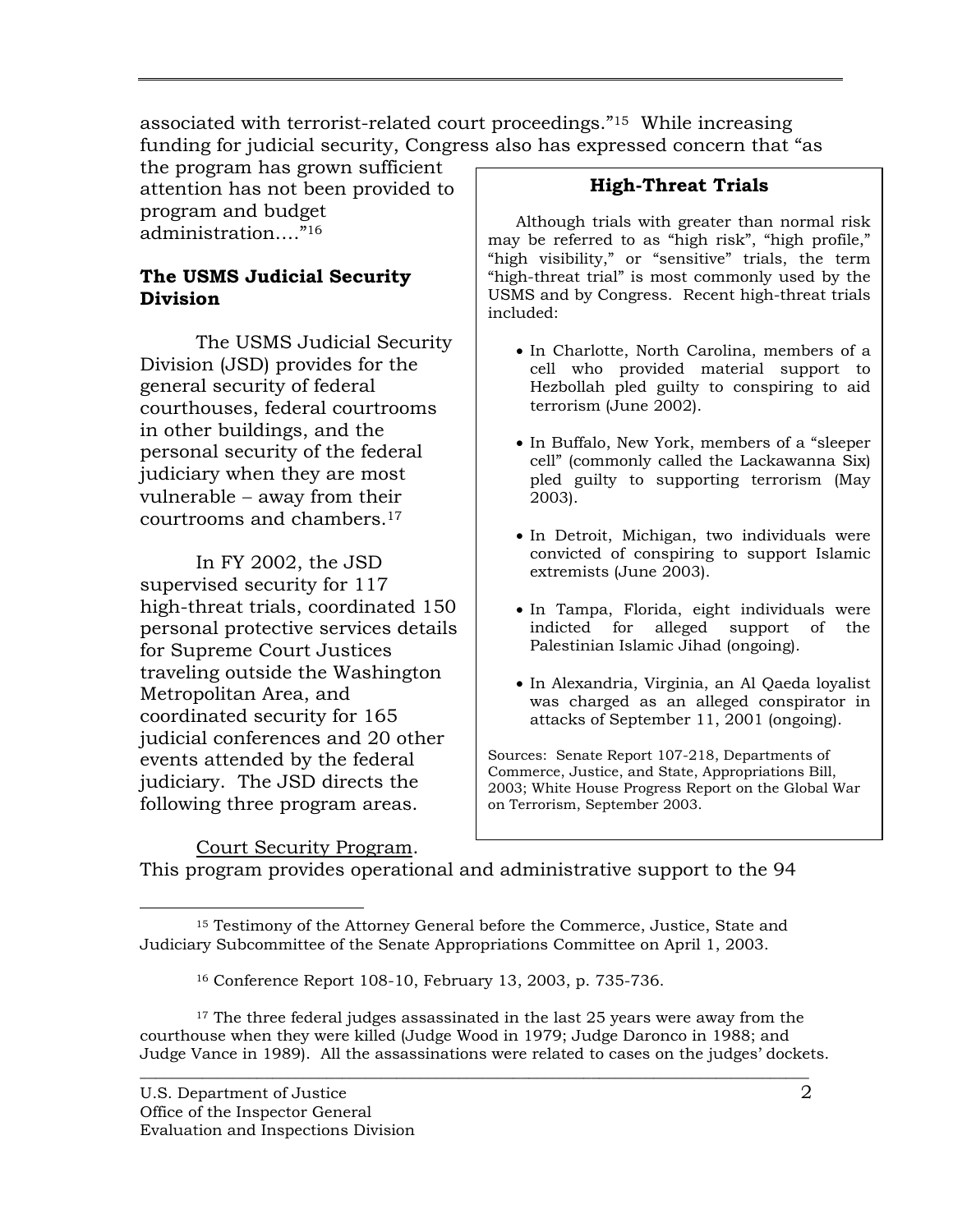

USMS districts to assist them in protecting the federal judiciary and other officers of the court. The program provides operational and administrative assistance on security for judicial conferences and high-threat trials; security surveys of federal courts and other facilities and some state and local courts; security education programs for federal and state courts; security details for Supreme Court Justices outside the District of Columbia Metropolitan Area; and protective investigations and protective services details for the federal judiciary.

The program is administered by the Operational Support Team (OST), which consists of four Senior Court Security Inspectors (Deputy Marshals) and administrative personnel. Prior to FY 2003, the USMS had 3 Senior Court Security Inspectors assigned to the OST at USMS headquarters and 28 Circuit Court Security Inspectors assigned to the 13 judicial circuit courts across the country. Shortly after September 11, 2001, at the request of the Administrative Office of the United States Courts (AOUSC), Congress provided 106 additional District and Circuit Court Security Inspector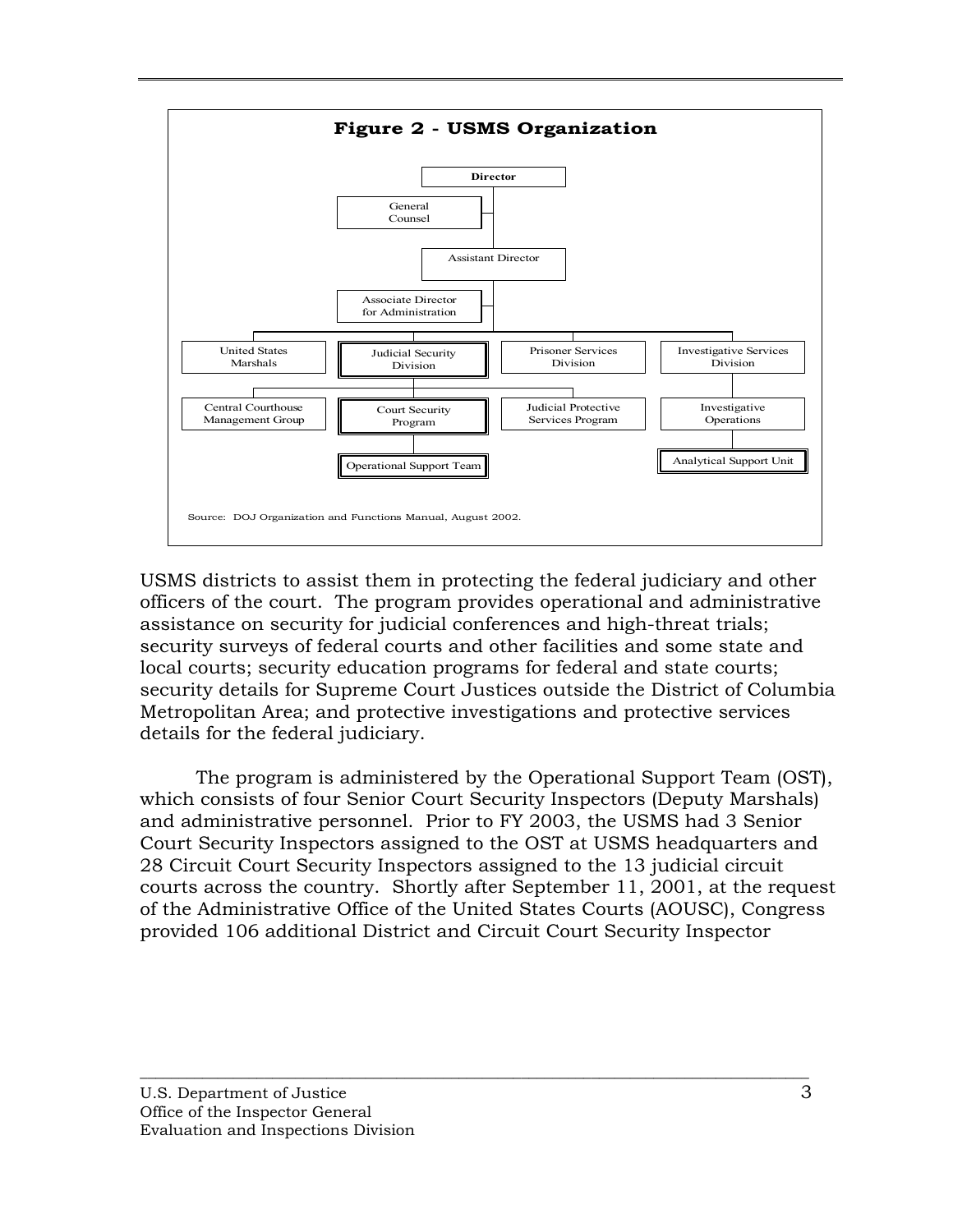positions.18 In May 2003, the USMS deployed the 106 Court Security Inspectors to the 94 federal district courts and 12 of the 13 circuit courts.19

Judicial Protective Services Program. This program provides about 4,000 contract guards, called Court Security Officers (CSOs), assigned to all federal district courts and circuit courts. The CSO's provide day-to-day security at courthouse entrances and inside the courtroom.

Central Courthouse Management Group. This group works with district personnel, the General Services Administration, and the AOUSC when planning the construction of new federal courthouses and the renovations of existing courthouses.20 The group also provides security expertise concerning prisoner movements and the safety of detention facilities.

# **The Analytical Support Unit (ASU)**

In addition to JSD, the Analytical Support Unit (ASU) located in the Investigative Services Division (ISD) supports the USMS's judicial security effort. The ASU provides information and investigative support to USMS investigators protecting the judiciary and conducting fugitive investigations. The ASU works with the Social Security Administration, the Department of Defense, Defense Information Systems Agency, the Department of Agriculture, and various high intensity drug trafficking task forces to locate fugitives. The ASU also administers the Warrant Information Network (WIN) and conducts assessments on threats to the federal judiciary.

## **Warrant Information Network**

WIN is the USMS's central law enforcement information system. WIN contains more than 700,000 subjects of USMS fugitive and protective investigations and is used to track the status of all federal warrants to aid in the investigations of all federal fugitives. It is also used to access the National Law Enforcement Telecommunication System (NLETS) and National Crime Information Center (NCIC) systems to obtain criminal record information from other federal, state, local and foreign law enforcement agencies.

Sources: USMS Investigative Operations Manual, April 2003. Report No. 03-03, Office of the Inspector General, November 2002.

18 AOUSC is the administrative and fiscal component of the federal judiciary.

19 USMS Headquarters provides the Court Security Inspector for the Court of Appeals for the Federal Circuit.

20 On February 13, 2003, Congress directed that the USMS "conduct a study with an independent consultant on…the unique relationship between the Federal Judiciary, the U.S. Marshals Service, and the Federal Protective Service in…providing facilities security for the judiciary." (Conference Report to Accompany H.J. Res. 2, House Report 108-10.)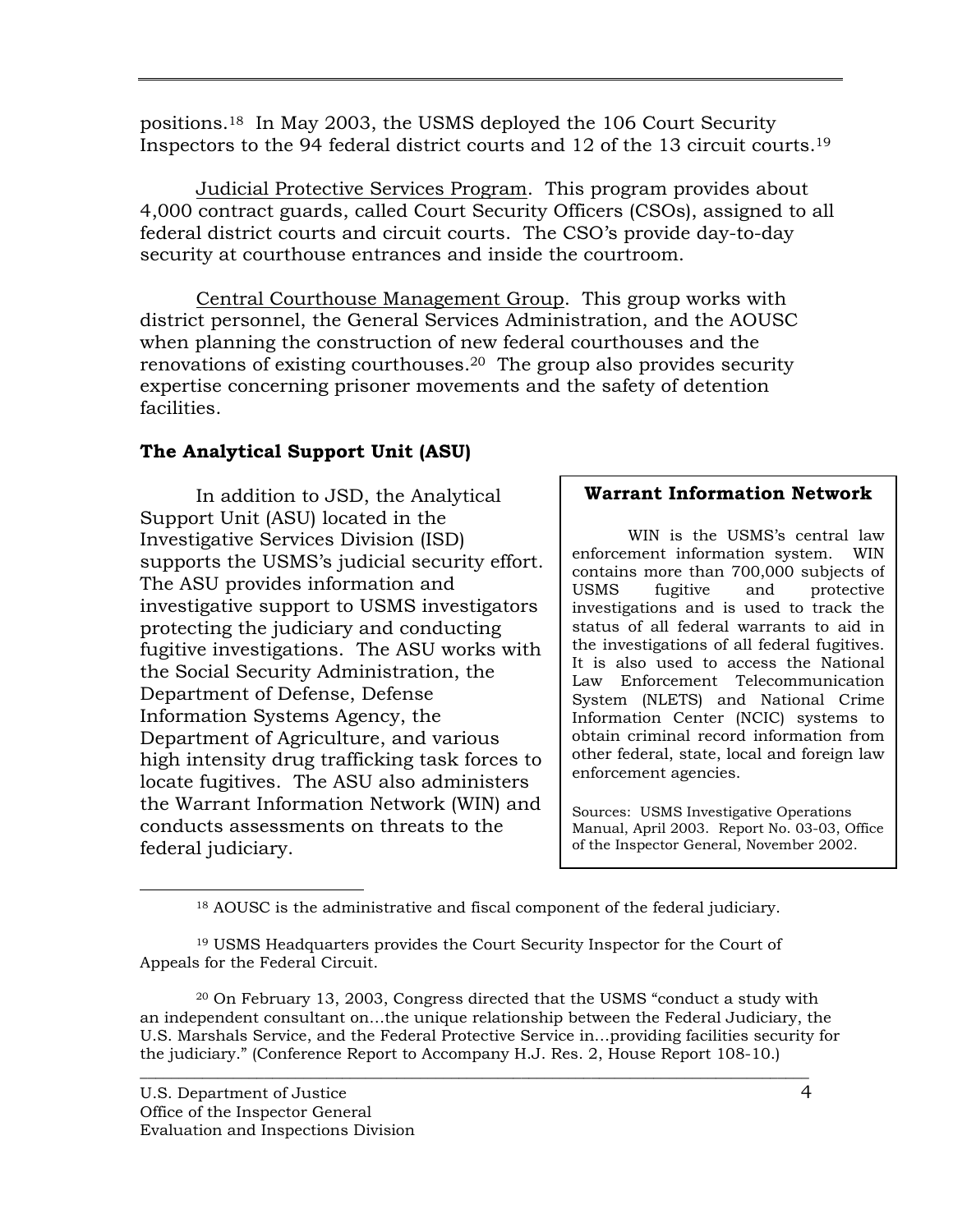#### **Threats to the Judiciary**

The USMS *Policy and Procedures Manual,* August 6, 1993, defines threats as any communications or actions intended to intimidate, impede, or interfere with a member of the judiciary, their staff, or their family. Threats may be direct or may be implied by suspicious behavior, such as stalking or demonstrating unusual or excessive interest in a judge or a judge's family. Threats can be verbal or written, and can be delivered in person, by mail, by telephone, or by e-mail. In some cases, threats may be reported by a third party, such as when an informant tells authorities of a plan to harm a judge. According to the USMS, most threats against judges are made by individuals angry about the outcome of a particular court case in which they, or people they know, were involved.21

The USMS requests federal judges and their staffs to report every threat. However, in 1994 the General Accounting Office (GAO) found that almost 25 percent of the judges responding to its survey did not report all or even most of the threats they received to the USMS.<sup>22</sup> Further, in November 2001 a report prepared for the AOUSC concluded that the off-site security program, particularly the reporting of threats, was underutilized by judges.23 From FY 1998 through FY 2003, the USMS responded to an average of 691 threats to the federal judiciary each year, most of which came from known sources (Table 1).

| Table $1$ - Threats to the Judiciary<br>FY 1998 through FY 2003 |               |               |                     |  |
|-----------------------------------------------------------------|---------------|---------------|---------------------|--|
|                                                                 | <b>Number</b> | <b>Source</b> |                     |  |
| <b>Fiscal Year</b>                                              | Reported      | Unknown       | <b>Source Known</b> |  |
| 1998                                                            | 790           | (13%)<br>104  | (87%)<br>686        |  |
| 1999                                                            | 814           | (13%)<br>109  | (87%)<br>705        |  |
| 2000                                                            | 702           | (16%)<br>109  | (84%<br>593         |  |
| 2001                                                            | 690           | (18%)<br>126  | (82%)<br>564        |  |
| 2002                                                            | 565           | (18%)<br>101  | 464<br>(82%)        |  |
| 2003                                                            | 585           | 18%<br>105    | 82%<br>480          |  |

Source: USMS

 $21$  The USMS labels threats to members of the federal judiciary "inappropriate" communications." *The USMS Protective Services Program: A Procedural Handbook for Threat Investigators and Supervisors*, January 1999.

22 "Comprehensive Risk-Based [Federal Judicial Security] Program" Should be Fully Implemented, GAO/GGD-94-112, April 1994.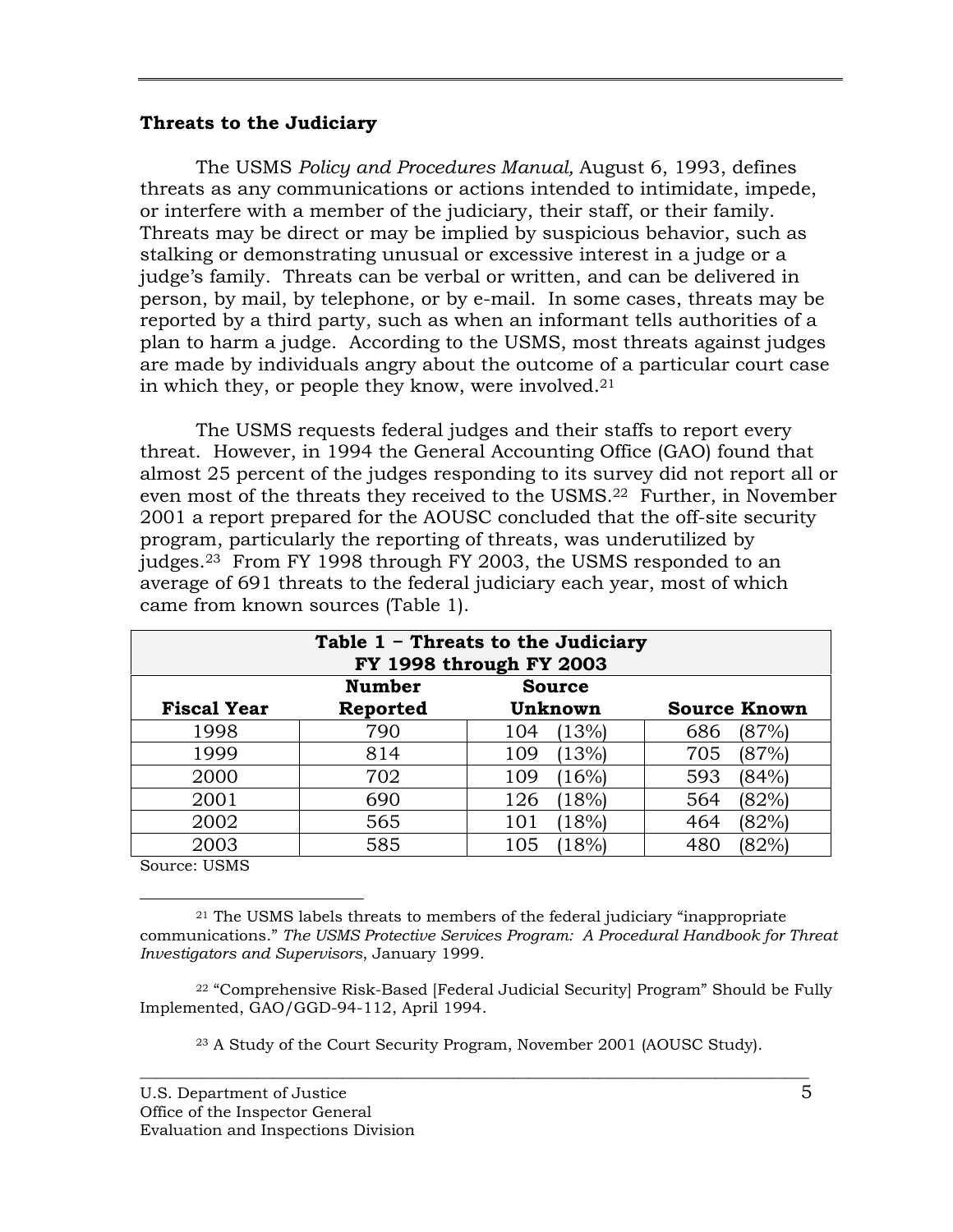The USMS also has assigned Deputy Marshals to other Department of Justice components to collect and share information about potential threats to members of the federal judiciary. These include:

- One Deputy Marshal is assigned to the Federal Bureau of Prisons' (BOP) Sacramento Intelligence Unit (SIU) to collect information, monitor high-threat trials, and conduct threat assessments of groups targeted by large-scale arrest operations.24
- One Deputy Marshal is assigned to the Drug Enforcement Administration El Paso Intelligence Center (EPIC) to identify any information related to high-threat trials involving drug charges.25
- Fifty Deputy Marshals are assigned to 29 of the Federal Bureau of Investigation's (FBI) 56 field office Joint Terrorism Task Forces (JTTFs), and one Deputy Marshal is assigned to the National JTTF (NJTTF). The JTTFs provide access to intelligence on potential terrorist threats and trials of alleged terrorists.26

If a USMS representative to one of the above operations identifies a potential threat to the judiciary, the representative forwards the information to the OST and the appropriate districts.

## **The USMS Response to Threats to the Judiciary**

When a threat is reported, a Deputy Marshal conducts a preliminary inquiry to determine the source of the threat and initiate an appropriate response. Unless the inquiry demonstrates the clear absence of significant risk, a protective investigation is initiated. If a threat is initially assessed as

 $\overline{\phantom{a}}$  ,  $\overline{\phantom{a}}$  ,  $\overline{\phantom{a}}$  ,  $\overline{\phantom{a}}$  ,  $\overline{\phantom{a}}$  ,  $\overline{\phantom{a}}$  ,  $\overline{\phantom{a}}$  ,  $\overline{\phantom{a}}$  ,  $\overline{\phantom{a}}$  ,  $\overline{\phantom{a}}$  ,  $\overline{\phantom{a}}$  ,  $\overline{\phantom{a}}$  ,  $\overline{\phantom{a}}$  ,  $\overline{\phantom{a}}$  ,  $\overline{\phantom{a}}$  ,  $\overline{\phantom{a}}$ 

 $\overline{a}$ 

<sup>24</sup> SIU is part of the BOP Intelligence Section, Correctional Services Branch, Correctional Programs Division. It provides operational intelligence and direct investigative support to various field operations.

<sup>25</sup> EPIC collects intelligence on drug movements and immigration violations and can provide real-time information from its own and other federal databases.

<sup>26</sup> The first FBI JTTF was created in 1980. As of November 2003 there were 84 JTTFs operating across the United States. There is one JTTF operating in each of the 56 FBI field offices. Each JTTF includes members from federal, state, and local law enforcement organizations. The JTTFs are intended to enhance the collection and sharing of information and intelligence, and to work on specific FBI domestic and international terrorism investigations. The USMS has formally participated in JTTFs since July 17, 2001, when it entered into a Memorandum of Understanding with the FBI.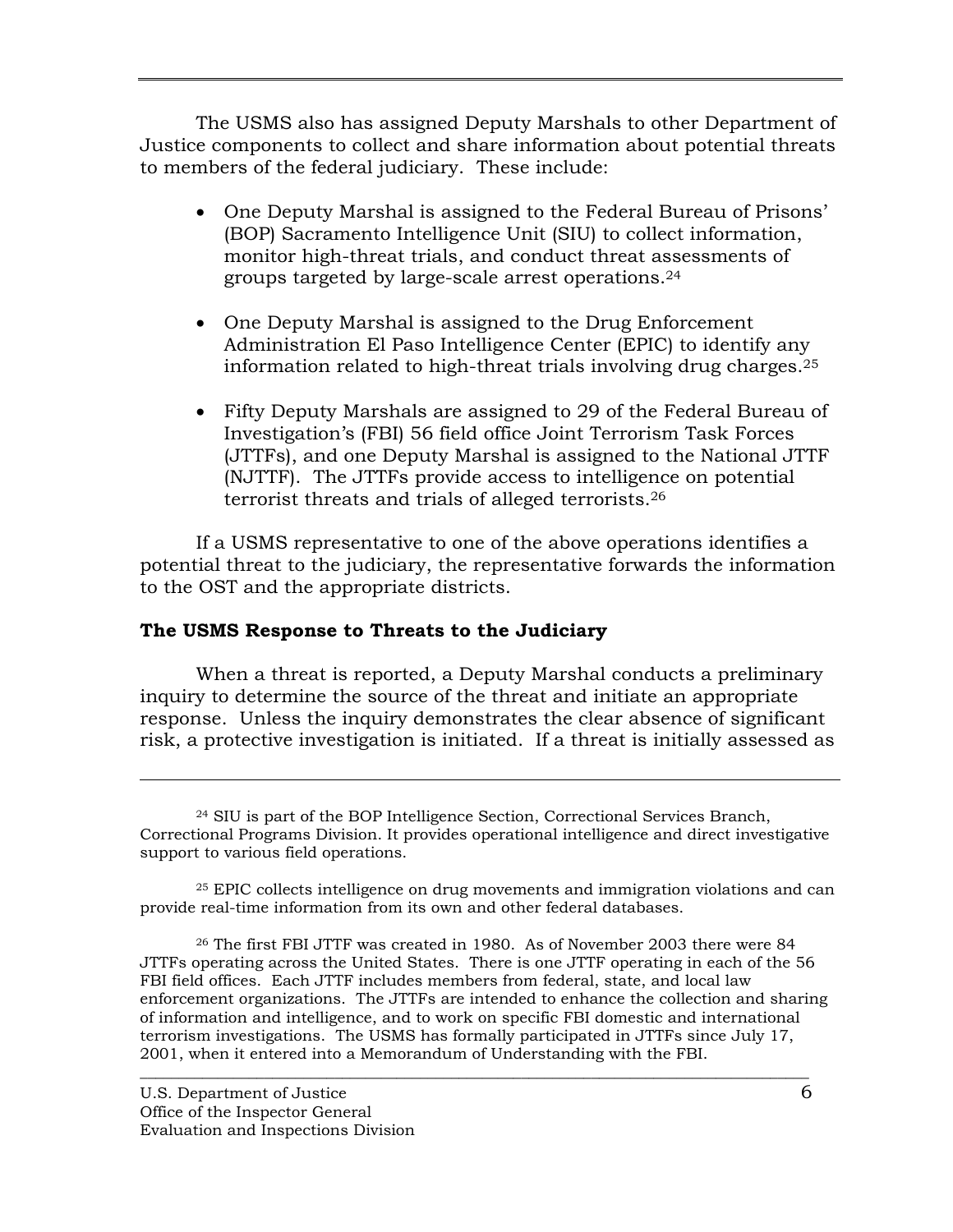likely to be carried out, the USMS will employ a range of interim protective measures to prevent the judge from being harmed.

The districts are responsible for providing the Deputy Marshals, administrative support, and any other resources needed during the first days of a protective services detail. If the protective services detail will take longer than a few days, the districts may request, from the OST, additional staffing and financial resources. The protective services detail ends when the USMS determines that the judge is no longer in danger.

The USMS *Policy and Procedures Manual,* August 6, 1993, requires districts to report the result of every preliminary threat investigation and any protective measures taken to the OST in a "Preliminary Threat Report."27

## **Protective Investigations**

 "A protective investigation is a process used by the USMS to manage a case to ensure that purveyors of Inappropriate Communications no longer present a threat to the designated protectee. A protective investigation incorporates a range of tactics and strategies designed to identify, diffuse, and manage any potential risk of harm to a protectee. This may include, when appropriate, committing the subject to a mental hospital, obtaining restraining orders, arresting the subject, or maintaining contact with the subject."

Source: "Offsite Security Booklet for Judicial Officers," (USMS Publication 94, March 1999)

In addition, districts are required to notify the FBI, which determines if the threat warrants a criminal investigation.28

At USMS Headquarters, the preliminary threat report is reviewed by the OST and forwarded to the ASU for an assessment of the legitimacy and seriousness of the threat.29 USMS Policy Directive 99-07, *Protective Investigations*, January 7, 1999, requires the ASU to complete its assessment and enter the results into the WIN within a specified time period. 30

 $29$  The ASU refers to its part of the threat assessment process as "deliberative" analysis." We use the term "assessment" to refer to the entire process and its parts.

30 USMS Investigative Operations Manual, April 2003. The OIG audited the WIN system in FY 2002. See Audit Report No. 03-03, November 2002.

 $27$  The current form used for the report is the USM-550, Preliminary Threat Report (Revised 1/97).

<sup>28</sup> The FBI criminal investigation focuses on collecting evidence that shows a crime was committed. The USMS protective investigation focuses on whether the intent, motive, or ability exists to harm a member of the federal judiciary.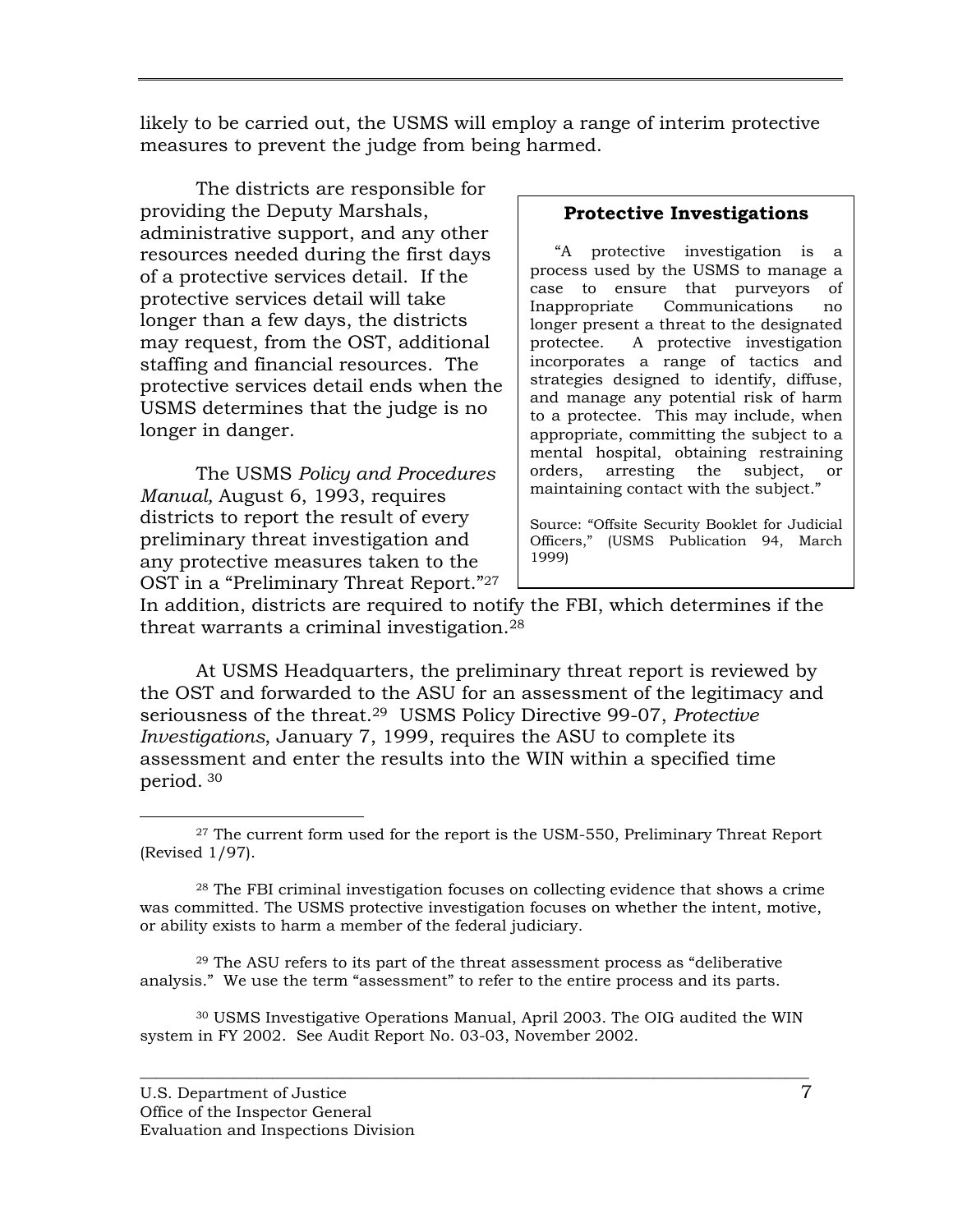In conducting its threat assessment, the ASU determines if the threat meets the specific criteria required for the communication or other behavior to be considered a threat. If the criteria are met, and if the identity of the person who made the threat is known, the ASU queries various public and law enforcement databases to determine whether the person has made threats before and if the person has any other law enforcement records.

Next, the ASU conducts a two-step threat assessment. In the first step, the ASU completes a comparative assessment that matches the characteristics of the current threat to threats in its historical threat database to identify prior threats with similar characteristics. The comparative assessment results in a report describing how closely the current threat matches the profiles of past threats with known outcomes. The historical threat database contains information on 3721 threats reported from 1980 to 1996. Each threat is catalogued by up to 30 variables, including the date of the threat, the method of delivery, if the initiator of the threat was identified, his or her motive, and if he or she carried out the threat.31 Of the threats listed in the historical threat database, no additional action happened after the threat was received in 91 percent of the cases (the USMS terms these types of threats as specious); there was some escalation of activity (such as a suspicious act or an additional communication) in 5 percent of the cases; and the threat resulted in a USMS-defined "violent outcome" (such as an act of vandalism on a judge's property or an attempted physical assault) in 4 percent of the cases (Table 2).

| <b>Table 2 - Historical Threat Database Outcomes</b><br>1980 to 1996 |               |         |  |  |
|----------------------------------------------------------------------|---------------|---------|--|--|
| Outcome                                                              | <b>Number</b> | Percent |  |  |
| Specious                                                             | 3,296         | 91.02   |  |  |
| Enhanced                                                             | 182           | 5.03    |  |  |
| Violent                                                              | 143           | 3.95    |  |  |
| <b>Total</b>                                                         | 3,621         | 100.00  |  |  |

Source: USMS (Note: ASU reports that while there are 3,721 threats in the database, only 3,621 have associated outcomes. The remaining 100 cases had no outcome recorded.)

In the second step of the assessment, the ASU examines the threat using a proprietary computer-based threat analysis system. The threat

<sup>&</sup>lt;sup>31</sup> The USMS stopped entering threat information into the historical threat database in FY 1996 and began entering this data into WIN. However, the data in WIN is not used for automated threat assessment.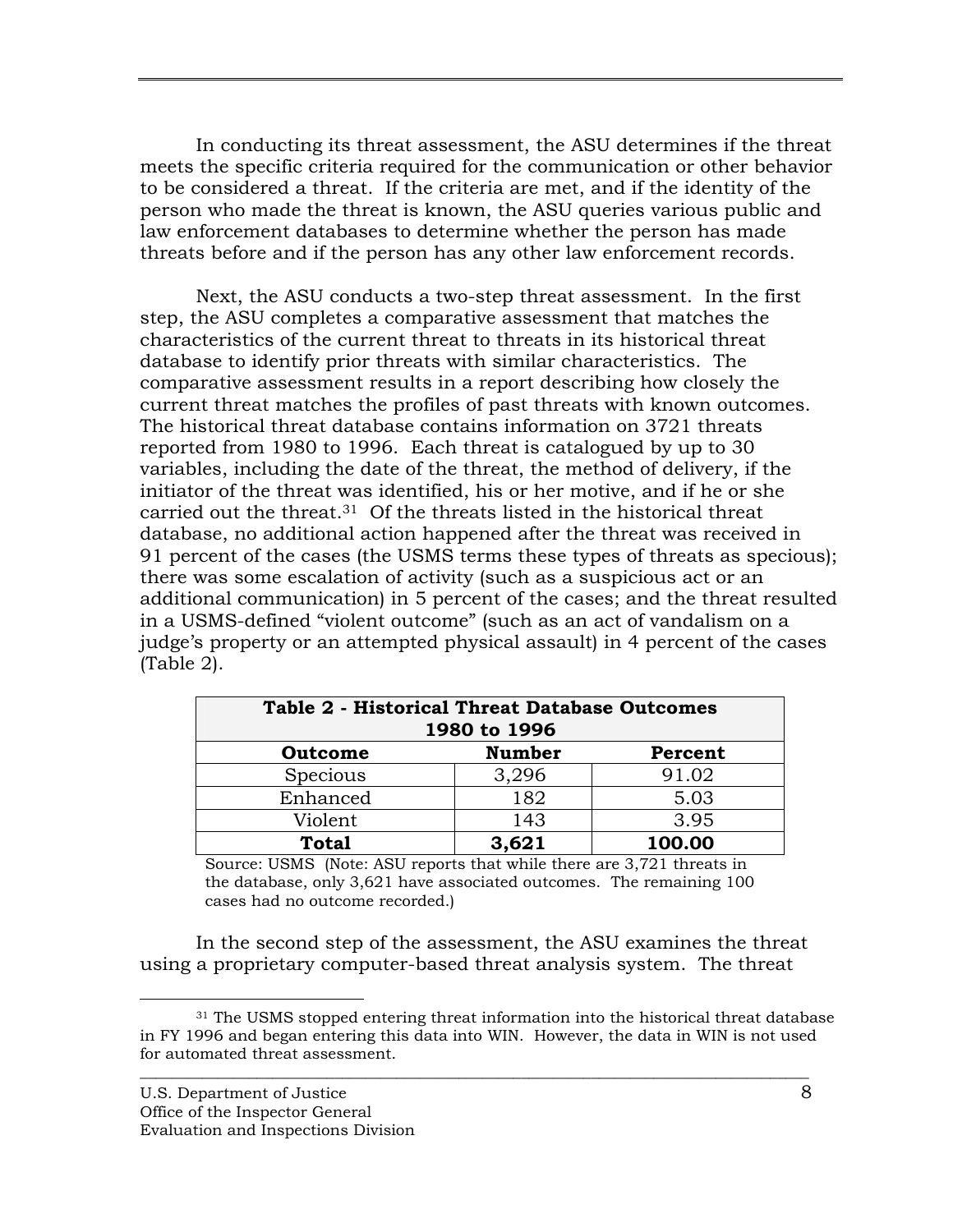analysis system is customized to address the specific needs of the USMS in protecting the federal judiciary by assessing threats using questions about the behavior and background of the threat initiator. The system organizes the details of the current threat and allows the analyst to compare the threat with known outcomes of prior cases.

The assessment results in a rating from one through ten, with higher ratings indicating cases with greater similarity to those in which there is a greater risk that the threat will escalate. Lower ratings indicate that the case has characteristics similar to those that have not escalated, and therefore are considered less serious. Of the 4,297 threats that the USMS assessed using the system through October 31, 2003, about 22 percent received a higher rating (Table 3, next page).

The comparative and threat analysis system assessments should have similar outcomes. If the comparative assessment indicates low risk, then the threat analysis system should indicate low risk as well. When comparative and threat analysis system assessments do not show a similar outcome, the ASU resolves the disparity by requesting additional information from the district to reassess the threat, or provides possible explanations for the disparity to the district. The ASU enters the comparative and threat analysis system assessment results into the WIN.

The district investigating the threat uses assessment results posted in WIN to help determine if adequate protective measures are in place. If a protective investigation is conducted, the WIN record is used by the district and the ASU to track and manage the case as new information is collected and additional investigative work is accomplished. If significant new information is collected, the district can request that the ASU reassess the threat (Figure 3, next page).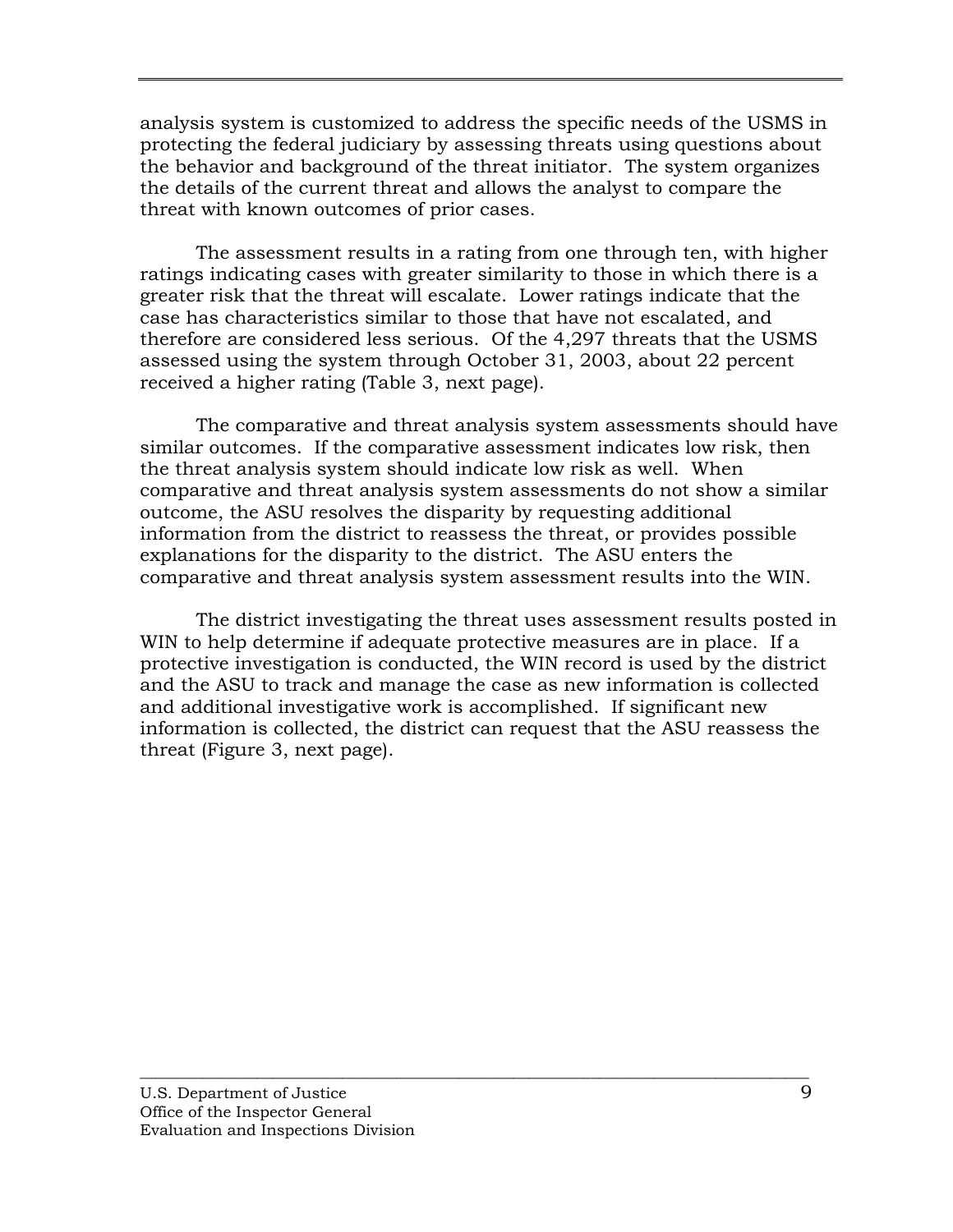| Table 3 - Ratings for Threats |                          |         |  |  |
|-------------------------------|--------------------------|---------|--|--|
| Rating                        | <b>Number of Threats</b> | Percent |  |  |
| 10                            | $\Omega$                 | O       |  |  |
| 9                             |                          | 0       |  |  |
| 8                             | 63                       | 1.5     |  |  |
| 7                             | 324                      | 7.5     |  |  |
| 6                             | 564                      | 13.1    |  |  |
| 5                             | 871                      | 20.2    |  |  |
| 4                             | 1,754                    | 40.9    |  |  |
| 3                             | 643                      | 15.0    |  |  |
| $\overline{2}$                | 72                       | 1.7     |  |  |
|                               | 5                        | 0.1     |  |  |
| <b>Total</b>                  | 4,297                    | 100.0   |  |  |

Source: USMS

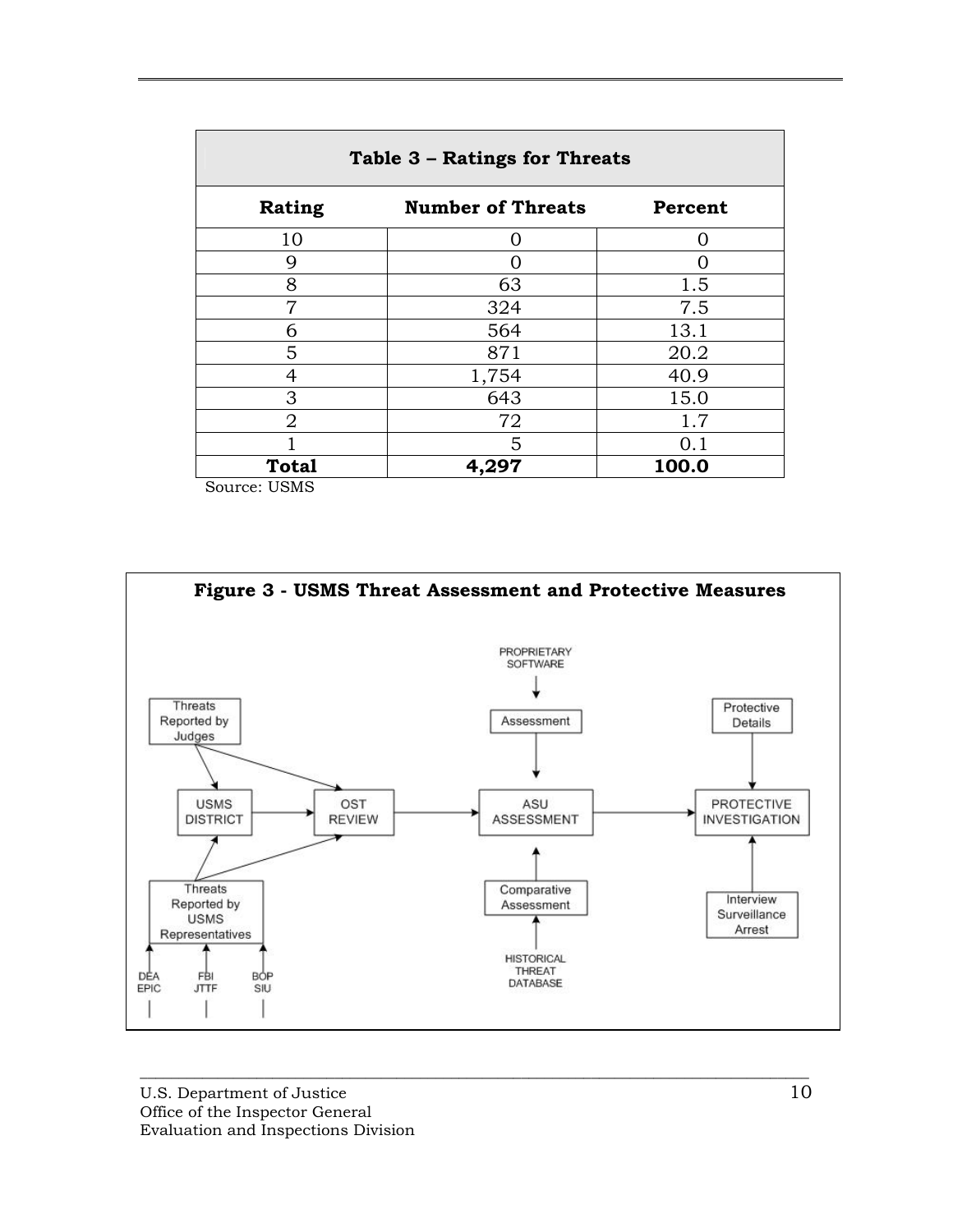# **Purpose, Scope, and Methodology**

The purpose of this review was to examine the USMS's efforts to ensure the safety of more than 2,000 federal judges and magistrates. We evaluated the USMS's efforts since September 11, 2001, to improve its protection of the federal judiciary. We focused specifically on the USMS's ability to assess threats and determine appropriate measures to protect members of the federal judiciary during high-threat trials and while they are away from the courthouse. We conducted the fieldwork for this review from March 3 through October 18, 2003.

Interviews: We interviewed USMS headquarters officials in the JSD, ISD, and the Office of General Counsel (OGC). We visited and interviewed USMS district officials in the Western District of North Carolina and the Western District of New York to review the security measures associated with recent high-threat trials in those districts. We visited the Southern District of New York for information on high-threat trials and on that district's long-running protective services details for two federal judges who presided over previous terrorist trials. We reviewed USMS files collected on these two long-running protective services details and other protective services details. Substantial portions of those records are classified. For additional information on the threat assessment process, we interviewed officials with the U.S. Capitol Police and the U.S. Secret Service about their respective protective missions.

Databases: We reviewed and analyzed threat data maintained by the ASU, including the historical threat database, computerized threat analysis system, and WIN. We reviewed and analyzed USMS security clearance data provided by its Human Resources Division. We also reviewed records maintained in the USMS's Judicial Protection Information System, which was established "to identify security risks and to develop operating plans and carry out security measures to counteract threat situations" for information related to judicial security.32

Surveys: We sent a judicial security survey to all 94 USMS district offices (85 districts responded). We asked the Judicial Security Division (JSD) to conduct a self-assessment and to report post-September 11, 2001, improvements in the judicial security process. The JSD self-assessment appears in Appendix I.

 <sup>32 64</sup> Federal Register 60832, 43, November 8, 1999.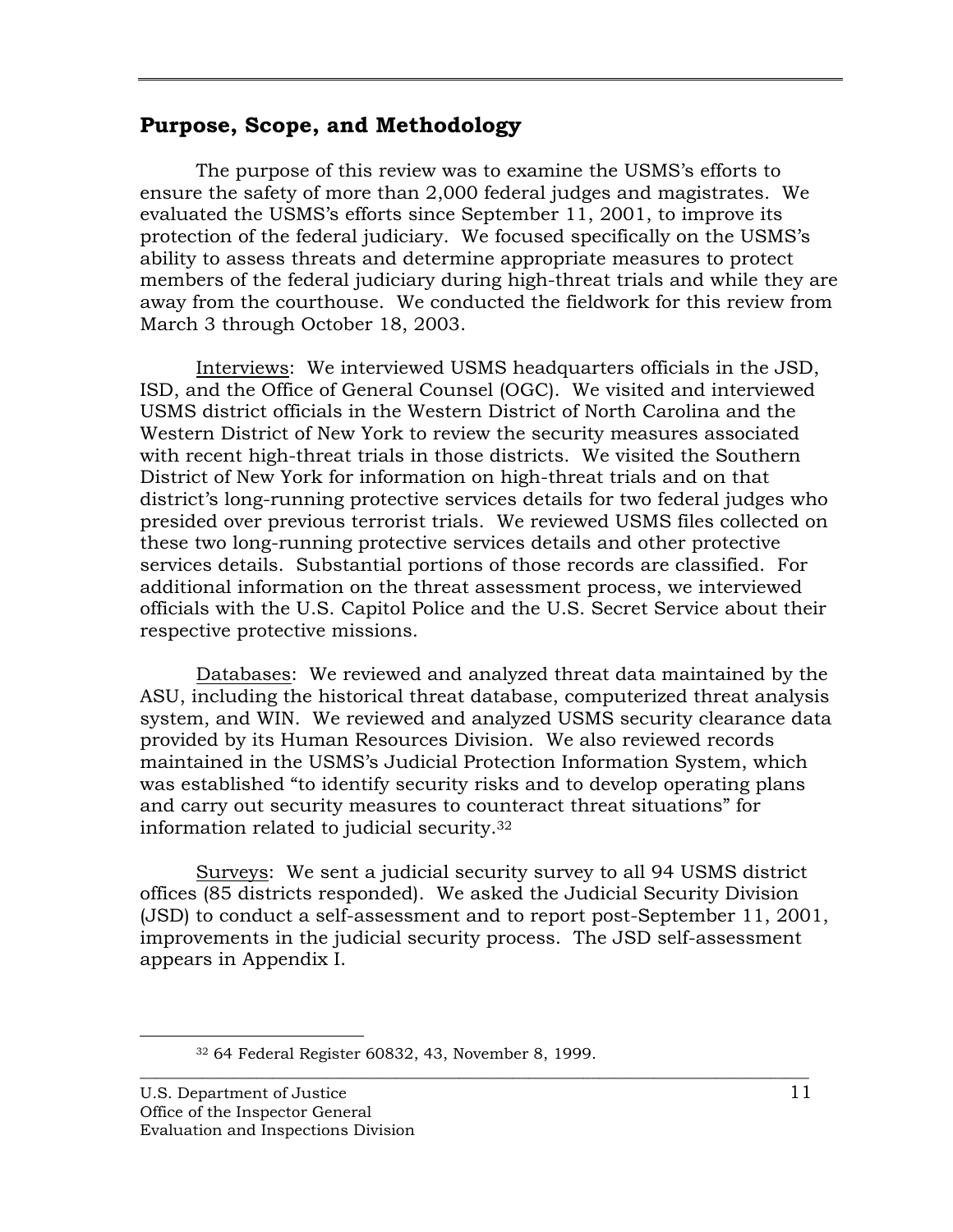USMS Training: We attended two USMS training sessions on threat assessments and the high-threat trial management process. The first session occurred on April 11, 2003, and involved the threat assessment portion of the Advanced Deputy United States Marshal training. The second session occurred on May 6 and 7, 2003, and involved District and Circuit Court Security Inspector training in San Antonio, Texas.

Additional Resources: The U.S. Capitol Police provided sample documents and other written information regarding its threat assessment process, and the U.S. Secret Service provided copies of several publications and two videotapes on its threat assessment process. In addition, we reviewed the literature generally available regarding the protective services field. We reviewed more than 50 documents, including Departmental publications, articles in professional journals, GAO reports, congressional committee reports and hearing transcripts, and other publicly available congressional information. Among the documents we reviewed were:

- The Attorney General's Guidelines on General Crimes, Racketeering Enterprise and Domestic Security/Terrorism Investigations (March 1983 and the revision dated 2002).
- Strategic Plan, U.S. Department of Justice, Fiscal Years 2001- 2006, November 2001.
- Performance & Accountability Report, U.S. Department of Justice FY 2002, January 2003.
- Personal Security Handbook, U.S. Department of Justice, United States Marshals Service, January 1, 2000.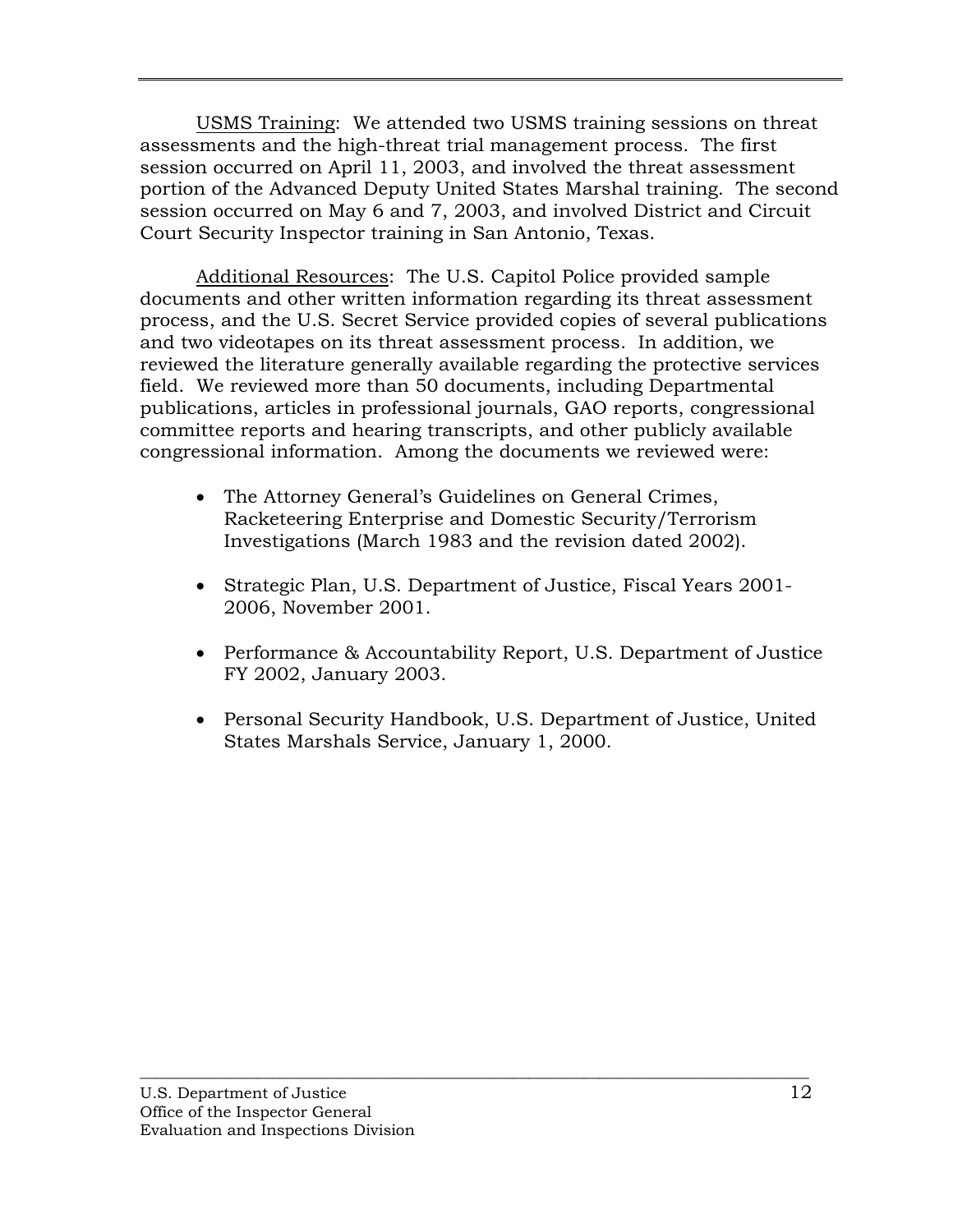<span id="page-21-0"></span>**Despite the increased Departmental emphasis on security since September 11, 2001, we found significant shortcomings in the USMS's ability to assess threats, collect and analyze intelligence, and manage judicial protection efforts. The timeliness of the USMS's threat assessments routinely exceeded its internal standard, and often took weeks to complete. The quality of the USMS's assessments is questionable because the assessment process relies on an outdated historical threat database. Moreover, the USMS has failed to act on internal studies conducted since September 11, 2001, that identified the need to improve its capability to collect and share intelligence to assess threats to the federal judiciary. The USMS's shortcomings in quickly and effectively assessing threats, including those associated with terrorist and other high-threat trials, increase the risk that members of the federal judiciary may not be adequately protected.** 

## **The USMS Headquarters' Assessments of Reported Threats Routinely Exceed Internal Standard**

After two federal judges were assassinated in the late 1980s, the USMS developed a comprehensive system to assess threats and provide protective measures for federal judges. To ensure that threats were rapidly assessed and appropriate protective measures implemented, the USMS established policies and performance standards that require the ASU to assess all threats to the judiciary and post the results in WIN within a specified time period. To evaluate the timeliness of the ASU's assessments, we compared the date that ASU received the threat from the OST and the date that the ASU entered the assessment results in WIN from FY 2000 through FY 2003. We found that only 27 percent of threat assessments were completed within the standard time (Figure 4, next page).

Because threat assessments provide analytical information the JSD uses to allocate additional resources to districts to help them respond to threats when protective services details need to extend beyond a few days, we also examined how many threat assessments the ASU completed within a few days. We found that only 42 percent of the threat assessments were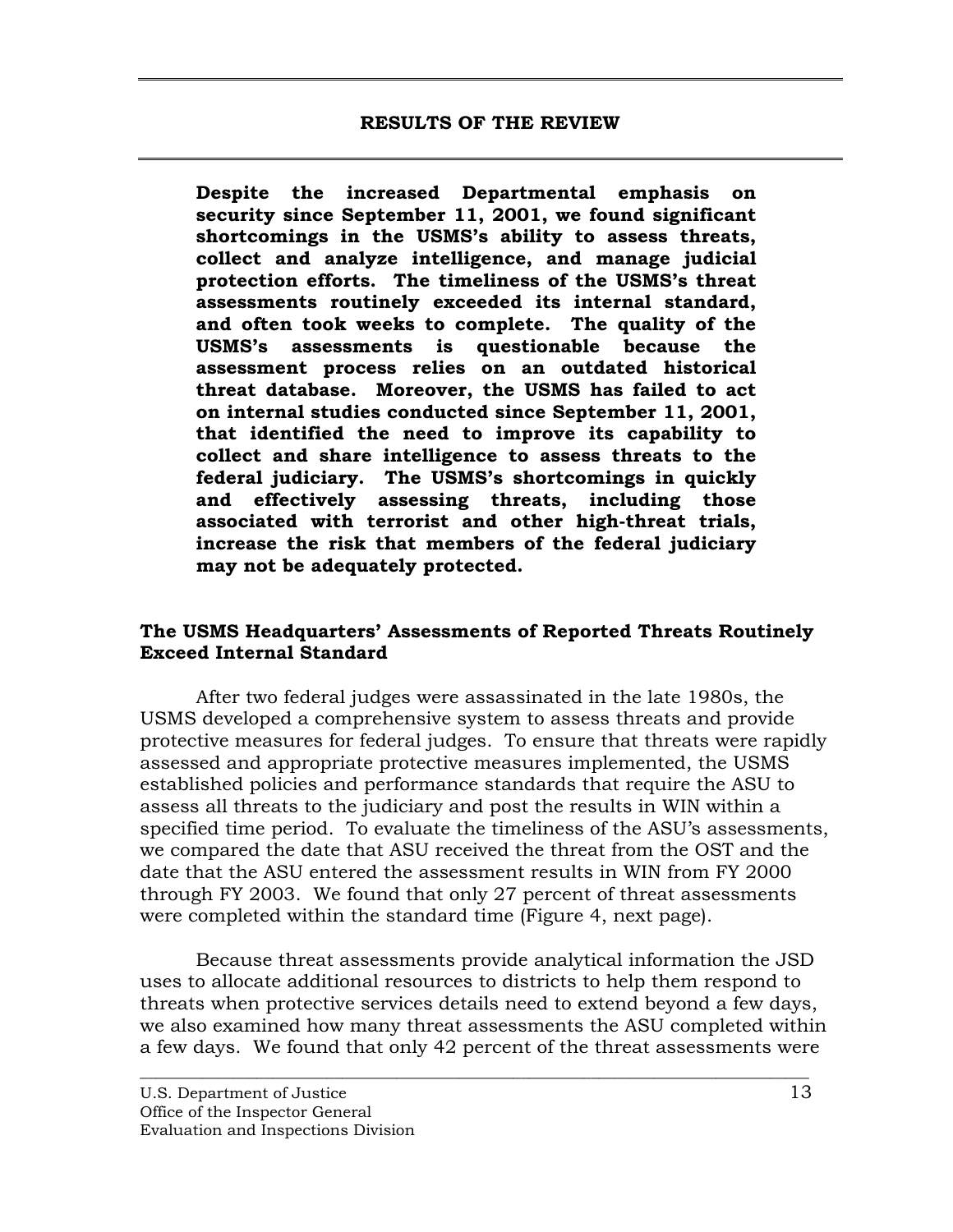

completed within the time that the USMS allows before additional resources may be provided.

From FY 2000 through FY 2003, the number of threats sent to the ASU for assessment decreased by 30 percent, from 841 cases to 585 cases.33 Despite the reduced number of threats, the ASU completed fewer assessments within the standard. In FY 2000 the ASU completed 176 cases in less than the standard time, but in FY 2003 it completed only 90 cases within the standard time. The number of cases in which the ASU's assessment was severely late also increased substantially. Specifically, the number of cases in which ASU took several months or more to complete its assessment more than quadrupled, from 24 cases in FY 2000 to 103 cases in FY 2003.

In examining the reasons for the USMS's failure to meet established timeframes, we found that the number of analysts that USMS has dedicated to assessing threats has decreased since the office was established in 1996. The ASU initially was staffed with six analysts, and the number of positions was later reduced to five. When we reviewed the program, only four of the

<sup>&</sup>lt;sup>33</sup> Although we found no recent studies of judicial reporting of threats, USMS officials told us they believed threats declined, in part, because judges did not report all the threats they received.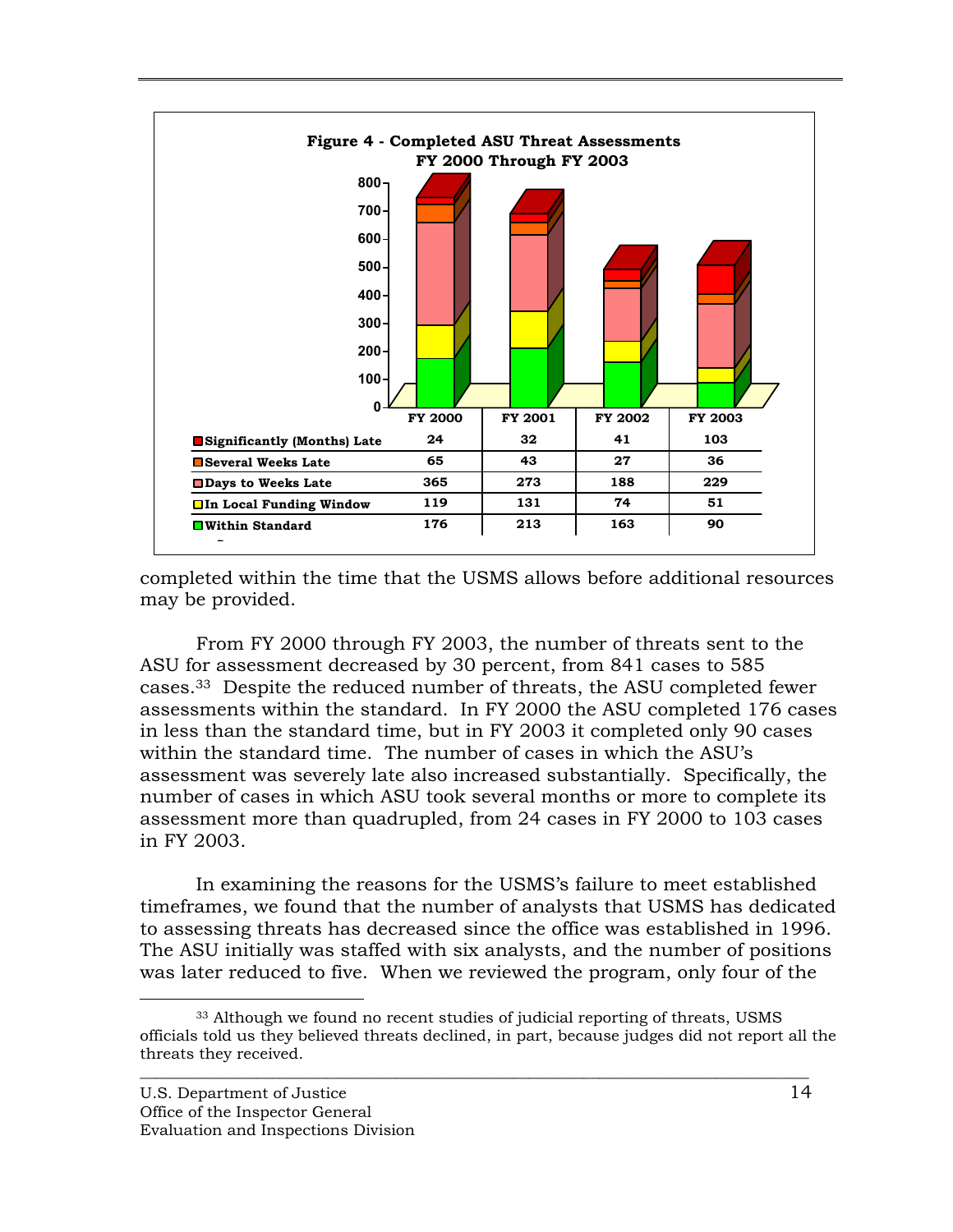five analyst positions were filled. The reduction in staff was compounded by the fact that the analysts perform duties other than conducting threat assessments. The ASU Chief told us that, at any given time, only "two or three" of the four analysts are conducting threat assessments. The analysts spend their remaining time assisting with fugitive cases and working on special projects and reports. Although these other efforts are important, the result is that fewer resources are available for assessing threats to the judiciary.

In response to USMS budget requests, Congress has repeatedly criticized the USMS's failure to hire employees to fill all of the USMS's authorized and funded positions. In response, the USMS told Congress that, in conformance with the Attorney General's direction to fight the war on terrorism by focusing resources on front-line positions, it has held off on filling headquarters positions except on a case-by-case basis.34 Nonetheless, a 2003 OIG audit noted that the USMS does not track where excess funds are expended.<sup>35</sup> The failure to hire employees to fill positions and the unreconciled reallocation of salary dollars are particularly significant in an organization as small as the ASU, where one position represents 20 percent of the workforce.

ASU's "triage" system for threats does not ensure that the threats the USMS rates as most serious are processed timely.In February 2003, the USMS implemented a new practice under which the OST assigns a rating of high, medium, or low to all threats before forwarding them to the ASU for assessment. The ratings are assigned by an OST senior court security inspector based on his or her expert opinion; there are no written criteria for assigning the ratings. The ASU assesses all threats rated high first, followed by all threats rated medium, and then all threats rated low on a firstin/first-out basis.

We found that the triage system has not ensured that all threats rated "high" are processed in a timely manner. Data from the first eight months of operation under the triage system (February 2003 through September 2003) show that 68 threats were rated "high" for assessment out of a total of 408 threats reported. Yet only 20 of the assessments (37 percent) were completed within the standard time. Of the 48 assessments that took

 <sup>34</sup> USMS responses to questions for the record submitted by Congressman Charles H. Taylor, May 13, 2003.

<sup>35</sup> Department of Justice, Office of the Inspector General, *Budget Execution in the United States Marshals Service During Fiscal Years 2002 and 2003*, Report No. 04-02, October 2003.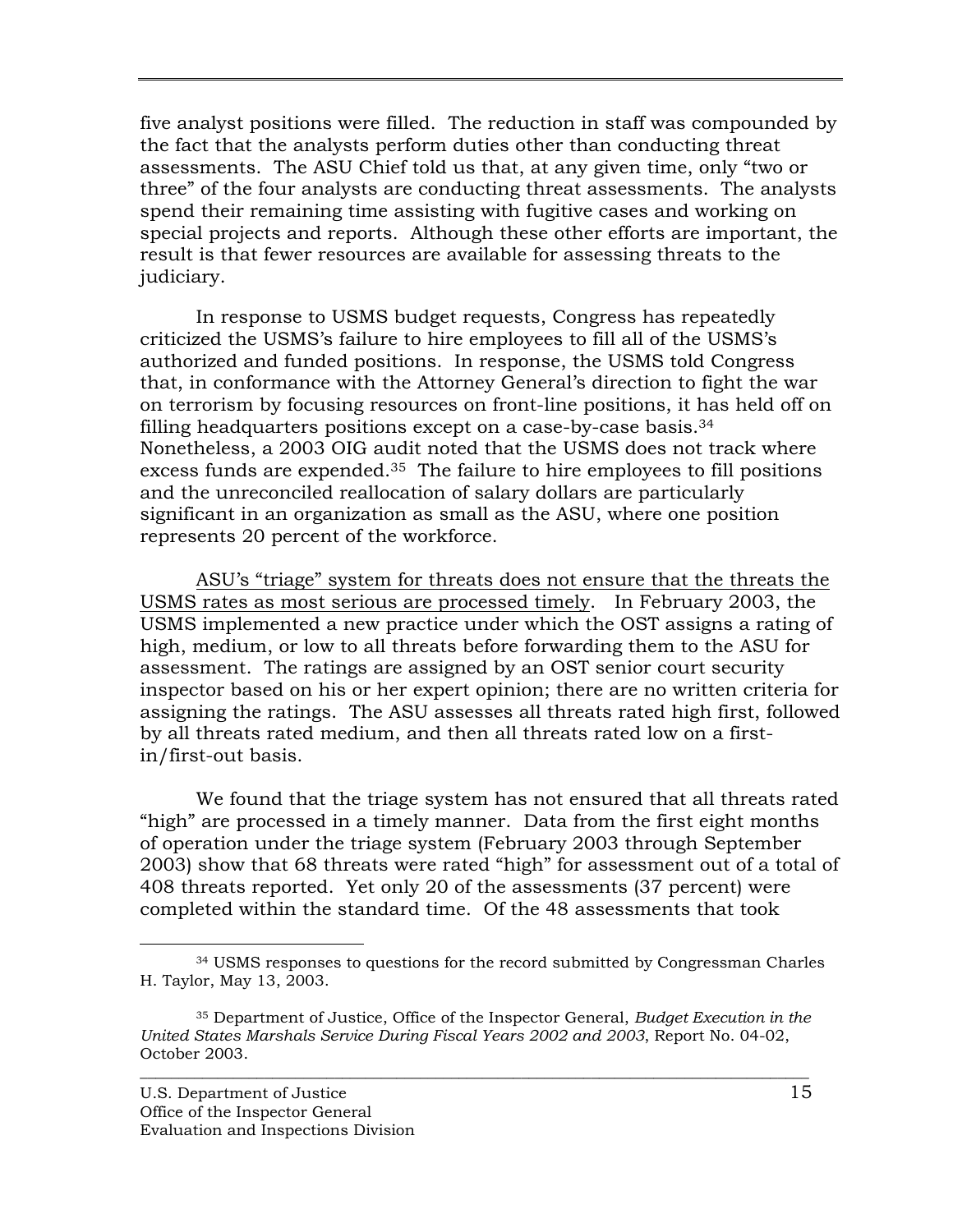longer than the standard time, 30 took up to 10 days to complete, and 11 took from 10 days to as long as 47 days to complete.

Moreover, because the formal assessment of threats initially prioritized as "medium" or "low" is delayed, the triage system may have negative effects on the threat assessment process. The lack of written criteria for assigning ratings risks that some serious threats will be rated "medium" or "low," resulting in a delayed assessment. Also, one of the most important factors considered in assessing a threat is determining whether the person has made multiple threats and if the threatening behavior is escalating. The USMS considers these threats to be more serious. If all threats are not processed in a timely manner and in the order they are received, the assessments may not identify that other threats by the same person are pending, and the seriousness of the threat may not be accurately determined.

## **The USMS's Analysis of Threats Relies on an Outdated Analytical Tool**

The database that the USMS uses to perform the comparative assessment on reported threats has not been updated since 1996 and therefore lacks current data on threats (including those involving terrorism) needed to reliably assess reported threats against the federal judiciary. When the ASU conducts a threat assessment, it compares the available information about the current threat and its initiator to information about prior cases contained in the historical threat database. The USMS ceased adding information on threats to the historical threat database in early FY 1996 and began entering threat assessments into WIN. As of September 30, 2003, ASU records showed that a total of 8,694 threats had been reported to the USMS since 1980. However, the historical threat database does not contain any information on 4,973 of those threats that were reported since 1996, including cases involving terrorism after September 11, 2001.

The ASU stopped adding information into the historical threat database because ISD decided that it would be more cost-effective to enter the data into WIN than to update the DOS-based, historical threat database program. In addition, according to the USMS, because many individuals who make threats also have outstanding warrants, entering threat information directly into the WIN system could speed the identification and apprehension of these individuals.36

 <sup>36</sup> USMS Memorandum from Assistant Director (ISD) to Deputy Director, *Assignment of Analytical Support Unit*, March 11, 2002.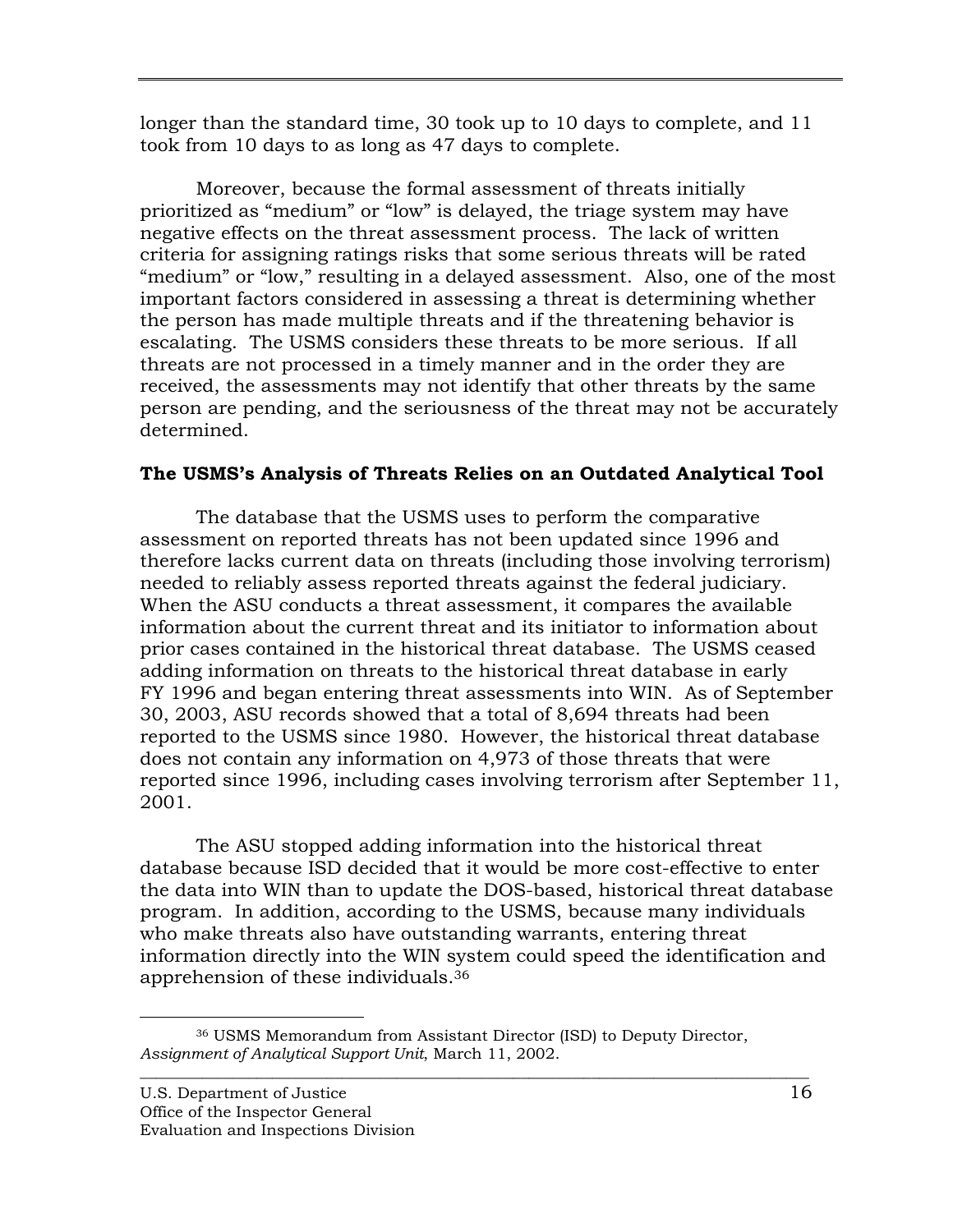Our analysis of WIN data since June 1996 did not substantiate the USMS's reasoning. We found that only 19 percent (772 of 3,756) of the individuals who made threats also had warrants issued for their arrest. Those 772 warrants represented only about one-sixth of one percent of the 483,983 warrants that were entered into WIN since June 1996. Moreover, the districts and the ASU cannot rely solely on WIN for threat information. Although WIN can be used to collect and share some information regarding threats to the federal judiciary, it was designed to support the USMS fugitive program and has been modified to collect and process only some threat information. For example, WIN provides the summary results of post-1996 threat assessments conducted by ASU but does not contain all of the threat details that were used to conduct the assessment.

While WIN was designed to systematically collect all relevant categories of information on threats in a format that supports the use of the information for future assessments, according to the ASU Chief, the USMS has not added a comparative threat assessment capability to WIN as originally planned. Therefore, although information on threats has been entered into the WIN since FY 1996, the ASU continues to conduct the comparative assessments on new threats using the outdated historical threat database.

The USMS continues to rely on the outdated historical threat database to allocate resources. The USMS's analysis of the historical threat database showed that, of all threats received from 1980 to 1996, 91 percent were "specious" (i.e., nothing further happened), 5 percent resulted in some form of escalation (e.g., additional threats, stalking), and 4 percent resulted in violence (e.g., vandalism of the judge's property or worse). According to Court Security Inspectors assigned to the OST, the USMS continues to allocate resources, including conducting threat assessments and implementing protective measures in response to threats, based on the presumption that only one in ten threats will escalate or result in violence. However, the extent to which the database is outdated casts serious doubt on the validity of that presumption.

In summary, our review showed that the USMS often fails to assess reported threats within its standard time and relies on an outdated assessment tool to assess threats to the federal judiciary. Without timely assessments, the USMS cannot fully identify and assess serious threats to judicial operations and personnel. Further, without any information on recent terrorist-related threats in the historical threat database, the validity of the ASU's comparative assessments for judging the severity of threats against the federal judiciary and identifying appropriate protective measures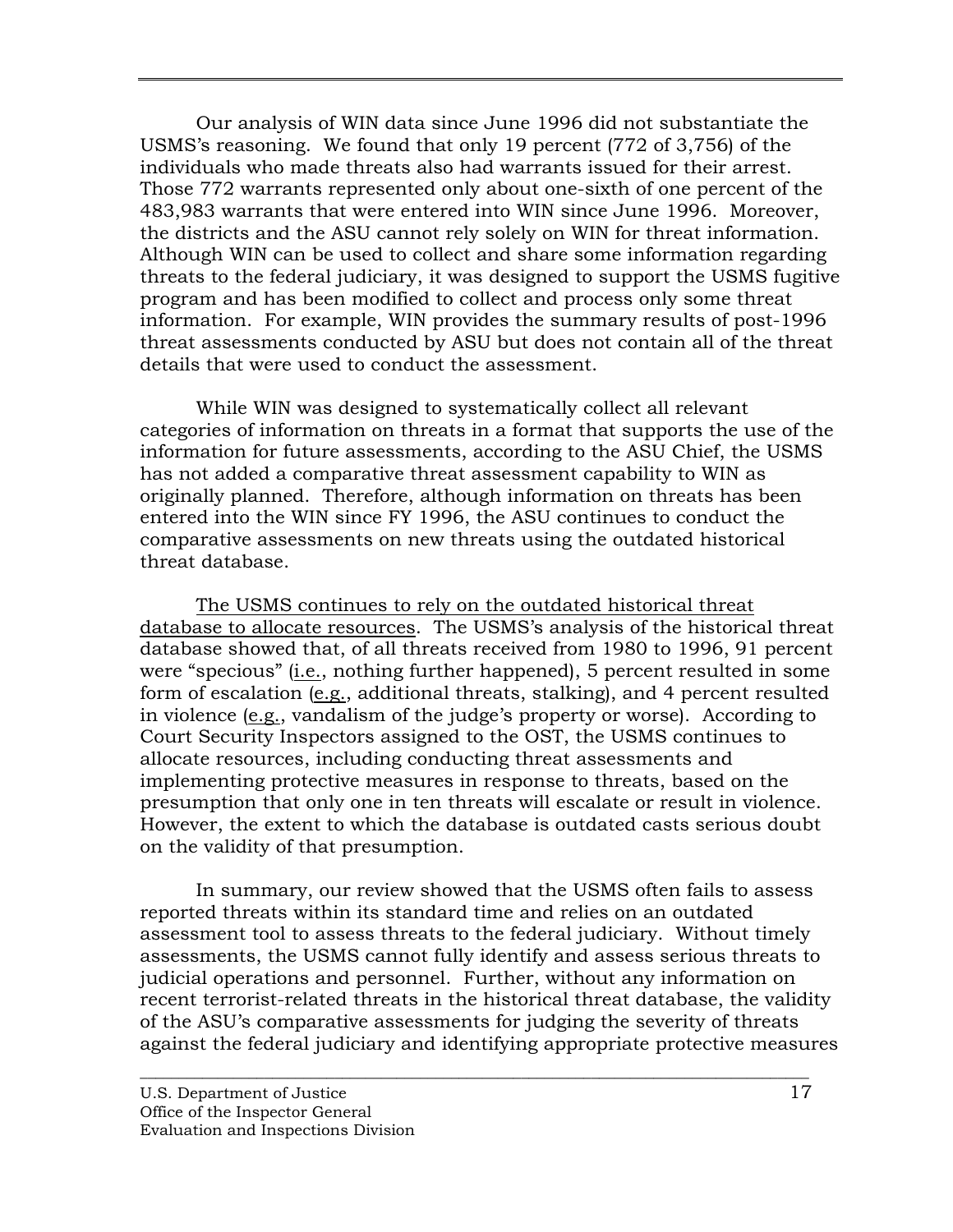<span id="page-26-0"></span>is questionable. The USMS's failure to ensure that threat assessments are both timely and based on current and complete data reduces the capability of the USMS to adequately protect the federal judiciary.

## **The USMS Has Limited Capability to Collect and Assess Intelligence to Identify Potential Threats to the Federal Judiciary**

We found several limitations that prevent the USMS from effectively collecting and assessing intelligence from the districts and other sources, such as the FBI's JTTFs, to identify potential threats to the federal judiciary. The USMS's capability to collect and assess intelligence is limited by the lack of a central information collection capability; internal prohibitions on collecting information; incomplete participation in the FBI's JTTFs; insufficient security clearances; and inadequate secure communication systems.

These limitations persist, in part, because since September 11, 2001, the USMS has failed to implement new authority granted by Congress in the Patriot Act, and failed to act on internal studies to improve its information collection and sharing capabilities.

The USMS disbanded its centralized unit that collected, assessed, and shared information on threats to the judiciary, and issued internal guidance that limited information collection. Prior to 1994, the USMS had a formal centralized intelligence collection and assessment program operated by its Threat Analysis Division. However, during a 1994 reorganization of the USMS headquarters, the Director eliminated the Threat Analysis Division. Further, on April 5, 1996, the USMS Office of General Counsel (OGC) issued an opinion that directed the USMS to limit intelligence collection (including information in the databases used to track and assess threats) and threat investigations relating to extremist groups. The 1996 OGC opinion was based on the Attorney General Guidelines issued in 1983 which have been superceded, and cautioned Deputy Marshals that they could be held personally liable for collecting information not directly related to specific threat investigations.37 After the 1996 OGC memorandum, the USMS dismantled its remaining centralized intelligence capability by destroying all intelligence files not directly related to specific threat investigations.

<sup>&</sup>lt;sup>37</sup> The Attorney General's Guidelines on General Crimes, Racketeering Enterprise and Domestic Security/Terrorism Investigations (March 1983) described authorities and activities related to criminal investigations. Although the Guidelines only mention the FBI, they have been interpreted as applying to all DOJ criminal investigations.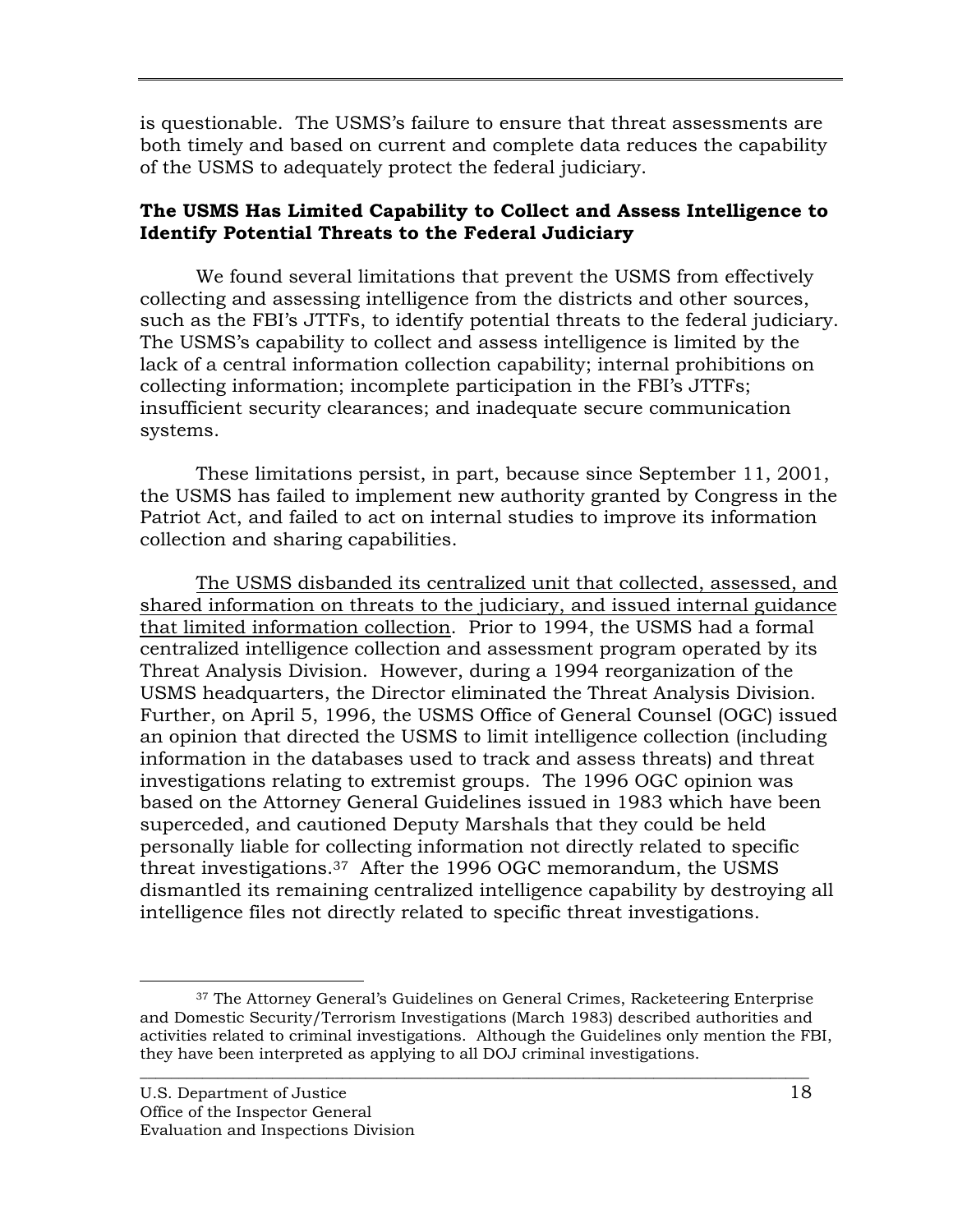The ISD Assistant Director told us that currently the USMS headquarters' only threat assessment capability resides with the ASU, but that the ASU is still prohibited from collecting and sharing information not related to specific reported threats. Moreover, even if the current OGC limitations on intelligence collection were removed, the current ASU staff could not provide a centralized information collection and sharing capability because, as described previously, it is unable to meet its current threat assessment workload.

Because the USMS headquarters has no centralized capability to collect and share information not related directly to a specific threat investigation, it must rely on Deputy Marshals in the districts and assigned to other Departmental intelligence operations (e.g., the BOP Sacramento Intelligence Unit, DEA's El Paso Intelligence Center, and the FBI's JTTFs) to collect and share information on potential threats to the federal judiciary. If one of these Deputy Marshals learns of a potential threat to the judiciary, he or she forwards that information to both OST and the appropriate districts. While these actions have some value, the information is not made available to all Deputy Marshals responsible for judicial security or systematically assessed and retained to identify trends and emerging threats. More importantly, we found that the current ad hoc efforts do not always provide threat information to the responsible field offices. For example:

In March 2003 the Deputy Marshal assigned to the Sacramento Intelligence Unit became aware of a threat made by an individual in Arizona against a judge in New York. The Deputy Marshal notified the Southern District of New York. However, the Arizona district, where the individual who made the threat resided, was not immediately notified due to an administrative oversight. The individual did not carry out his threat, but the delay hindered assessment and mitigation efforts and increased the risk that the judge would be harmed.

The USMS's participation in the JTTFs is limited. According to October 2003 JTTF membership rosters provided by the FBI, the USMS has assigned only 50 Deputy Marshals to represent it on 29 of the 56 FBI field office JTTFs (6 of the Deputy Marshals were assigned by USMS headquarters and 44 were assigned by districts). Moreover, only 25 of the 50 are full-time representatives. The other 25 Deputy Marshals assigned to field office JTTFs, as well as the one Deputy Marshal assigned to represent the USMS on the NJTTF, are part-time representatives.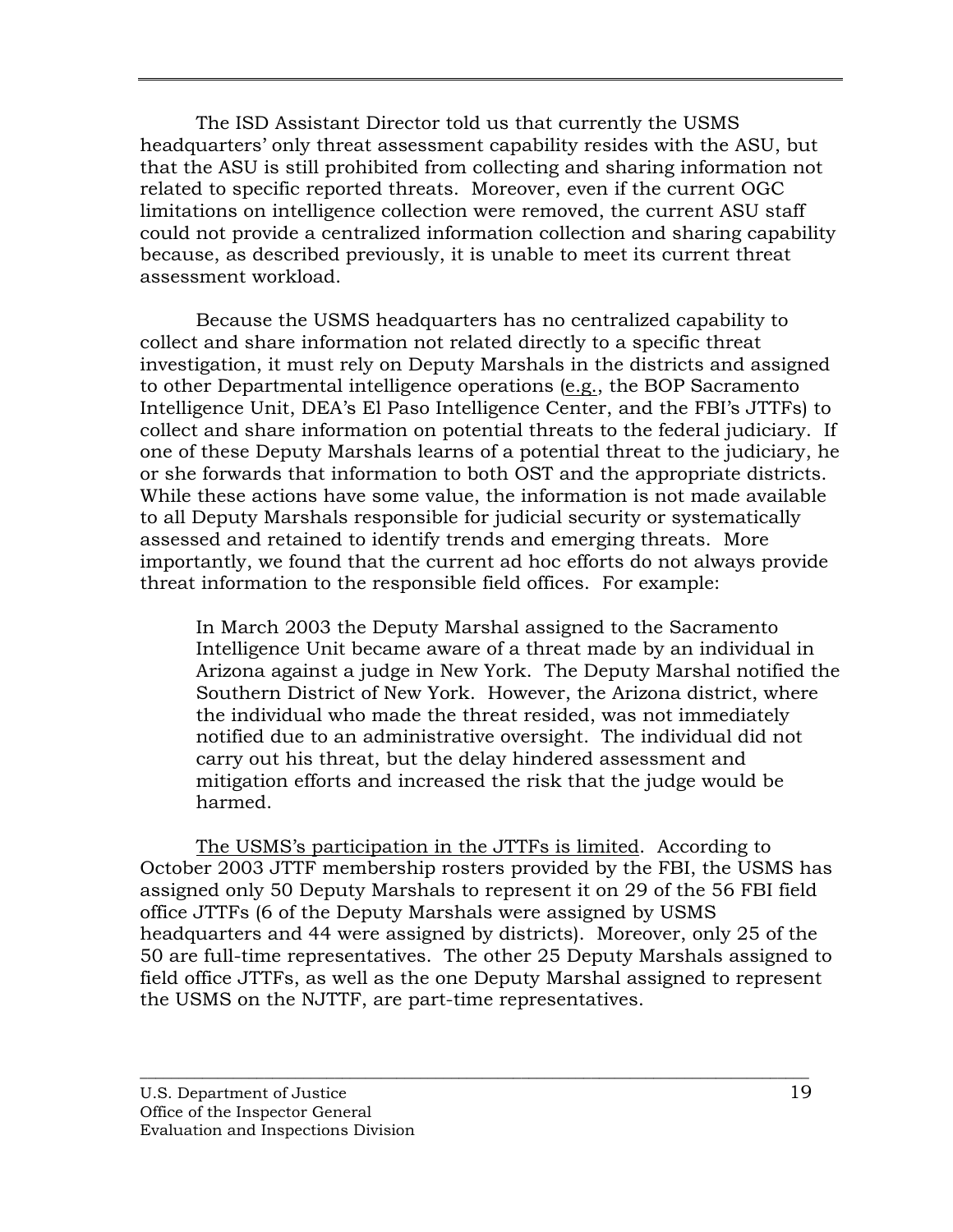<span id="page-28-0"></span>The USMS had planned to increase JTTF participation by assigning an additional 22 Deputy Marshals to the JTTFs, but was unable to do so. For FY 2003, the USMS requested \$2.3 million to fund 22 additional Deputy Marshals to be assigned to field office JTTFs. Congress provided all of the requested funds, but directed that 18 of the new Deputy Marshals be assigned to "districts with the highest priority needs" at a cost of \$1.4 million.<sup>38</sup> The USMS complied with the congressional direction regarding the \$1.4 million, but an FY 2003 OIG audit could not establish where the USMS allocated the rest of the money.<sup>39</sup>

The USMS JTTF representatives and their supervisors lack appropriate security clearances. In addition to the absence of full-time representatives on many JTTFs, the USMS's ability to access and share JTTF information on threats to the judiciary is also limited by a lack of security clearances. The July 2001 Memorandum of Understanding between the USMS and the FBI requires that Deputy Marshals assigned to a JTTF – as well as their appropriate supervisory personnel – must have Top Secret security clearances verified by the FBI to access JTTF intelligence. However, our review indicated that not all USMS representatives have the security clearances necessary for full access to JTTF intelligence. According to an October 2003 Top Secret clearance roster provided by the USMS, only 33 of the 50 Deputy Marshals listed on FBI JTTF rosters had a Top Secret security clearance.<sup>40</sup>

The lack of appropriate security clearances is not limited to the USMS representatives assigned to the JTTFs. While 92 of the 94 U.S. Marshals have Top Secret clearances, the Chief Deputy Marshals in 22 districts did not have the Top Secret Clearances required to supervise JTTF members or receive or review classified information.41 Overall, the USMS Top Secret

41 Every district has a Chief Deputy Marshal who provides the overall day-to-day supervision of the Deputy Marshals assigned to that district.

 <sup>38</sup> Senate Report 108-33. The Congressional direction to assign the new Deputies to the "districts with the highest priority needs" did not preclude additional full time participation in the JTTFs.

<sup>39</sup> Department of Justice, Office of the Inspector General, *Budget Execution in the United States Marshals Service During Fiscal Years 2002 and 2003*, Report No. 04-02, October 2003.

<sup>40</sup> USMS Human Resources Division, Top Secret Security Clearance Roster compiled for OIG, dated October 22, 2003.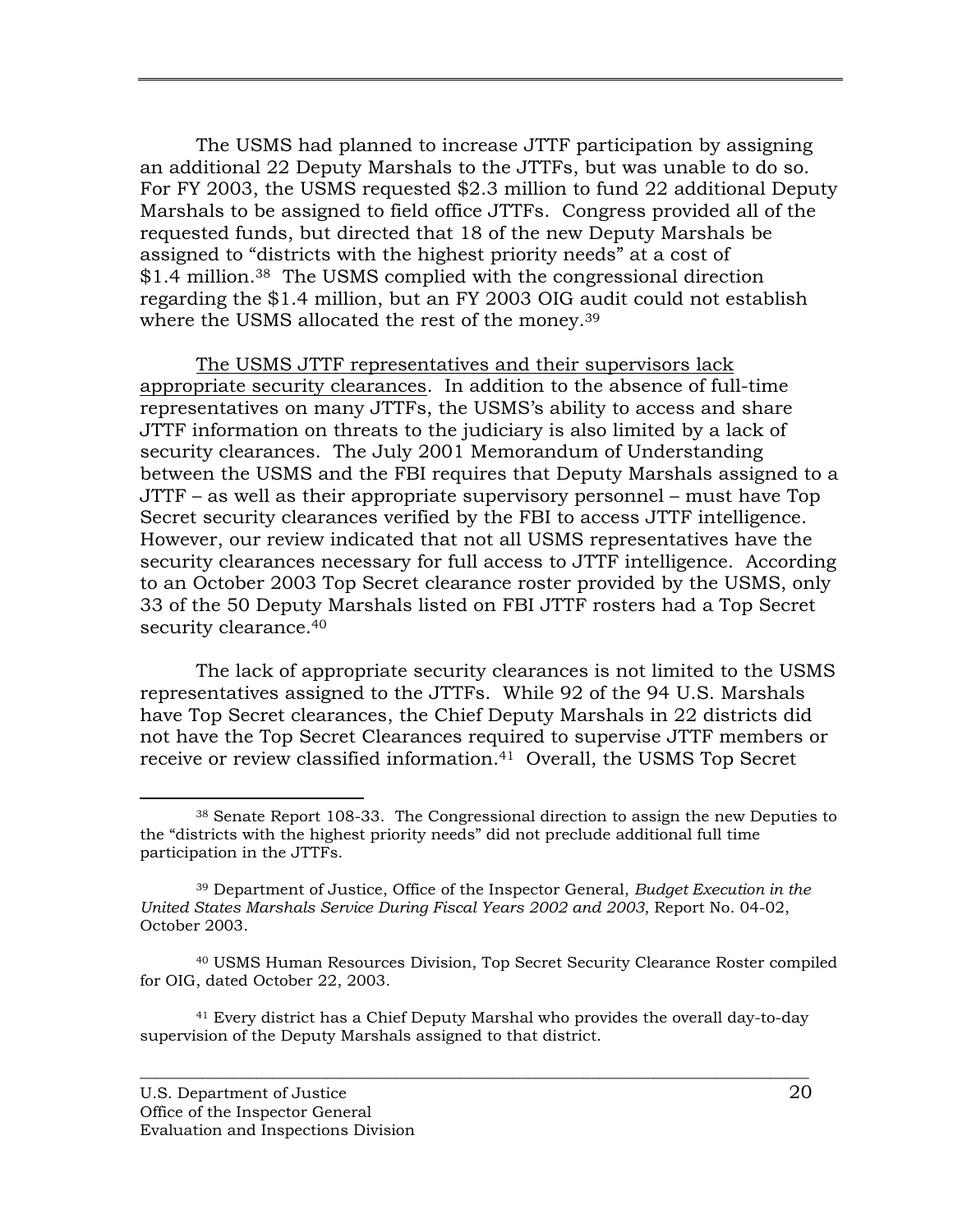clearance roster showed that only 876 of 4,761 USMS employees (17 percent), only 696 of 3,342 Deputy Marshals (16 percent), and only 26 of 106 of the recently assigned District and Circuit Court Security Inspectors (25 percent) possess a Top Secret clearance. In response to our survey, 25 of 85 responding USMS districts (29 percent) reported that they did not have any Deputy Marshals with a Top Secret clearance.

Further, some intelligence information has additional restrictions and requires a special authorization in addition to a Top Secret clearance for access. As the Joint Committee on Select Intelligence Inquiry concluded, "without [Sensitive Compartmented Information] clearances, non-intelligence community agencies are often unable to access vital counter-terrorism information."42 However, few USMS personnel have the additional authorizations to access Sensitive Compartmented Information. As of June 2003, only 144 USMS employees (3 percent) were authorized to access Sensitive Compartmented Information. Of those 144 individuals, 26 were assigned to just one district where a high-threat trial was underway.

According to the Chairman of the USMS Executive Working Group tasked by the Director to examine USMS intelligence capabilities, the wide-spread lack of clearances at all levels represents a barrier to improving intelligence collection and sharing. In the two cases we looked at, we found that the USMS's lack of effective participation in JTTFs negatively impacted the USMS's ability to provide appropriate security to the federal judiciary.

One intelligence-sharing breakdown occurred during a JTTF investigation of a terrorist cell. Arrests were imminent and, once the suspected terrorists were arrested, the USMS would be responsible for transporting and housing them, as well as for providing courtroom security. However, the responsible USMS district (which did not have a representative on the JTTF) was unaware of the investigation or the impending arrests until a few hours before they took place. This short notice precluded adequate planning for the extensive security measures needed to handle a large number of suspected terrorist prisoners.

The other case occurred during a high-threat trial that involved individuals who were accused (and subsequently convicted) of providing financial aid to terrorists. In that case, classified information that the district later considered critical to trial security was not disclosed to the

 $\overline{\phantom{a}}$  ,  $\overline{\phantom{a}}$  ,  $\overline{\phantom{a}}$  ,  $\overline{\phantom{a}}$  ,  $\overline{\phantom{a}}$  ,  $\overline{\phantom{a}}$  ,  $\overline{\phantom{a}}$  ,  $\overline{\phantom{a}}$  ,  $\overline{\phantom{a}}$  ,  $\overline{\phantom{a}}$  ,  $\overline{\phantom{a}}$  ,  $\overline{\phantom{a}}$  ,  $\overline{\phantom{a}}$  ,  $\overline{\phantom{a}}$  ,  $\overline{\phantom{a}}$  ,  $\overline{\phantom{a}}$  42 Statement of Eleanor Hill, Staff Director, Joint Inquiry Staff, to the Joint Select Committee on Intelligence, October 1, 2002.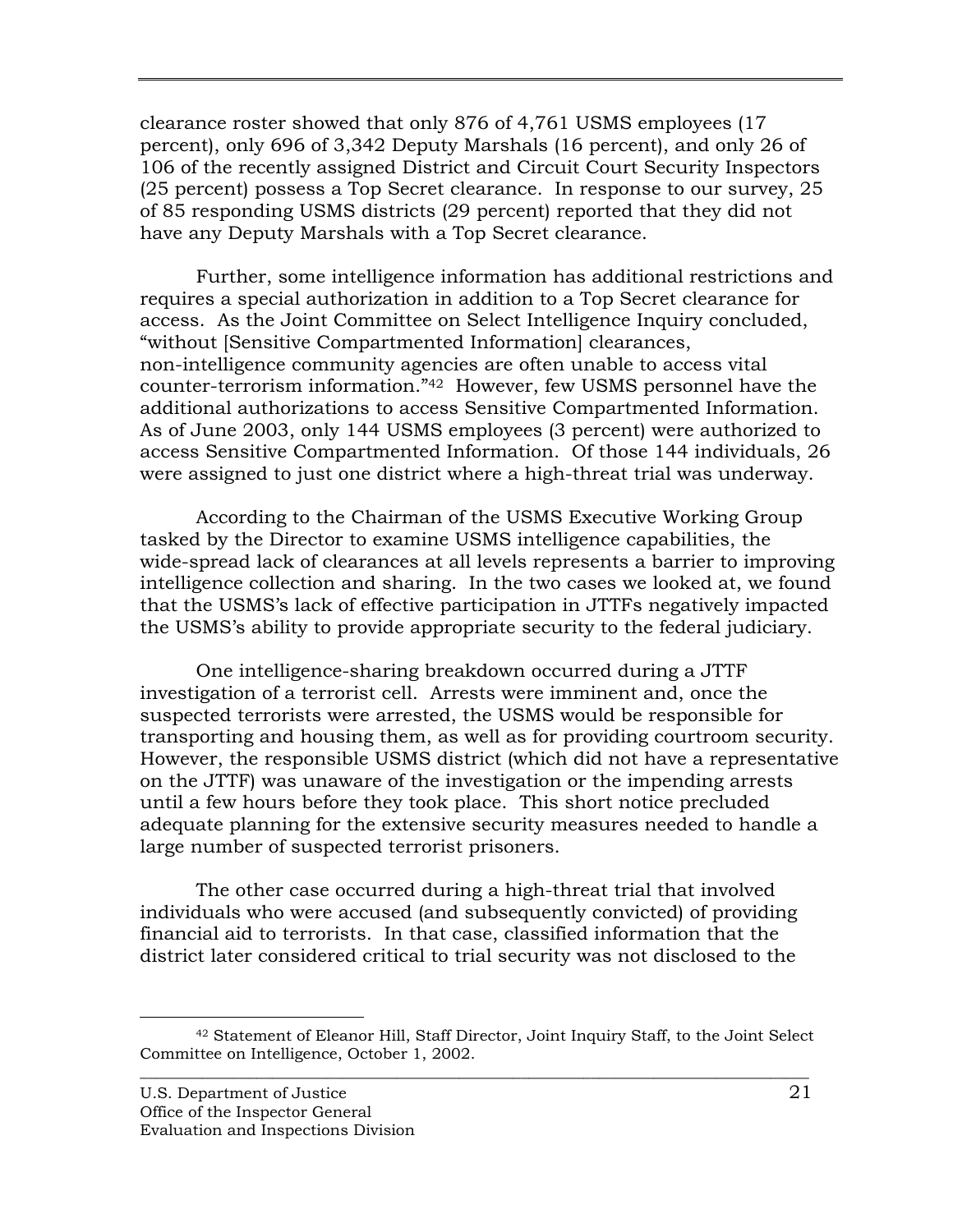USMS by the JTTF during the trial because the District's part-time representative to the JTTF did not have a Top Secret security clearance.

The USMS lacks the secure systems needed for Deputy Marshals to effectively share intelligence on threats to the judiciary. As of August 20, 2003, the USMS reported that only 51 of the 94 districts had the necessary secure communications equipment to effectively share classified information.43 In comparison, the U.S. Secret Service and the FBI indicated that they have fully implemented secure communications systems for sharing classified information and are working to further improve this capability.44

Further, threat information is contained in automated and manual systems maintained by individual districts, the JSD, and the ISD. The current systems do not interact to provide the USMS with a secure electronic information system that it needs to enable Deputy Marshals to collect and share threat information among all USMS districts. For example, to test the utility of the current USMS system of records for conducting threat investigations, we obtained information on two protective services details that the USMS currently has underway in the Southern District of New York. We found the information regarding the protective services details in several places, including WIN; historical budget records and operational plans from JSD manual records; current budget and operations plans from the district; and classified material maintained by JSD and ISD. A Deputy Marshal assessing a threat would be faced with the need to collect information from a variety of sources.

The USMS has taken only limited action to improve its information collection and sharing capabilities after September 11, 2001. After September 11, 2001, Congress passed the Patriot Act, which clarified the authority of federal agencies to collect intelligence and law enforcement information.45 Subsequently, the Attorney General Guidelines were revised to support law enforcement agencies' use of new powers relating to information collection and criminal procedures to more aggressively pursue

 <sup>43</sup> During this review, the USMS was contemplating plans to deploy secure communications equipment to an additional 23 Districts.

<sup>44</sup> Targeted Violence Information-Sharing System (TAVISS) Feasibility Study, May 2002.

<sup>45</sup> Uniting and Strengthening America by Providing Appropriate Tools Required to Intercept and Obstruct Terrorism Act of 2001 [Patriot Act], Public Law 107-56, October 25, 2001.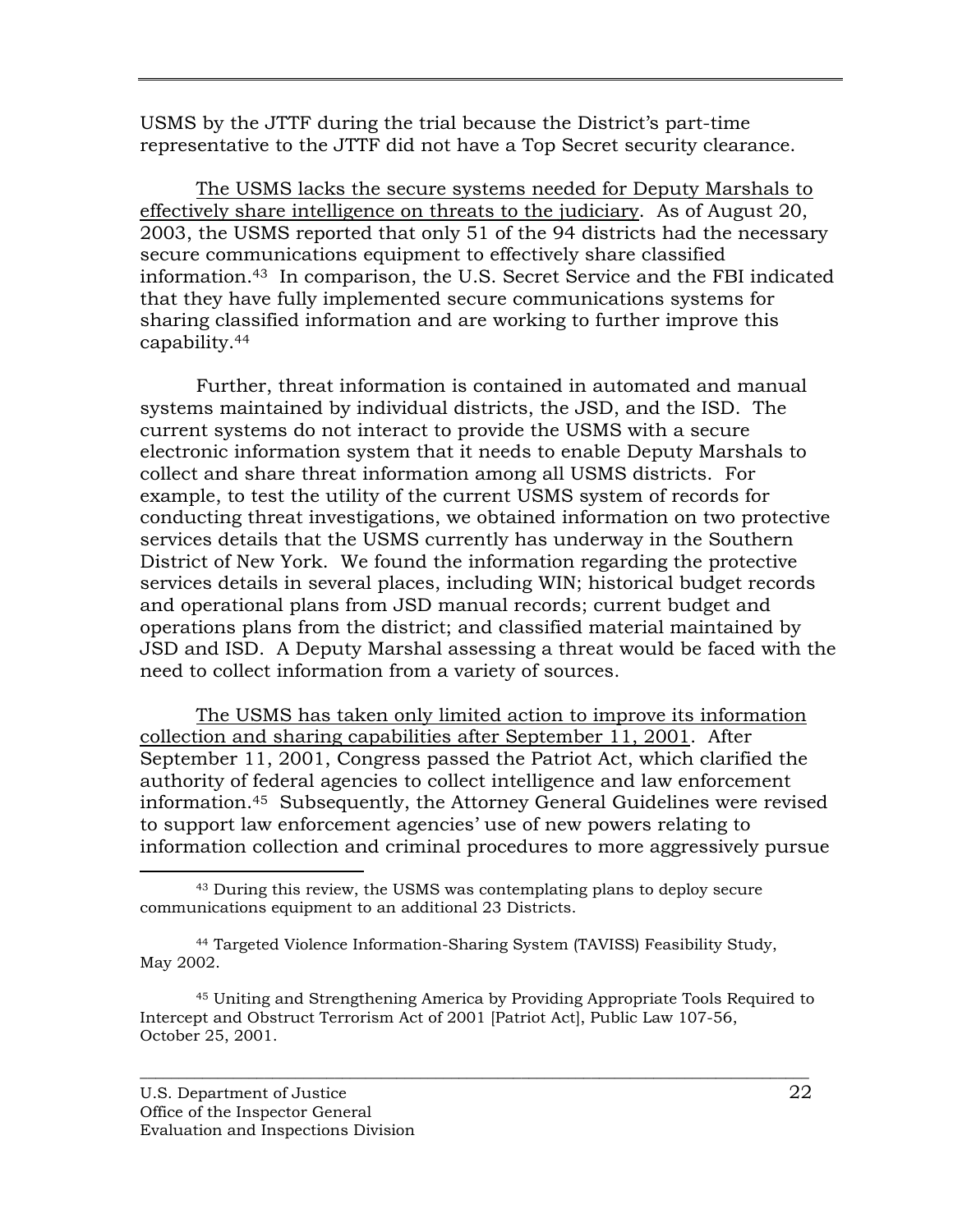potential criminal activity especially as it relates to terrorism.46 However, the USMS has not revised its internal guidance (i.e., the 1996 OGC opinion) to improve the collection and sharing of information on threats to the federal judiciary.

In addition, internal USMS studies conducted after September 11, 2001, identified the need for better information sharing. In September 2001, the Deputy Director of the USMS directed the Assistant Director in charge of the ISD to lead an Executive Working Group to examine the USMS's "capabilities with regard to the collection, analysis, maintenance, and dissemination of information and/or intelligence related material that impacts our criminal investigations and protective operations missions."47 A White Paper prepared in February 2003 for the Executive Working Group and other senior USMS staff described the limited USMS intelligence capabilities and the need for a centralized intelligence capability and better intelligence sharing, and concluded that the USMS "has no formal process to assess and disseminate information…to prepare for threats or to… participate fully in intelligence sharing."

A "Needs Assessment" prepared for the USMS Director in July 2002 identified a three-phase plan to catalog existing information resources, identify new resources, and develop a centralized information sharing program. The proposal envisioned a staff of 18. The program would collect information from the districts, USMS representatives on JTTFs, and USMS liaisons that would be assigned to the intelligence units of other agencies, including the Central Intelligence Agency, the Foreign Terrorist Tracking Task Force, the Secret Service Protective Intelligence Division, and others. The key goal of the new USMS unit would be to "fuse" information from across mission areas. To date, this program has not been implemented.

In summary, as of October 2003, the USMS has not taken basic steps to ensure that it has access to the information it needs to accomplish its judicial protection mission. To meet its responsibility to the federal judiciary, the USMS needs a centralized information sharing program to collect and share intelligence in order prevent acts of violence. Currently, two trial judges are under express death threats from terrorist groups, and other trials involving similar terrorist groups are underway. Despite the recognized importance of developing JTTF protective intelligence to support

 <sup>46</sup> The revised Attorney General's Guidelines on General Crimes, Racketeering Enterprise and Terrorism Enterprise Investigations, were issued on May 30, 2002.

<sup>47</sup> September 2001 Tasking Statement for the USMS Executive Working Group.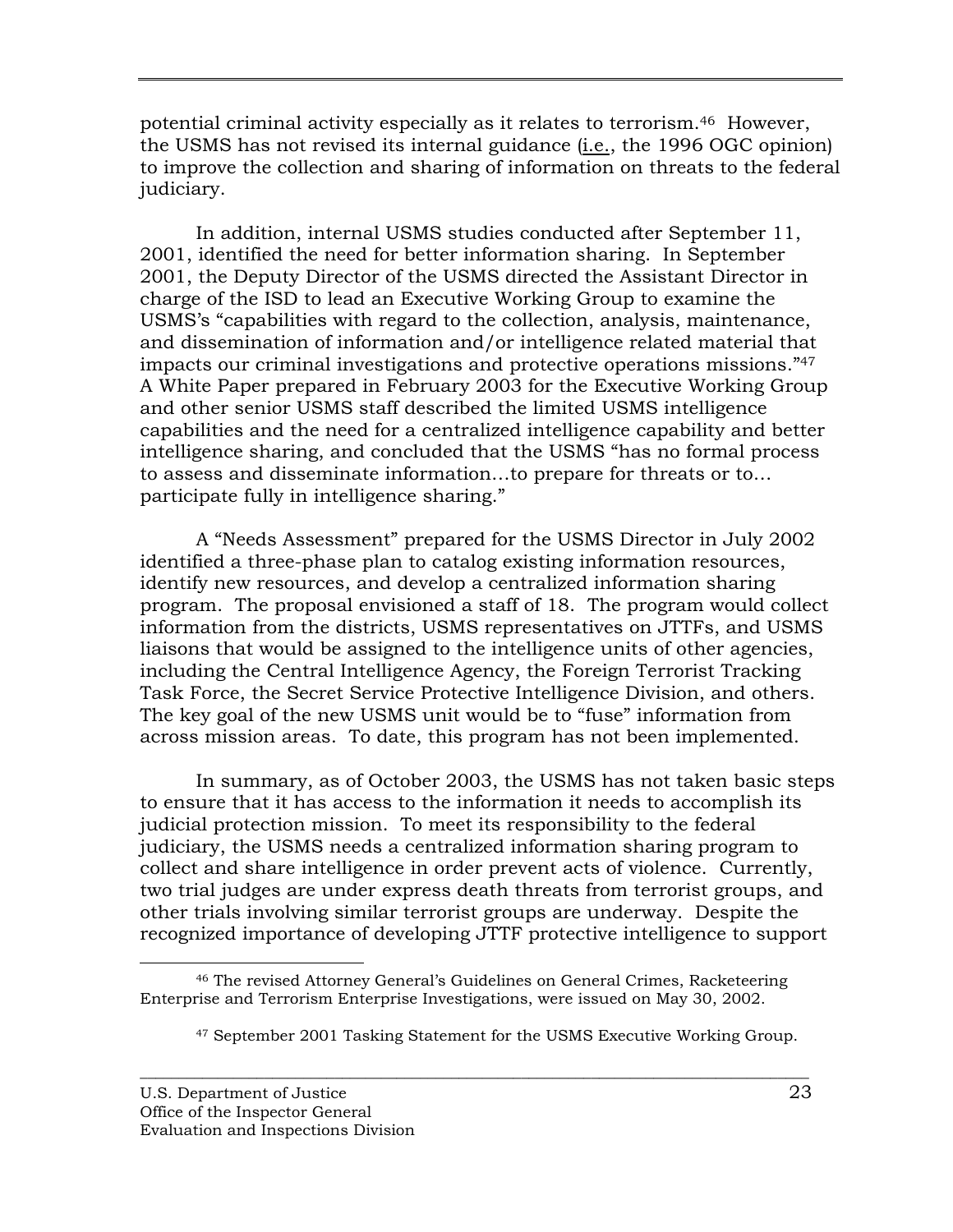the USMS mission, including the expressed interest of the Congress in the USMS's participation in the JTTFs, the USMS has not established complete participation in all of the FBI's JTTFs. Without a structured, centralized intelligence process; the necessary Top Secret clearances; and the technology to facilitate intelligence sharing, the USMS cannot effectively access and use JTTF intelligence or other intelligence sources to identify potential threats to the federal judiciary.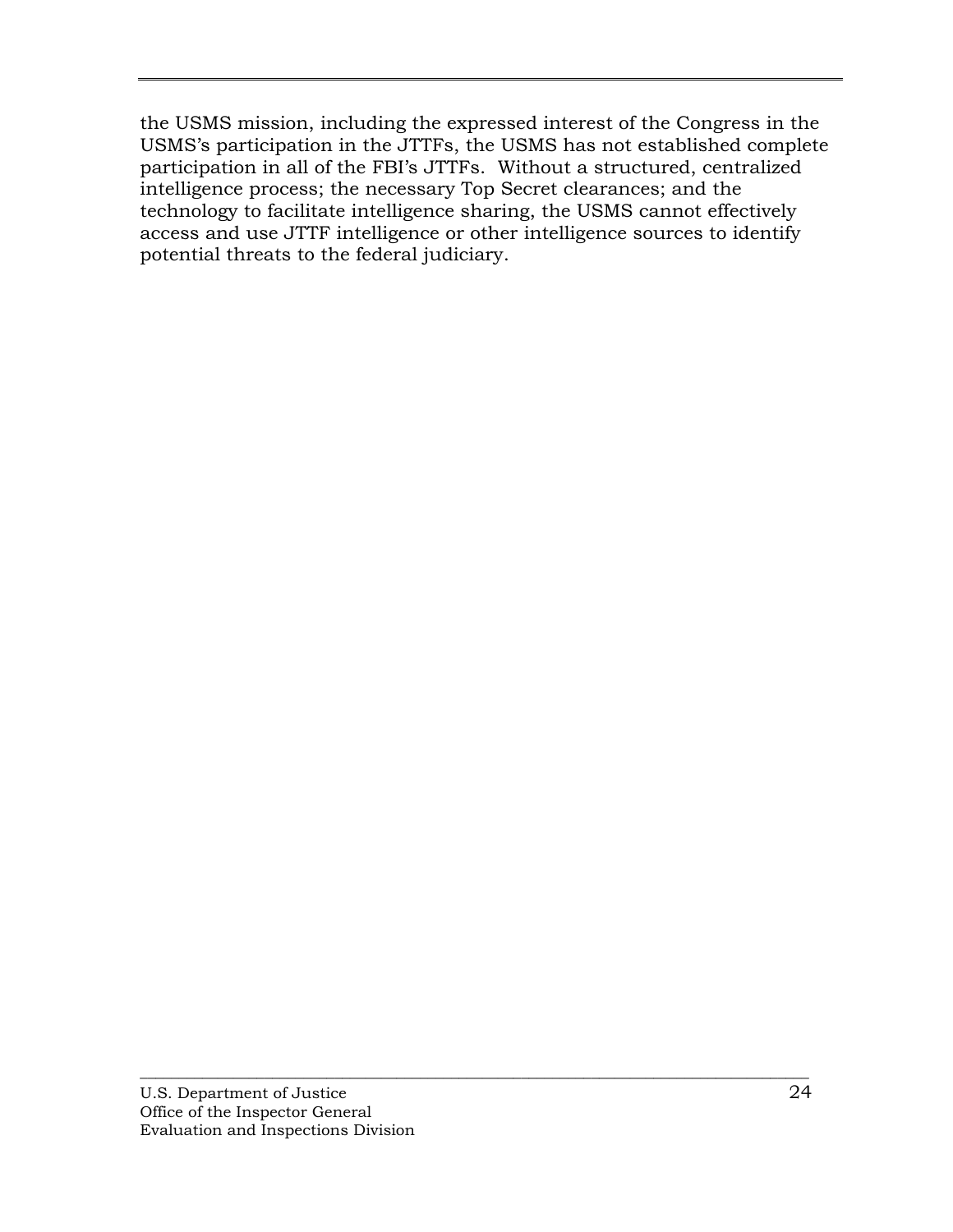<span id="page-33-0"></span>**The USMS lacks adequate standards to guide the selection, adjustment, and termination of measures to protect the judiciary against assessed threats of varying risk (i.e., risk-based standards). In particular, current USMS policies provide no criteria to ensure that protective measures implemented on terrorist and other high-threat trials are appropriate to mitigate the assessed risks. Also, current USMS policies on the application, duration, or termination of protective services details to guard threatened judges are outdated. Consequently, USMS districts select protective measures for high-threat trials and determine the extent and duration of protective services details on an ad hoc basis. The absence of risk-based standards results in inconsistent protection and prevents the USMS from effectively allocating resources among all assessed threats.** 

## **The USMS Lacks Adequate Risk-Based Standards for Determining Protective Measures on Terrorist and Other High-Threat Trials**

The USMS Policy and Procedures Manual (Manual) provides limited and outdated guidance for determining appropriate protective measures for high-threat trials. The chapter of the Manual that contains guidance and standards for judicial and court security, Volume X, has not been revised since July 1, 1993, and does not address protective measures to be applied when providing security on terrorist and other high-threat trials.<sup>48</sup> For example, ten U.S Marshals and Deputy Marshals that we interviewed noted that the guidance in the Manual does not address many types of trials that present significant risks to the judiciary, such as criminal cases involving espionage, prosecutions of gang violence, and cases with cooperating witnesses. Moreover, a significant defining issue in recent high-threat trials − that the defendants are associated with international terrorist groups − is not included.

Our review of the Manual confirmed that it provides limited and inadequate guidance on determining protective measures on high-threat trials. For example:

 <sup>48</sup> Some other parts of the Manual were revised in 1995.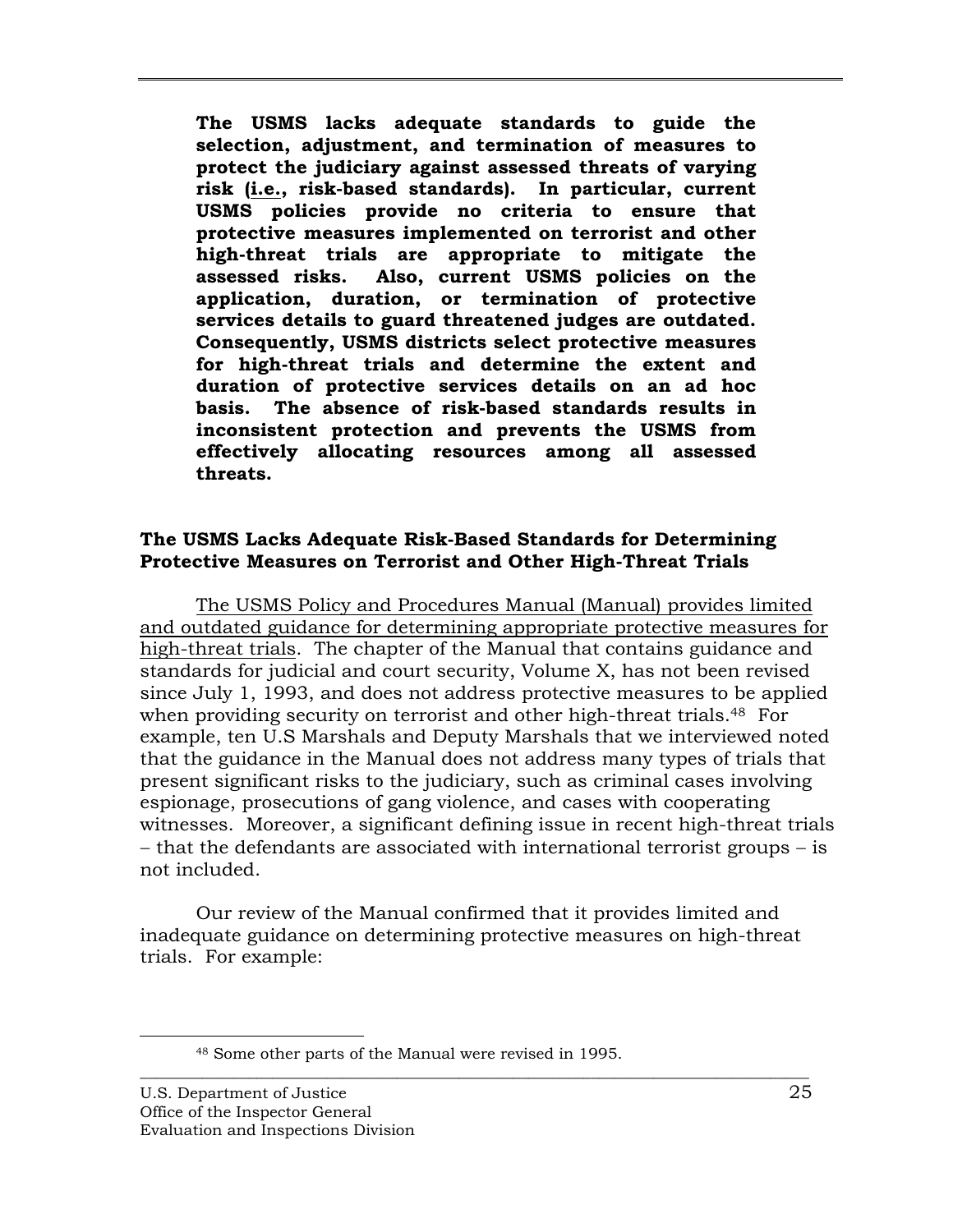- To determine protective measures for trials, the Manual instructs Deputy Marshals to use several rudimentary "risk matrices" to categorize civil and criminal trials into risk levels according to the subject of the proceeding (e.g., bankruptcy, deportation, assault, narcotics), the stage of the proceeding (i.e., pre-trial, trial, posttrial), and the perceived risk associated with the trial participants. Based on the risk level derived from the matrices, the Manual directs the staffing that should be applied to the trial. Other than dictating the number of Deputy Marshals required, the Manual provides no guidance on protective measures for high-risk trials.
- For trials that the Manual defines as "sensitive," the Manual instructs the U.S. Marshal to prepare a written Operational Plan that will describe the security measures to be implemented and the staffing that will be provided.<sup>49</sup> However, the Manual provides no guidance and establishes no standards that the U.S. Marshal can use to select the protective measures that are the most appropriate and effective for the identified risks. Specifically, the Manual provides no guidance when to request support from the USMS's Special Operations Group (SOG) or Hazardous Response Unit, and establishes no standards for the application of such protective measures as trace explosive detectors, armored cars, body armor, and enhanced prisoner restraints.<sup>50</sup>

Almost half of the USMS districts we surveyed identified the protective measures described above as valuable technology for ensuring judicial security. However, in the absence of adequate guidance and risk-based standards to ensure that appropriate protective measures are selected, the U.S. Marshals cannot ensure that the protective measures chosen are consistent with successful approaches applied in similar circumstances. Consequently, we found that, although districts developed the Operational

 <sup>49</sup> The Manual defines "sensitive" trials as those that require non-routine security measures, such as trials with multiple defendants, defendants who are dangerous or may attempt to escape, or where there is high media interest. The term "high-threat trial" equates to "sensitive trial."

<sup>50</sup> The Special Operations Group is a specially trained and equipped unit deployed in high-risk law enforcement situations. USMS Policy Directive No. 99-17, May 24, 1999. The Hazardous Response Unit is trained and equipped for chemical, biological, radiological, nuclear, and explosive device response in relation to high-threat terrorist trials. USMS responses to questions for the record submitted by Congressman Charles H. Taylor, May 13, 2003.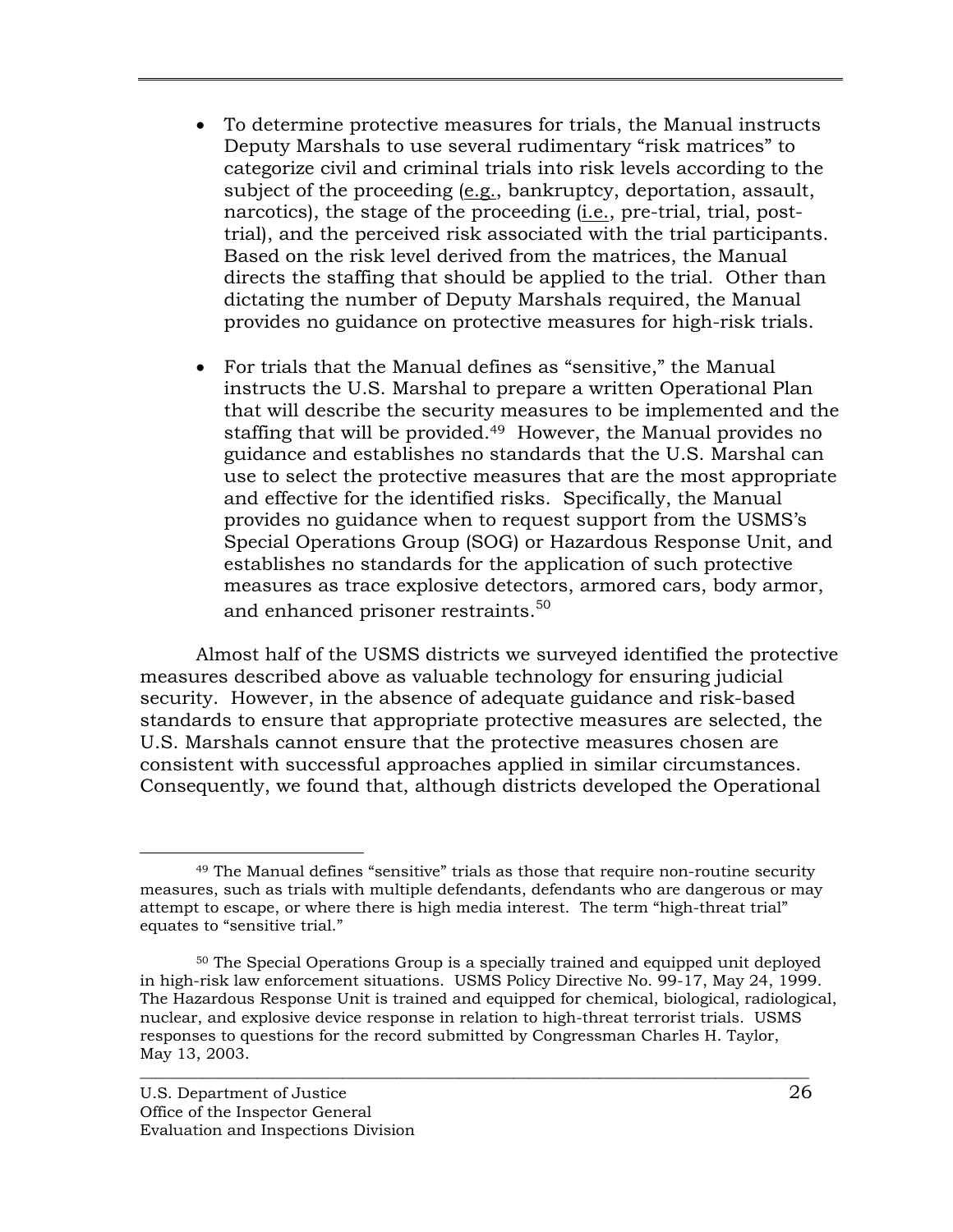Plans required by the Manual, they did not consistently apply similar protective measures in response to similar threats. For example:

- One district we visited used the SOG extensively to transport prisoners and as a rapid response force during a high-threat trial. Another district did not use the SOG at all for a similar high-threat trial. Neither district could provide any criteria to explain their decision to request (or not to request) that the SOG be deployed.
- The Manual states that personal electronic devices may be banned from the courthouse or the courtroom during some "sensitive" trials. However, after recent intelligence and media reports of terrorists using electronic devices as improvised bomb detonators, we found some USMS districts have worked with the Chief Judge of their districts to make the prohibition on electronic devices permanent while others have not.
- Another district we visited did not use its new "Itemiser<sup>3</sup> Trace Explosive Detector" during a high-threat trial because the district was waiting for guidance from USMS headquarters on where to deploy the equipment (public or freight entrance), who should be screened, and what protective measures should be taken if suspected explosives are detected (e.g., retest for false positive or immediately evacuate the building).

Although specific protective measures must be selected based on the characteristics and risks of each individual trial or threat, the inconsistent approaches used in the field were not readily apparent to the USMS because it does not complete after-action reports on the protective measures taken. Without effective and current standards, and routine after-action reports, the USMS cannot identify inconsistent protections, needed improvements, or successful protective measures for ensuring the security of the federal judiciary.

The lack of adequate standards for protective measures during highthreat trials also prevents the USMS from ensuring that the districts are consistently provided additional resources to support appropriate protections. The USMS could not identify how many high-threat trials have taken place because USMS headquarters (specifically the JSD) only keeps records on high-threat trials for which it provides additional funding. The JSD does not track requests that are rejected, and USMS districts are not required to track or report the number of high-threat trials that occur.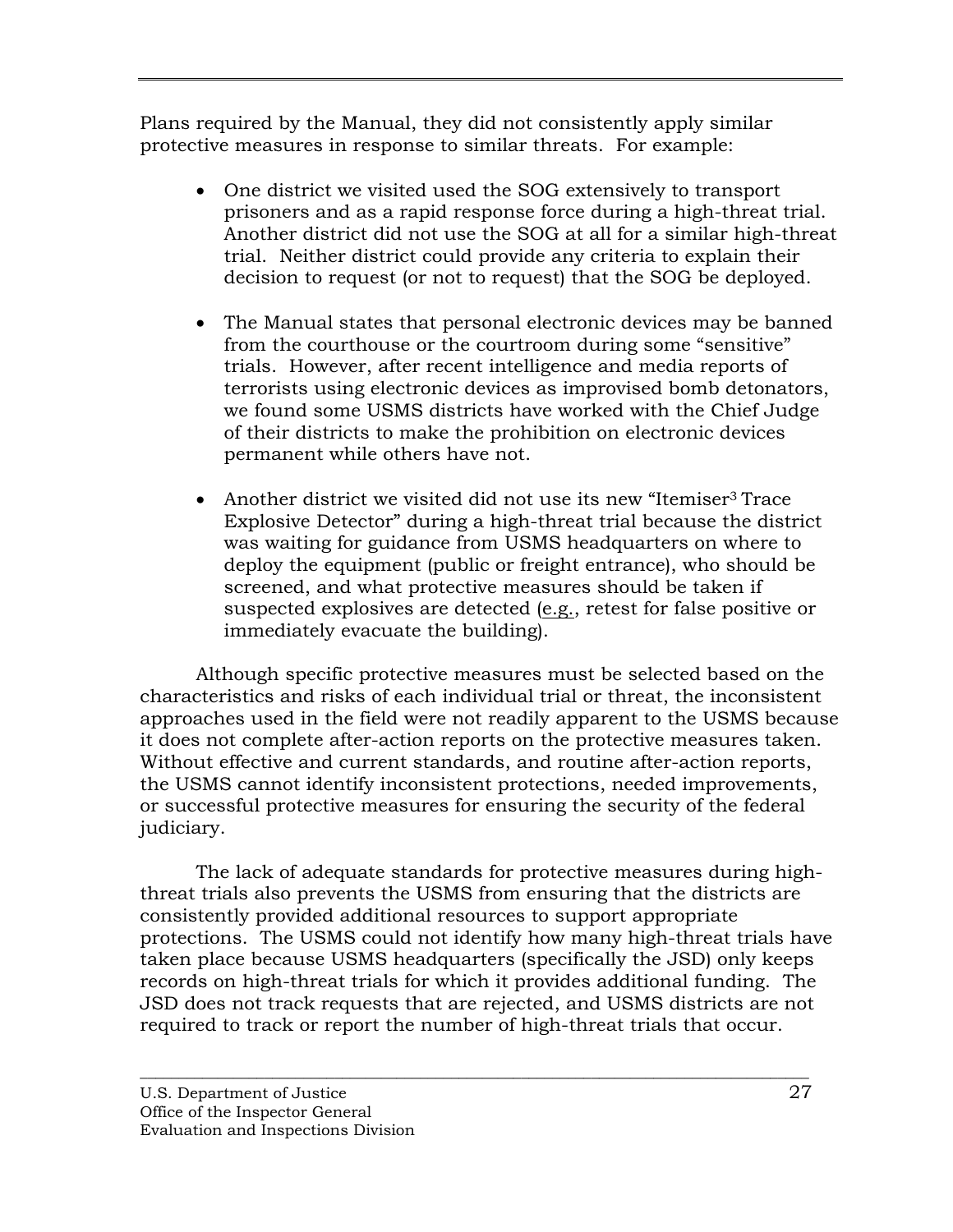<span id="page-36-0"></span>In our survey, we requested that each USMS district estimate the percentage of trials that it perceived as involving increased risk. The responses we received (from 85 districts) indicated that about 20 percent of trials involved a "substantial potential for violence." According to the AOUSC, 12,817 trials were completed in U.S. District Courts in FY 2002.51 Extrapolating from the districts' responses to our survey, the number of trials with "substantial" risks could have exceeded 2,400. In contrast, JSD records from the last three fiscal years show that JSD provided support for an average of only 139 trials each year (Table 4). Without adequate risk-based standards, and without after-action reports to evaluate and improve its protection of the judiciary, the USMS cannot effectively ensure that the most significant risks are addressed and that its resources are used appropriately.

| Table 4 - JSD Funded High-Threat Trials |                                                        |  |  |
|-----------------------------------------|--------------------------------------------------------|--|--|
| <b>Fiscal Year</b>                      | <b>Number of "High-Threat</b><br><b>Trials" Funded</b> |  |  |
| 2001                                    | 139                                                    |  |  |
| 2002                                    | 117                                                    |  |  |
| 2003                                    | 162                                                    |  |  |

Source: JSD

## **USMS Guidance on Protective Services Details is Outdated**

When a protective investigation indicates that an individual may carry out a threat, and interventions such as the arrest or commitment of the individual for psychiatric observation are not feasible, the USMS district can implement increased personal protective measures to protect the threatened judge away from the court building. The USMS refers to these off-site protective measures, which can range from an escort to and from work to around-the-clock protection for the judge and his family, as "protective services details."

The USMS's guidance for protective services details is contained in its Policy and Procedures Manual, Volume X, January 1993, and in USMS Policy Directive 99-07, January 7, 1999, Protective Investigations.

 <sup>51</sup> AOUSC FY 2002 Annual Report, Table C-7, U.S. District Courts – Civil and Criminal Trials Completed.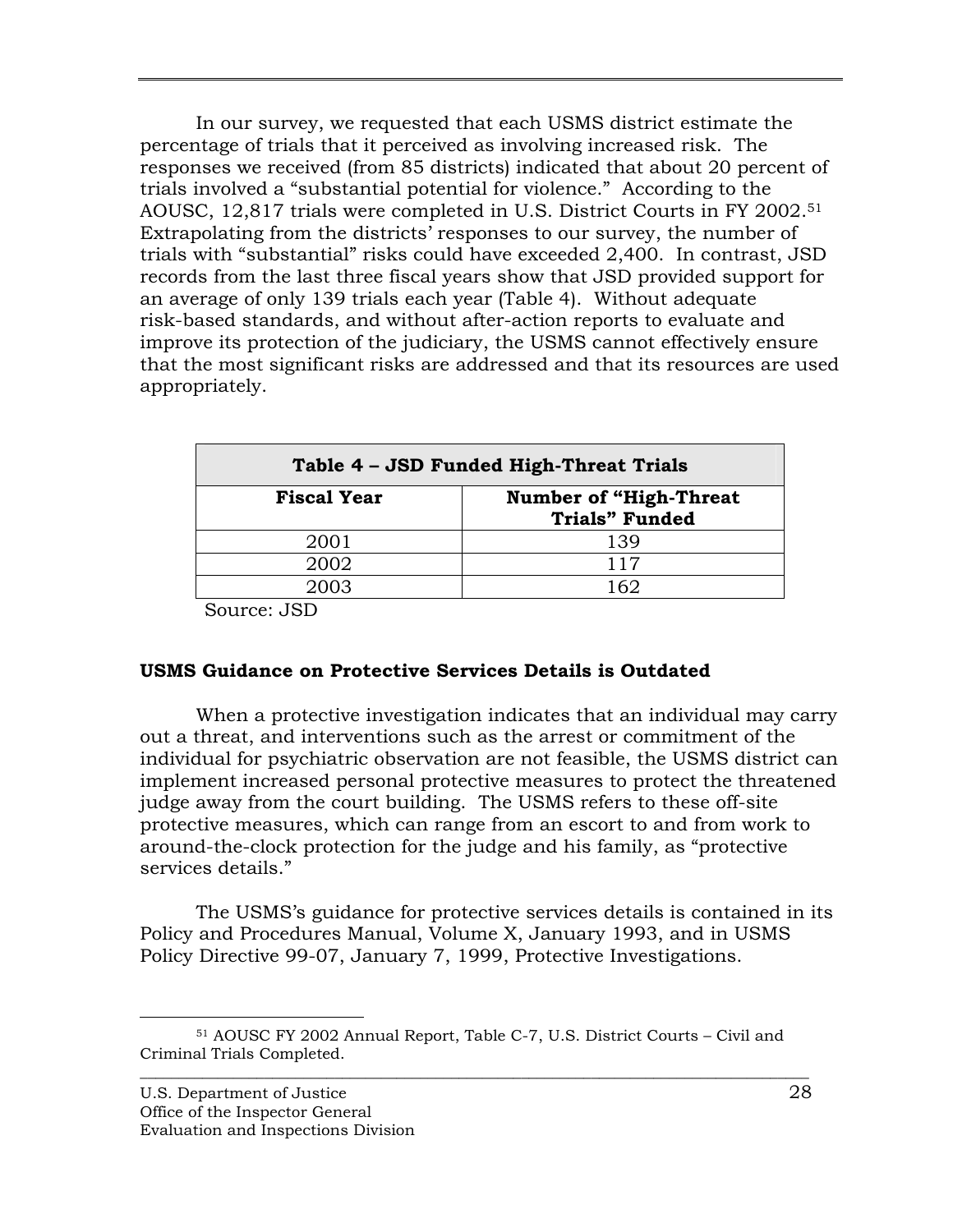The Manual and Policy Directive are supplemented by *The U.S. Marshals Service Protective Investigations Program, A Procedural Handbook for Threat Investigators and Supervisors*, January 1999. Although our survey of USMS districts indicated that the use of protective services details has increased since September 11, 2001, the USMS guidance has not been updated.

In FY 2002, JSD provided resources for 21 protective services details, several of which included around-the-clock protection.52 The JSD only tracks protective services details for which it provides resources or expert advice. It does not track the total number of protective services details that are implemented throughout the USMS. In our survey, 71 of the 85 districts (84 percent) reported that they had used protective services details. Of those 71 districts, 14 (20 percent) reported that they had increased the use of protective services details since September 11, 2001. Despite the reported increasing use, we found that the USMS guidance on protective details has not been revised and contains outdated information. For example:

- Neither the Manual nor the Policy address the use of technology during protective services details. For example, the U.S. Marshals and Deputy Marshals we interviewed and surveyed indicated that equipment that has become more widely available in recent years, such as cellular phones, car alarms, and home alarms, might be effective for improving off-site judicial security.
- The Manual states that protective services details will be terminated at the protectee's request or if the Chief of the Court Security Division with the assistance of the Threat Analysis Division determines the protectee is no longer in danger. This standard does not take into account threats by terrorists and similar groups with worldwide reach and a long-term dedication to revenge. Such threats cannot be identified and assessed by the USMS alone. Instead, the threat posed by terrorist groups may require long-running personal protective measures, based on classified intelligence, to safeguard the judges and other participants from reprisal long after the actual trial has ended.
- The Manual has not been updated to reflect that the Threat Analysis Division was disbanded in 1994, and that the Division's mission was not reassigned to any other office. We confirmed that

 <sup>52</sup> Judicial Security Division 2002 Annual Report.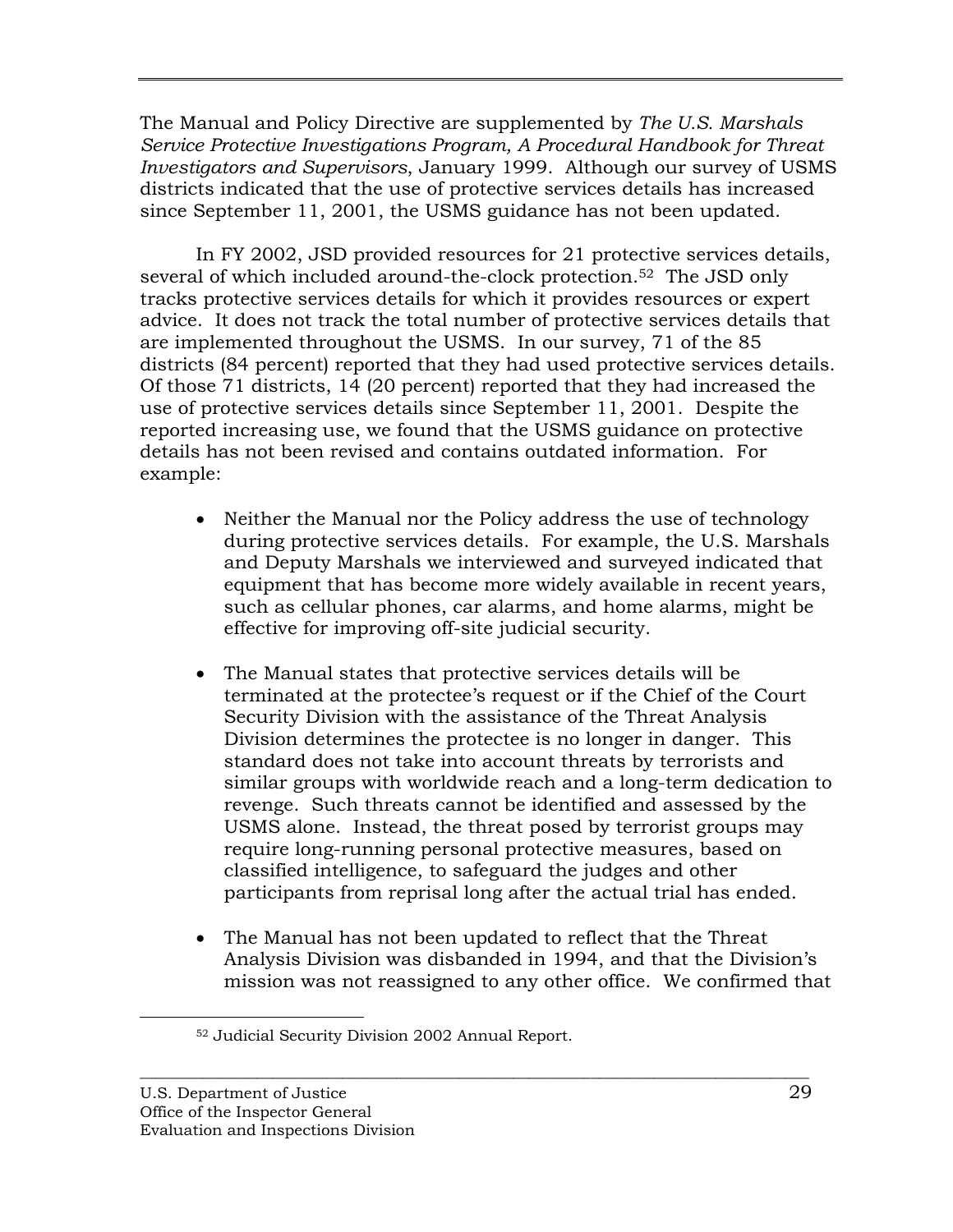the functions and authority of the Threat Analysis Division to "determine if the [protective services] detail is to be continued or expanded" have not been reassigned.53

As with the application of security measures for high-threat trials, in the absence of clear standards, the districts we visited did not use a consistent approach for deciding when to implement protective services details or its makeup. The districts we visited could identify no specific criteria for determining the nature and extent of the protections they employed in each case. We also found that two individual protective services details on different judges were maintained while they were both inside the same secure courthouse, unnecessarily duplicating the protective coverage.

 <sup>53</sup> We also found that the *Offsite Security Booklet for Judicial Officers* (USMS Pub. No. 94, March 1999), currently provided to members of the federal judiciary to explain the USMS's judicial protection procedures, contains the same out-of-date information regarding protective services details. The booklet informs members of the federal judiciary that the "U.S. Marshals Service Threat Analysis Division will verify all facts and determine if the [protective] detail is to be continued or expanded."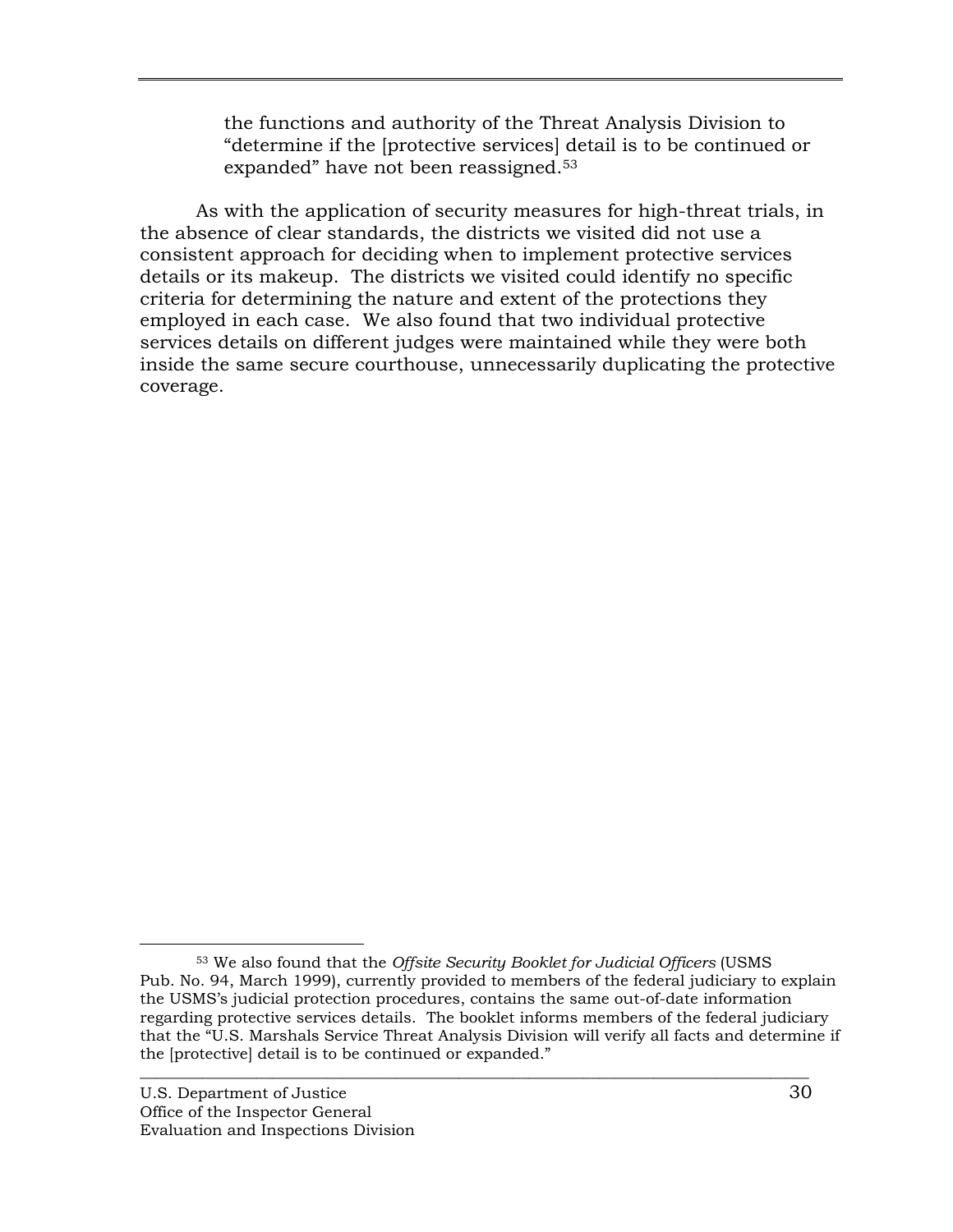## **CONCLUSIONS AND RECOMMENDATIONS**

<span id="page-39-0"></span>Since September 11, 2001, the USMS has placed greater emphasis on judicial security, but it faces significant challenges in its ability to assess threats and determine appropriate measures to protect members of the federal judiciary. Our review found that that the USMS fails to assess the majority of reported threats against the judiciary in a timely manner. Since FY 2000, over 70 percent of the assessments were not completed within the USMS's required timeframe. Additionally, over 55 percent were not completed within the time that USMS allows before additional resources may be provided, and almost 15 percent took weeks to months to complete. The lack of timely assessments impacts the districts ability to determine if appropriate investigative and protective measures have been taken. Also, no new threat information has been entered into the historical threat database used to assess new threats since 1996. The lack of current threat information in the database undermines the validity of new assessments both for determining appropriate protective measures and for allocating resources.

Further, the USMS has limited capability to collect and share intelligence on potential threats to the judiciary from USMS districts, the FBI's JTTFs, and other sources. While the USMS has taken some steps since September 11, 2001, to evaluate its capability to collect and share threat information, it continues to lack an effective intelligence program designed to collect, analyze, and disseminate intelligence related to high-threat trials and threats to the federal judiciary. Without a structured, centralized intelligence program, the necessary Top Secret clearances, and the technology needed to facilitate information sharing, the USMS's capability to share and effectively use information obtained from internal sources and external entities to protect the federal judiciary is limited.

The USMS also needs current risk-based standards for determining the appropriate protective measures that should be applied to protect the judiciary during high-threat trials and protective services details. Risk-based standards also are needed to more effectively identify those high-threat trials for which the districts should receive additional resources. Without current risk-based standards for high-threat trials and protective services details, the USMS cannot effectively ensure that the most significant risks to members of the federal judiciary are addressed and that resources are used appropriately. Finally, the USMS does not complete after-action reports on high-threat trials and protective services details, and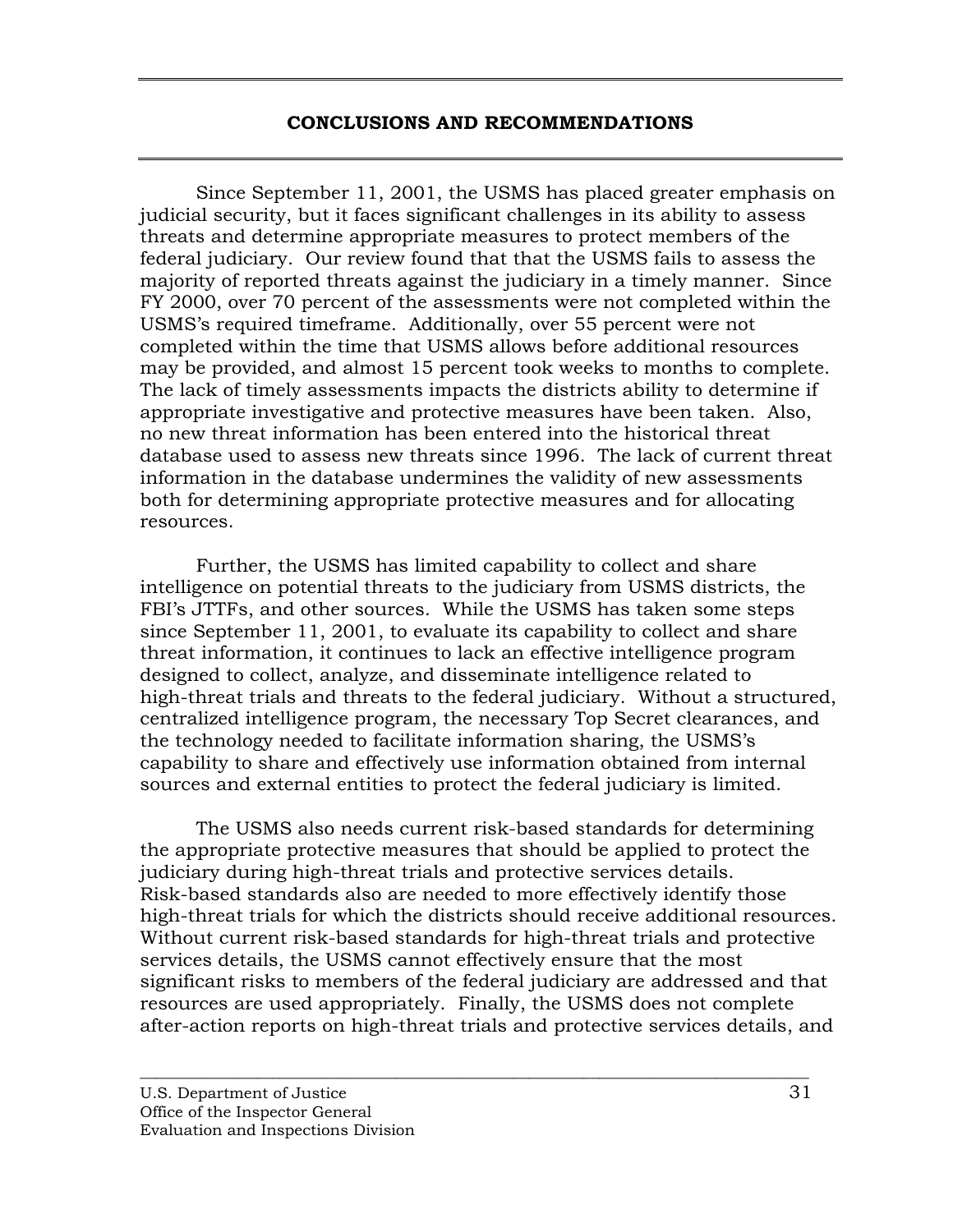so cannot determine if protective measures were appropriate, and cannot effectively evaluate and improve its protection of the federal judiciary.

The USMS has a responsibility to meet the increasing security needs of the federal judiciary. Congress has supported security improvements by substantially increasing funding for the USMS judicial security mission, even though it has expressed concern that the USMS has not given sufficient attention to the judicial security program. Our review concluded that, to successfully meet the strategic goal of the Department to protect the judiciary, the USMS must improve its ability to assess threats in an accurate and timely manner, and develop a proactive approach to collecting and sharing the information necessary to meet increasing security challenges.

# **Recommendations**

To improve the USMS's capacity to carry out its primary mission of protecting the federal judiciary, we recommend that the USMS take the following actions:

- 1. Ensure that all threats to the judiciary are assessed within established timeframes.
- 2. Update the historical threat database or develop a new database to perform comparative assessments.
- 3. Assign full-time representatives to all 56 FBI field office JTTFs and ensure effective USMS liaison with intelligence agencies (e.g., the U.S. Secret Service's National Threat Assessment Center, the Central Intelligence Agency, and the National Security Agency).
- 4. Create a centralized capability to identify, collect, analyze, and share intelligence with USMS districts, as well as with the USMS JTTF representatives and other intelligence liaisons.
- 5. Require that Chief Deputy Marshals and USMS JTTF representatives have Top Secret clearances, and ensure that each district has secure communication equipment.
- 6. Revise the 1993 *Judicial and Court Security Manual* and the 1999 *Offsite Security Booklet for Judicial Officers* to establish risk-based standards and require after-action reports for high-threat trials and protective details.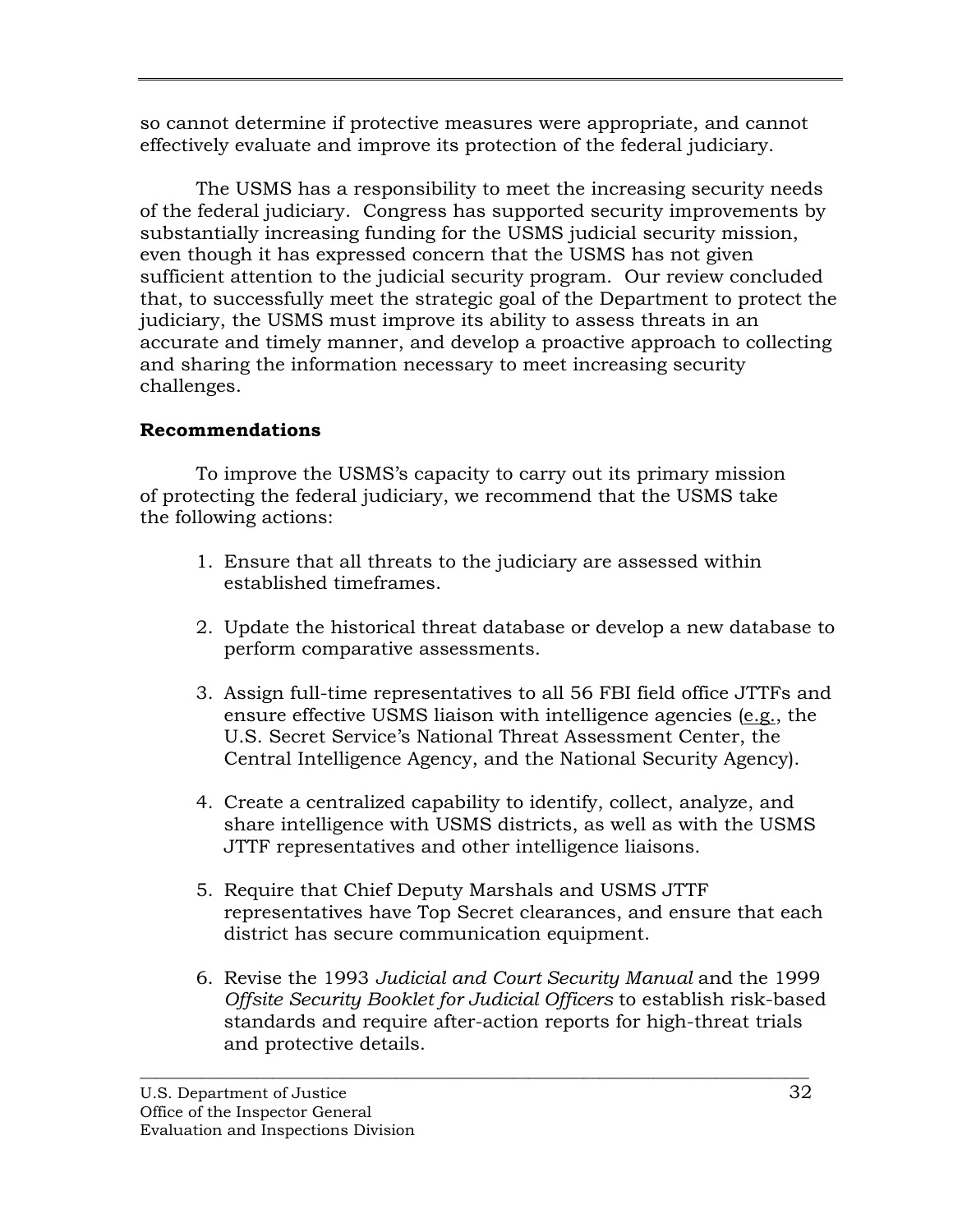# <span id="page-41-0"></span>**APPENDIX I: USMS JUDICIAL SECURITY IMPROVEMENTS**

The following security enhancements have been placed into effect post 9/11 by the Judicial Security Division:

## **Operation Support Team:**

- Added one additional Senior Inspector to the Duty Desk.
- Discontinued Level one security for judicial conferences (Levels 2) through 4 in use).
- Conducted two Protective Investigations Training sessions one in FY 2002 and one in FY 2003.
- All federal courthouses have been operating at Security Level 3 or higher since September 11th.
- 105 new District/Circuit Court Security Inspectors have been hired and trained.
- Arrangements were made with the U.S. military to provide emergency evacuation of federal judges from judicial conferences (and potentially other scenarios).

## **Judicial Protective Services:**

- · Rapid staffing of 358 Temporary CSO positions nationwide following the traumatic event of September 11th. These positions continue to be programmed for funding.
- Directed the purchase and enhancement of protective vests for all CSOs.
- Developed an on-line Internet application of the CSO Resource Call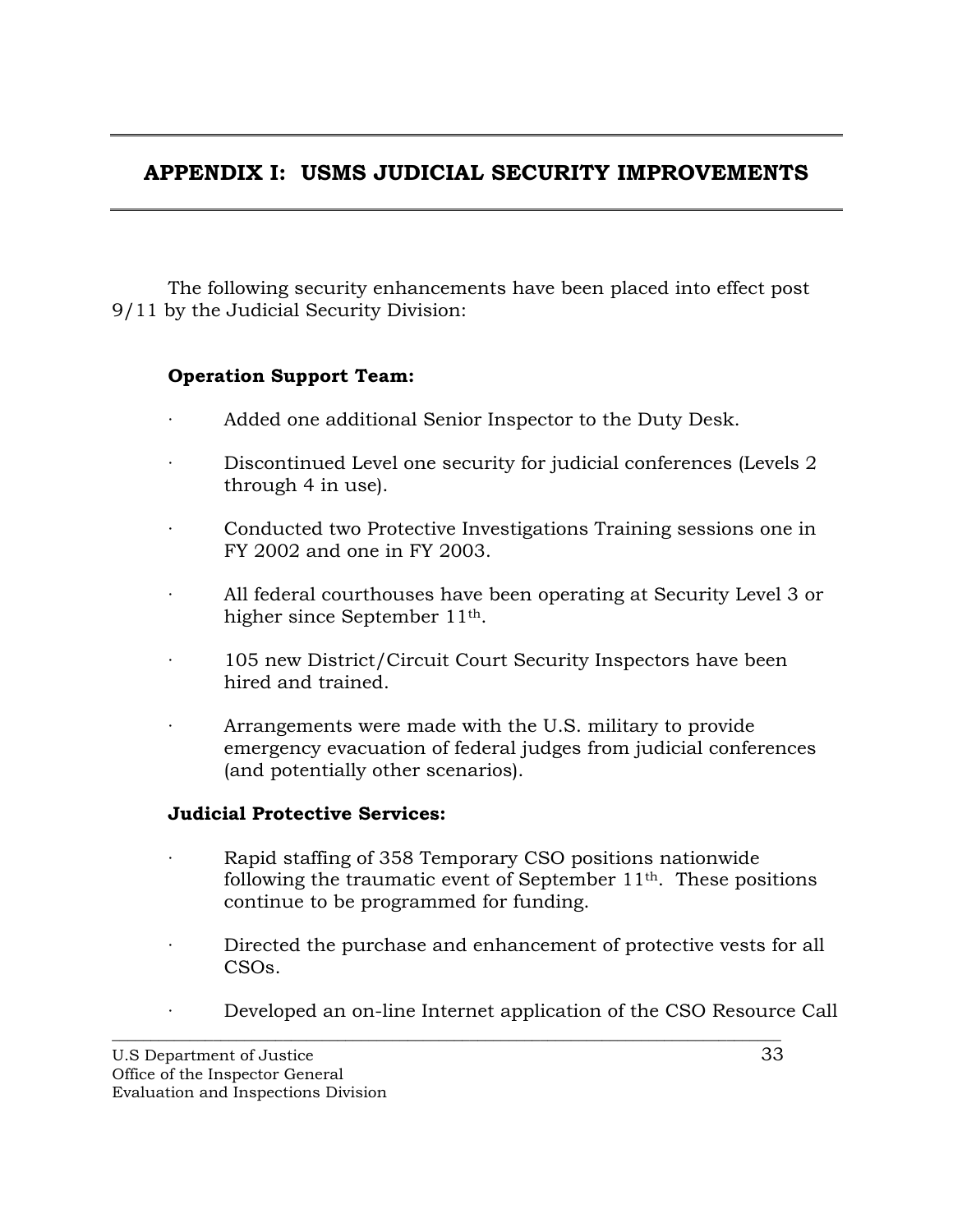(budget request), reducing the number of hours and paper associated with calculating CSO staffing resource requirements, both on the district and headquarters levels.

- Post September 11<sup>th</sup>, 577 CSOs have been trained.
- · Coordinated the finalization of the Memorandum of Understanding (MOU) between the Administrative Office of the U.S. Courts and the USMS, regarding the staffing of the new 105 District/Circuit Court Security Inspectors, to include a desktop reference center through the intranet to provide field operations guidance and program policy.

## **Judicial Security Systems:**

- Procured 311 state-of-the-art x-ray machines, each including Threat Image Projection software.
- · Procured and deployed 175 trace explosive detectors (Itemiser3) at primary courthouses nationwide. Arranged for initial on-site training of U.S. Marshals Service personnel and Court Security Officers (CSO).
- Accelerated by one year the upgrade of all CSO radio equipment to the new national standard for digital, encryption-capable units.
- Designed and procured construction and security equipment installation services for upgrades to courthouse perimeters at 141 sites.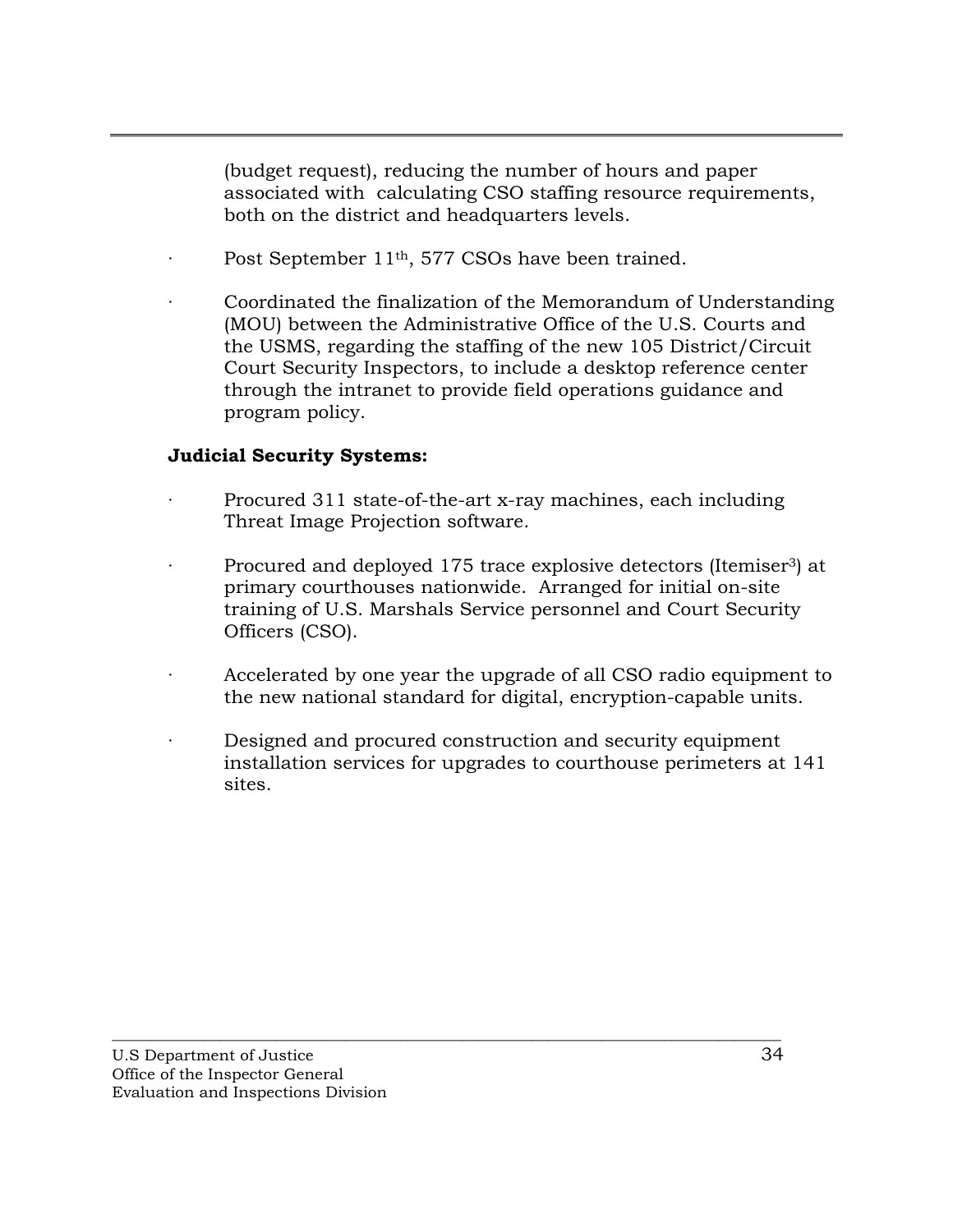## <span id="page-43-0"></span>**APPENDIX II: THE USMS'S RESPONSE**

**U.S. Department of Justice** 

United States Marshals Service

Office of the Director

Washington, DC 20530-1000

February 4, 2004

MEMORANDUM TO:

Glenn Fine **Inspector General** 

FROM: Benigno G. Reyna Director

your G  $600$ 

**SUBJECT** Review of the United States Marshals Service Judicial Security Process, Assignment Number A-2003-006

Thank you for the opportunity to comment on the draft report for the Review of the United States Marshals Service Judicial Security Process. Each recommendation has been addressed in Attachment 1. For clarification of certain issues raised in the body of the report, but not incorporated in the recommendations, additional commentary (Attachment 2) follows our proposed corrective actions. Please consider the entire attachment our response to the subject draft report.

Should you have any questions or concerns regarding this response, please contact Isabel Howell, Audit Liaison, at 202-307-9744.

 $\overline{\phantom{a}}$  ,  $\overline{\phantom{a}}$  ,  $\overline{\phantom{a}}$  ,  $\overline{\phantom{a}}$  ,  $\overline{\phantom{a}}$  ,  $\overline{\phantom{a}}$  ,  $\overline{\phantom{a}}$  ,  $\overline{\phantom{a}}$  ,  $\overline{\phantom{a}}$  ,  $\overline{\phantom{a}}$  ,  $\overline{\phantom{a}}$  ,  $\overline{\phantom{a}}$  ,  $\overline{\phantom{a}}$  ,  $\overline{\phantom{a}}$  ,  $\overline{\phantom{a}}$  ,  $\overline{\phantom{a}}$ 

Attachment 1: Proposed Corrective Actions 2: Additional Clarification/Commentary

cc: Paul A. Price

Assistant Inspector General for Evaluation and Inspections Office of the Inspector General, DOJ

Sylvester Jones Assistant Director Judicial Security Division, USMS

U.S Department of Justice 35 Office of the Inspector General Evaluation and Inspections Division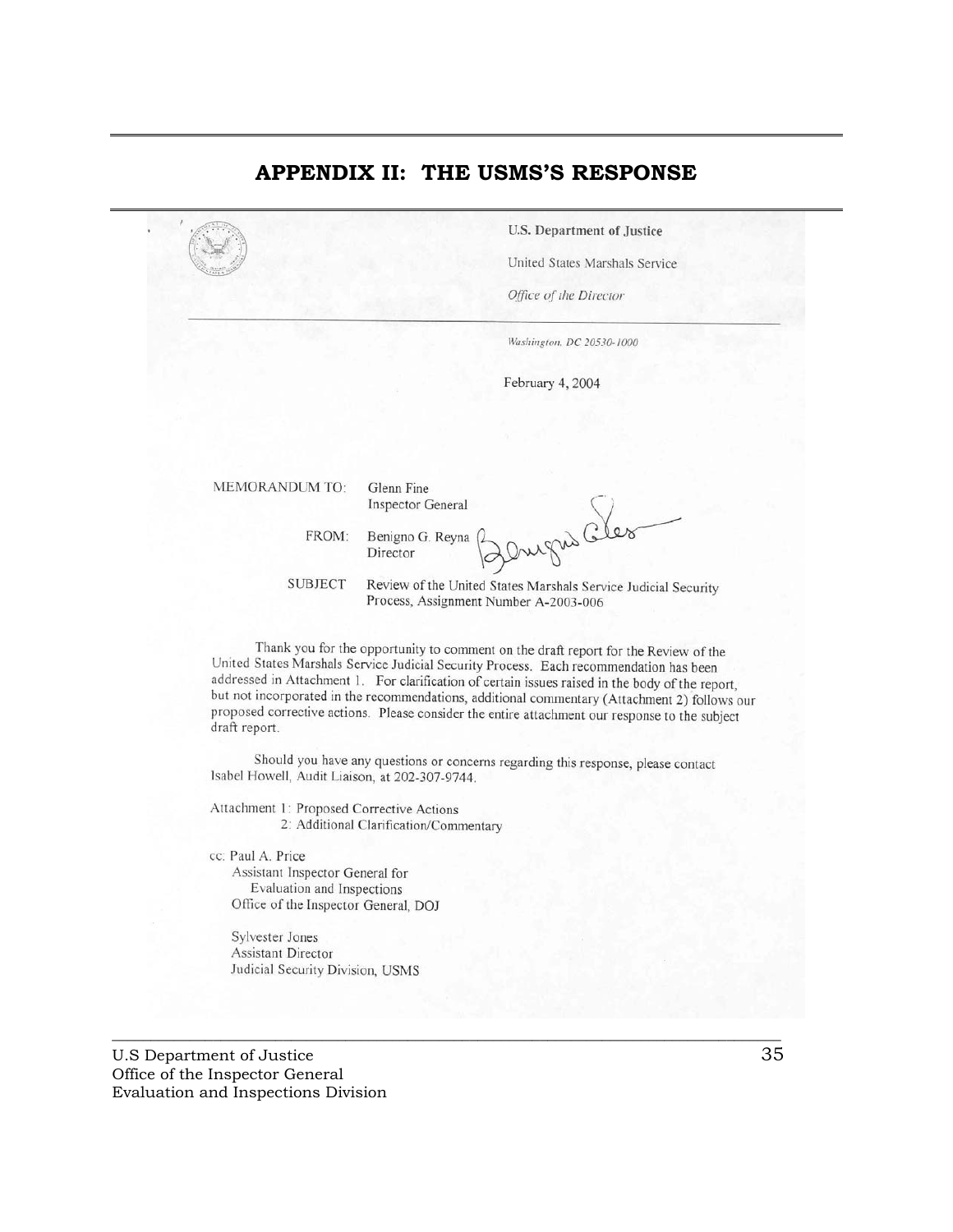Robert Finan Assistant Director Investigative Services Division, USMS

Suzanne Smith Assistant Director Human Resources Division, USMS

Gerald Auerbach Acting General Counsel, USMS

Edward Dolan Chief Financial Officer, USMS

Diane Litman Acting Chief Information Officer, USMS

Vickie L. Sloane DOJ Audit Liaison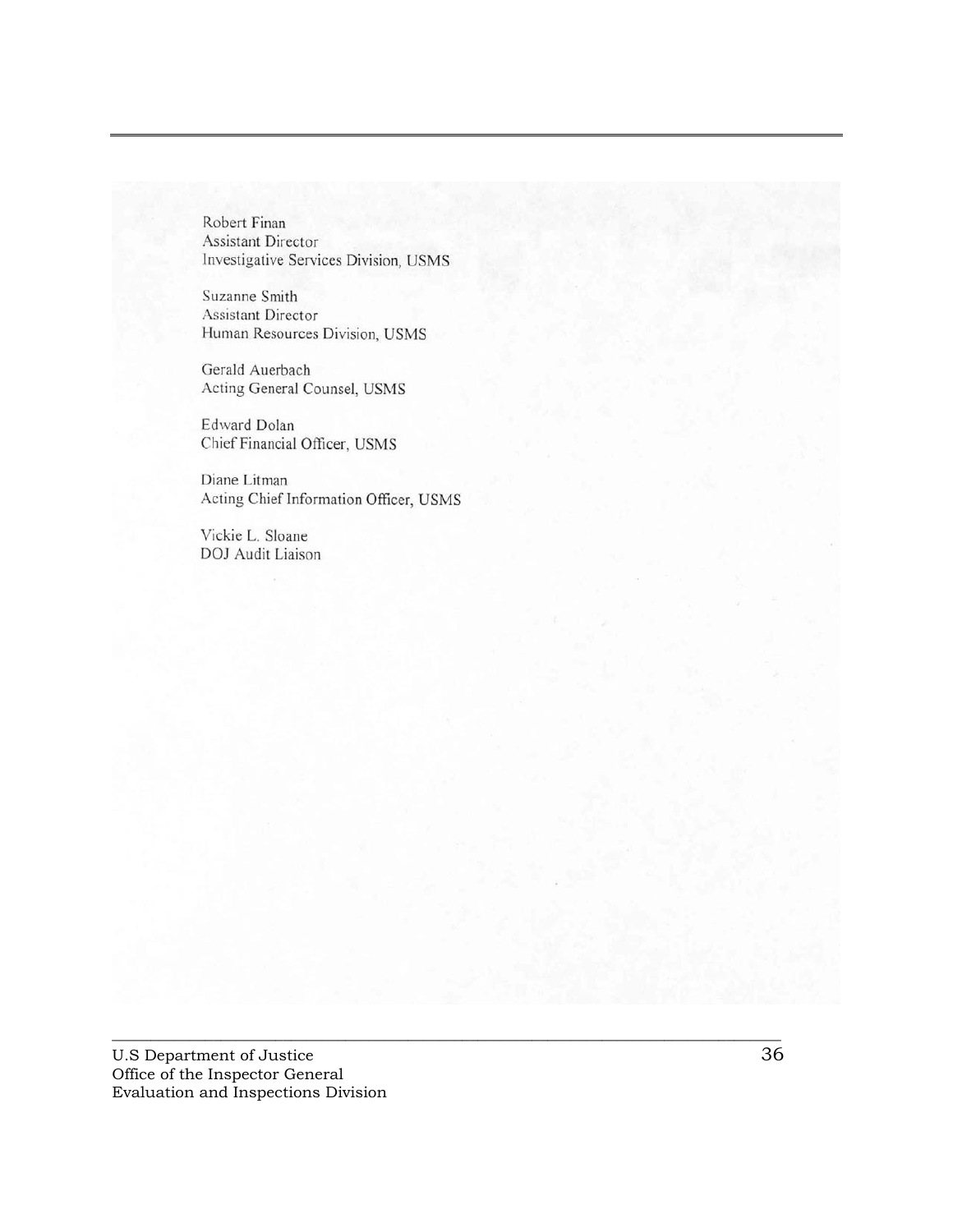## **Response to Draft Report A-2003-006 Review of the United States Marshals Service Judicial Security Process**

## **INTRODUCTION:**

Judicial Security has been the highest priority of the U.S. Marshals Service (USMS) for nearly 215 years. During the years leading up to the tragic events of 9/11, the USMS successfully secured thousands of high risk trials involving foreign and domestic terrorists, drug king pins, Mafia bosses, outlaw motorcycle gangs, and other defendants with long histories of violence. During this same period, the USMS successfully managed numerous trials of high profile public figures whose cases created their own unique set of security risks. None of these trials were disrupted and none of the court family involved were injured.

In spite of this impressive record of success, the USMS renewed and strengthened its commitment to protecting the Judiciary following 9/11. Essentially all management initiatives since 9/11 were designed to enhance an already strong Judicial Security program. These initiatives often taxed the USMS's resources and required the direct participation of hundreds of managers and employees at all levels of the organization. While some of the these accomplishments are appended to the draft report, many are omitted. Some significant examples include:

- Since September 11th, 807 Deputy U.S. Marshals (GS-082) have been hired and trained. The primary responsibility of these employees is Judicial Security. This initiative has been the largest USMS recruitment and training drive in more than 40 years. In addition to greatly enhancing the USMS Judicial Security program, this initiative resulted in the lowest overall vacancy rate in more than a decade. By the end of FY -2003 the USMS was at 99 per cent of its position ceiling.
- Since September 11th, more than 800 Automated External Defibrillators have been deployed in 432 judicial facilities and approximately 300 USMS employees have been trained in their use.
- Since September 11th, approximately 100 USMS employees have been trained as threat investigators. The USMS also established a cadre of highly trained employees who can respond to virtually any chemical, biological, radiological, or explosive threat. They have the training and specialized equipment to detect and mitigate such threats.
- Since September 11th the entire Court Security Officer workforce of more than 4000 has been equipped with and trained on the use of high capacity Glock semi-automatic handguns.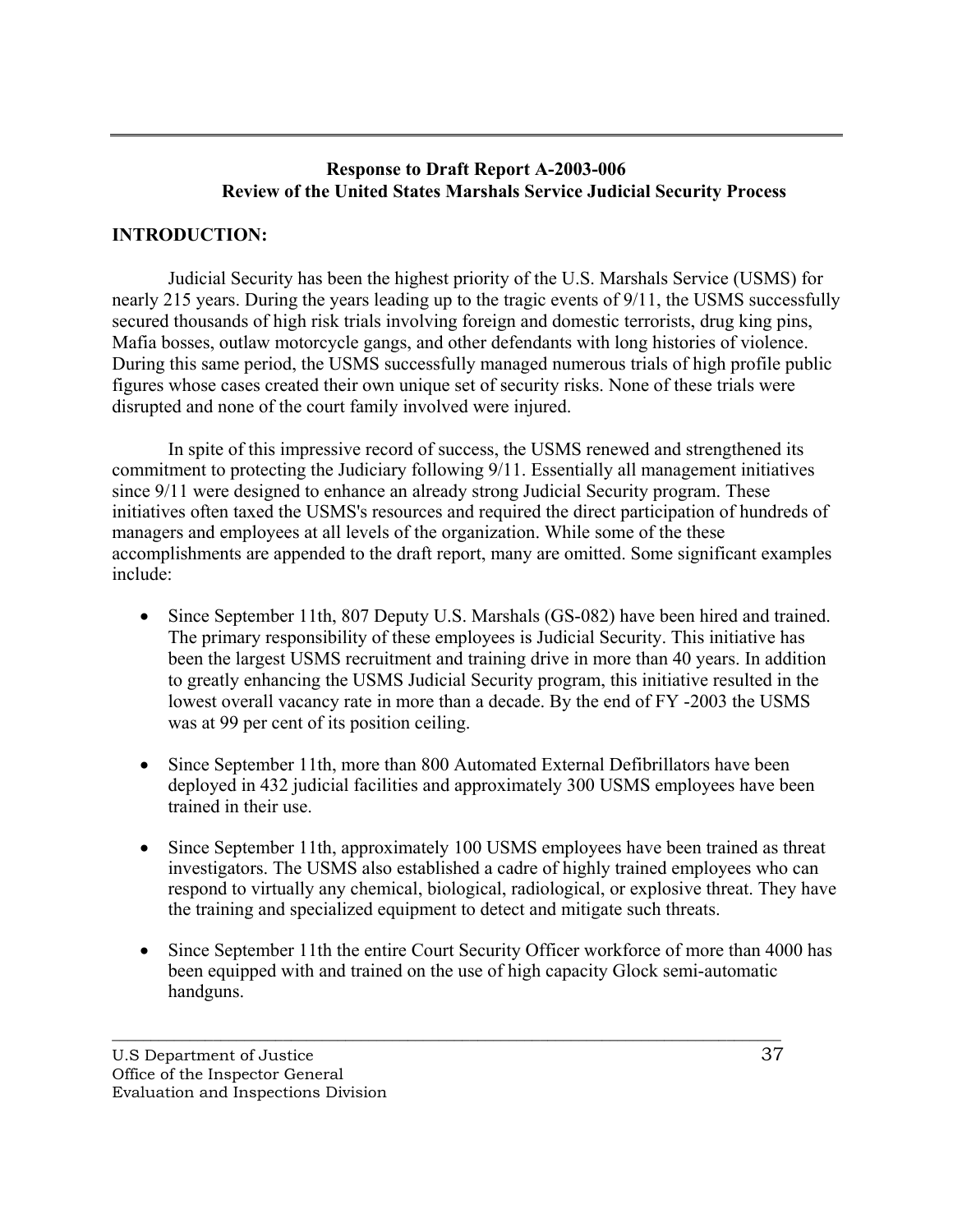Accomplishments like these have further enhanced the Judicial Security program's reputation as one of the best in the world. We are currently providing Judicial Security Training to hundreds of Colombian nationals and may soon be called upon to provide this training to other countries as well. In addition, the USMS regularly conducts Judicial Security training for state and local law enforcement agencies at the Federal Law Enforcement Training Center (FLETC) in Glynco, Georgia. There is usually a waiting list of state and local officers who want to attend this training.

#### **DRAFT REPORT OVERVIEW:**

The draft report is not required to include all the significant Judicial Security accomplishments, nor is it required to provide complete context for its comments and recommendations. Nonetheless, the USMS believes context of the draft report leaves an inaccurate, or at least, incomplete picture. This is further compounded by the use of anecdotal and/or incomplete information. While the draft report contains many examples of this deficiency, a brief sampling illustrates the problem:

Beginning on the third line of the Executive Summary, the draft report says:

"No federal judges have been assassinated since 1989, but two federal judges have been assaulted in the last three years, and the USMS receives almost 700 threats against members of the judiciary each year."

The USMS believes that this statement totally misrepresents the effectiveness of its Judicial Security program. While a single assault or assassination is unacceptable, the full picture actually supports, rather than questions, the USMS' s capabilities. In the 215 year history of the Federal Judiciary, four judges have been assassinated. The two most recent assassinations occurred in 1988 and 1989. Neither of the judges had been threatened by their assassins and the murders occurred at their homes. The third most recent assassination occurred in 1975. In that case, the Judge was killed after he decided to terminate the security arrangements that had been put in place by the USMS. In none of these cases were the alleged USMS shortcomings mentioned in the draft report the causation factor.

Since September 11th, the USMS has produced prisoners, many of whom were extremely violent, before judges and magistrates over one million times. During this staggering number of occasions when the USMS could have failed in its obligation to protect the judiciary, no judge was ever injured. In addition, the USMS believes that one of the two incidents mentioned in the draft report was actually a random street robbery that had nothing to do with the judge's identity or duties.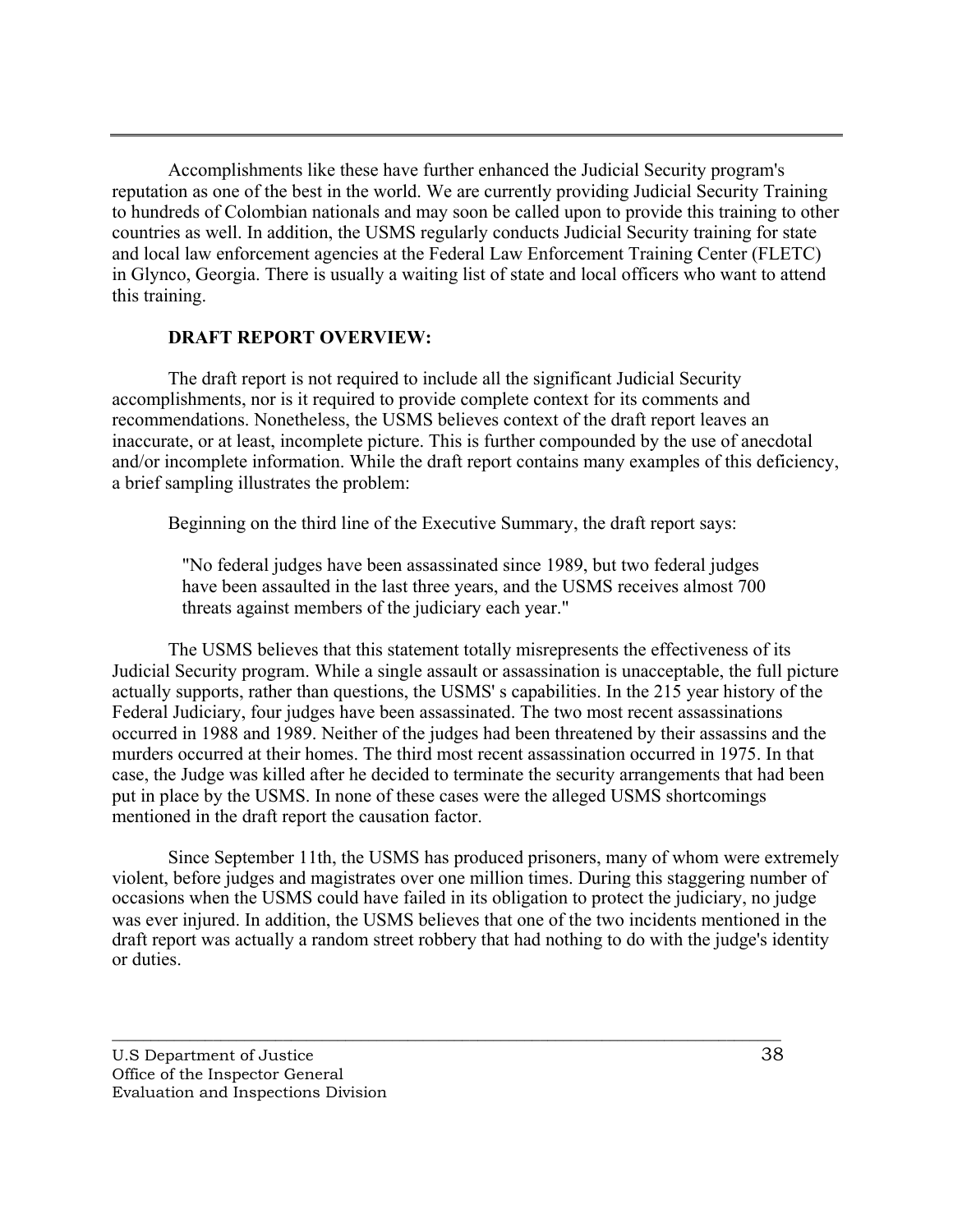Further the Executive Summary states,

"Since fiscal year (FY) 2001, Congress has increased funding for judicial security by about 50 percent and authorized the USMS to hire 106 new Court Security Inspectors. However, Congress has expressed concern that ''as the program has grown sufficient attention has not been provided to program and budget administration."

The draft report never fully explains what the concern actually was and whether or not it was validated. In addition, since the draft report focus is solely on the USMS's ability to analyze threats and its ability to protect the judiciary, a reader could easily assume that Congress's concern was related. First, Congress was concerned that the USMS was not using Judicial Security funding as it had been "earmarked" in the appropriation. A review by the Department of Justice Office of the Inspector General failed to find a single case where the USMS spent these funds other than as Congress intended.

Second, none of the funds appropriated by Congress were "earmarked" for positions to collect or analyze intelligence. If the USMS had diverted funds for this purpose it would have ignored the intent of Congress and violated the well established re-programming requirements.

On page 24, paragraph 3, of the draft report, it says "two trial judges are under express death threats from terrorists groups." Given the repeated allegations of shortcomings in the USMS's ability to analyze threats and protect the judiciary, this is an extremely serious statement. First, the USMS has no information that any judge is under such a threat. Second, those judges who are at increased risk as a result of their participation in terrorist trials have the highest levels of security possible. In fact, their security arrangements are comparable in many ways to those provided to other government officials requiring protection. In some cases these measures are extended to family members. Due to the security sensitivity of these cases, it is not possible to provide more detailed information in this forum.

On page 14, the summary states:

"The USMS's shortcomings in quickly and effectively assessing threats, including those associated with terrorist and other high-threat trials, increase the risk that members of the federal judiciary may not be protected."

Once again, given the overall tenor of the draft report, this is a very serious observation. ill addition, on page 29, the draft report estimates that more than 2,400 trials were held in an environment of "substantial" risk during Fiscal Year 2002 and that ". . . the USMS cannot effectively ensure that the most significant risks are addressed and that its resources are used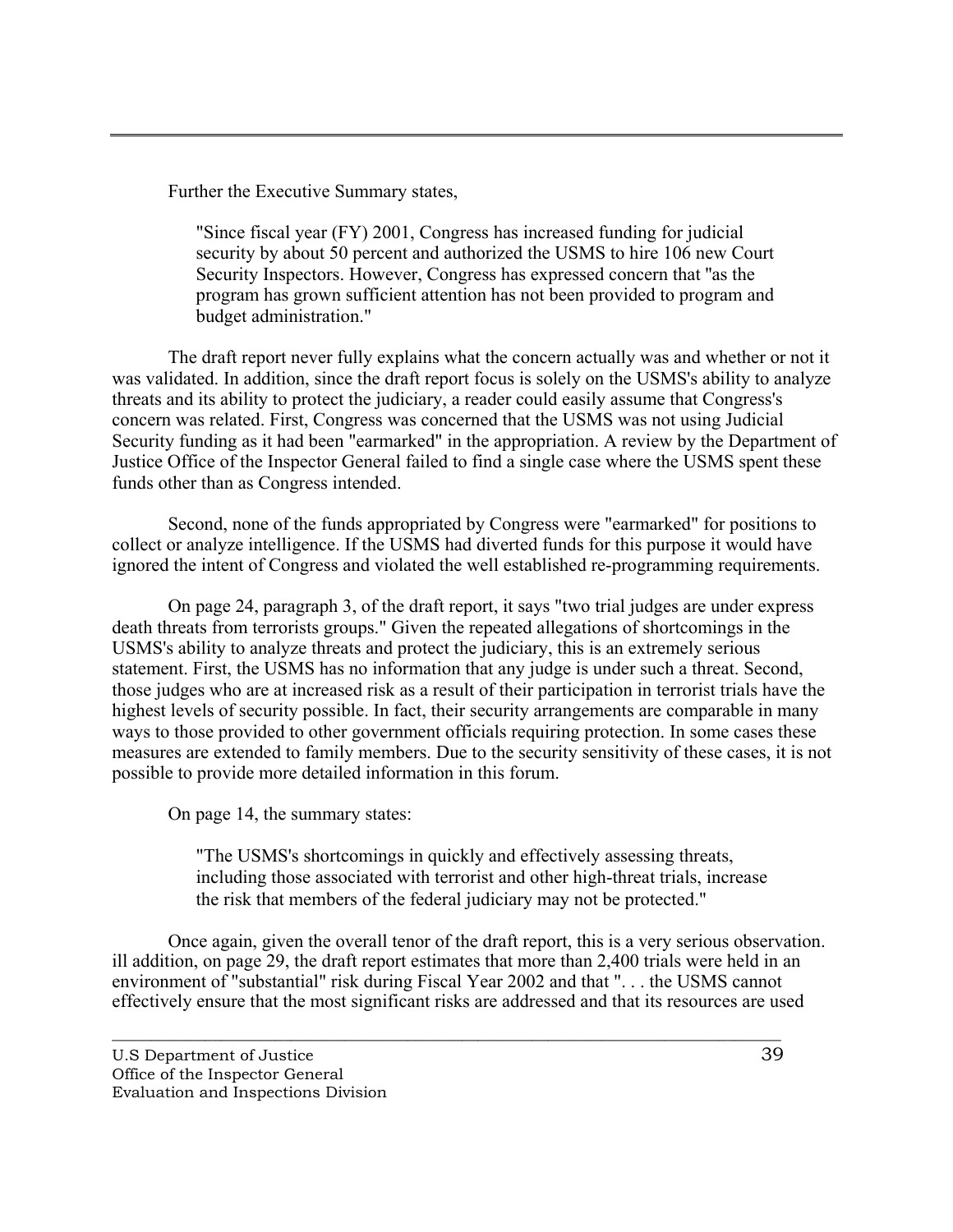appropriately." However, the draft report does not mention that no trial has been disrupted and no judge, juror, witness, or prosecutor, has been injured since September  $11<sup>th</sup>$ . Given these facts, it is not clear upon what information these statements in the draft report are made.

The most troubling example is the summary at the top of page 26. It suggests that the USMS Judicial Protection techniques are not "adequate" or "appropriate." It further alleges that "outdated" policies cause protective measure decisions to be made in an "ad hoc" and "inconsistent" manner. Finally, it tells the reader that the USMS is not able to "effectively allocate resources among all threats." According to the draft report, these USMS deficiencies are primarily due to older policies and a lack of risk-based standards that can be used to determine security requirements and resource allocations. These statements are made without a single example of when these alleged inadequacies resulted in a trial being disrupted or a member of the judicial family being injured.

The summary and narrative that continues through page 31 fail to demonstrate an even basic understanding of how the USMS Judicial Security process works. The requirements for every high threat trial are determined on a case-by-case basis after considering all available information about the case, the instructions from the trial judge, physical characteristics of the courthouse and available resources. Local and/or national Judicial Security specialists and managers develop an operational plan that is tailored specifically to the trial at hand. After sharing the plan with the trial judge and the prosecutor, it is modified as necessary. As the trial unfolds, the operational plan is frequently amended to meet changing conditions. The plans are implemented by personnel who have received specialized training and who utilize the latest in high tech security equipment.

This section of the draft report can also leave the impression that some high-risk trials go without the necessary resources, while resources are wasted on others. The draft report does not mention that 94 per cent of all requests for special assignment resources are approved, nor does it provide any examples of where resource decisions caused disruption or injury. In addition, the draft report provides no factual information or expert analysis of the risks involved to support the statement that "two different protective service details on different judges were maintained while they were both inside the secure courthouse unnecessarily duplicating the protective coverage."

**RECOMMENDATION 1:** Ensure that all threats to the judiciary are assessed within established time frames.

#### **USMS Comments:**

The USMS agrees that all threats should be assessed according to policy. However, it appears from the narrative supporting this and other recommendations in the draft report that the process through which the USMS responds to potential threats was not fully understood. As a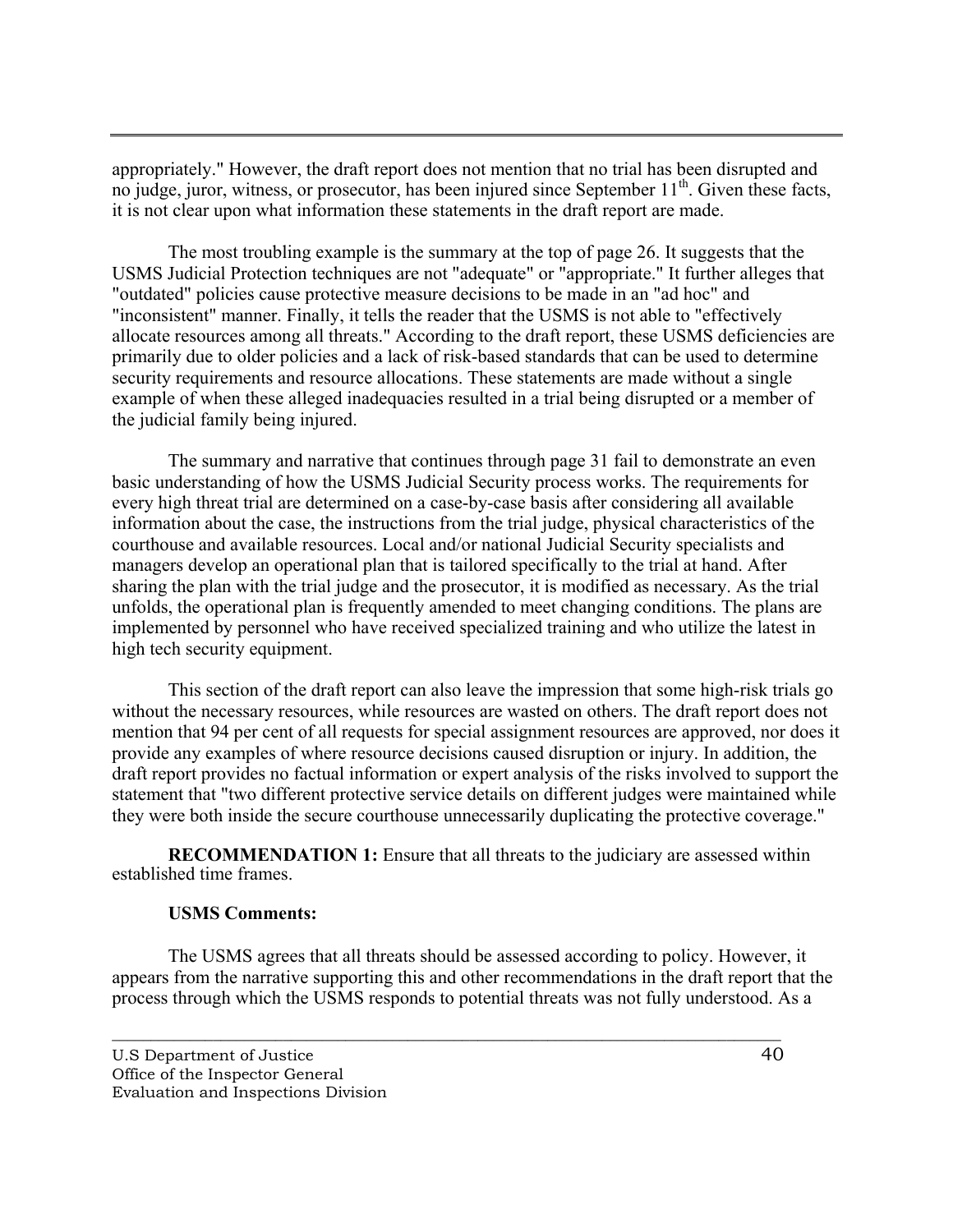result, the following general description is provided to correct any misunderstandings and clarify the record.

It is the policy of the USMS to encourage all members of the judicial family and their staffs to report any inappropriate communications (IC) immediately. While the USMS believes that this advice is generally followed, it obviously cannot force compliance. When a district is notified of an IC, a trained district threat investigator conducts an immediate assessment to determine if the IC constitutes an imminent and viable threat.

If there is any reason to believe that the IC constitutes a viable threat, district staff, based on their specialized security training and experience, can immediately implement whatever protective measures they deem necessary to mitigate the threat. Protective measures can include every option up to and including XXXXXXXXXXXXXXXXXXXX for the protectee and his/her family. The district can implement these measures for XXXXXXXX without approval from Headquarters and without concern for long-term funding.

Concurrently, the district notifies the Operations Support Team (OST) at Headquarters of the IC and of what steps it has taken to mitigate any potential threats. The district may also alert the FBI of the potential need for a criminal investigation. At this point. the OST determines whether or not to send the IC to the Analytical Support Unit (ASU) for further analysis. If the ASU conducts an analysis. it becomes a factor considered by the OST and the district in determining what steps should be taken next. Further actions may include canceling or increasing protective measures, initiating a full scale protective investigation, seeking court orders governing the conduct of the trial, and determining if the district will require additional resources. It should be noted that if a full scale protective investigation is initiated, it could take months to complete due to its complexity.

We also stress that both the district and the OST personnel have the training, experience, and authority to implement protective measures without a completed analysis from the ASU. In addition, there is nothing in USMS policy or practice to suggest that protective measures would ever be delayed while awaiting the completion of an ASU analysis. Once protective measures have been put in place (XXXXXXXXXXXXXXXXXXXXXXX), they are never removed without first discussing the risk level with the protectee and a thorough review by the OST.

## **USMS Corrective Action:**

The USMS will be revising its policy on time frames for the ASU to complete assessments. The new policy will establish criteria that categorize requests according to urgency. Once the policy is implemented, adherence to the time frames will be made a factor in the annual performance evaluations of the ASU staff. The USMS estimates that the new policy will be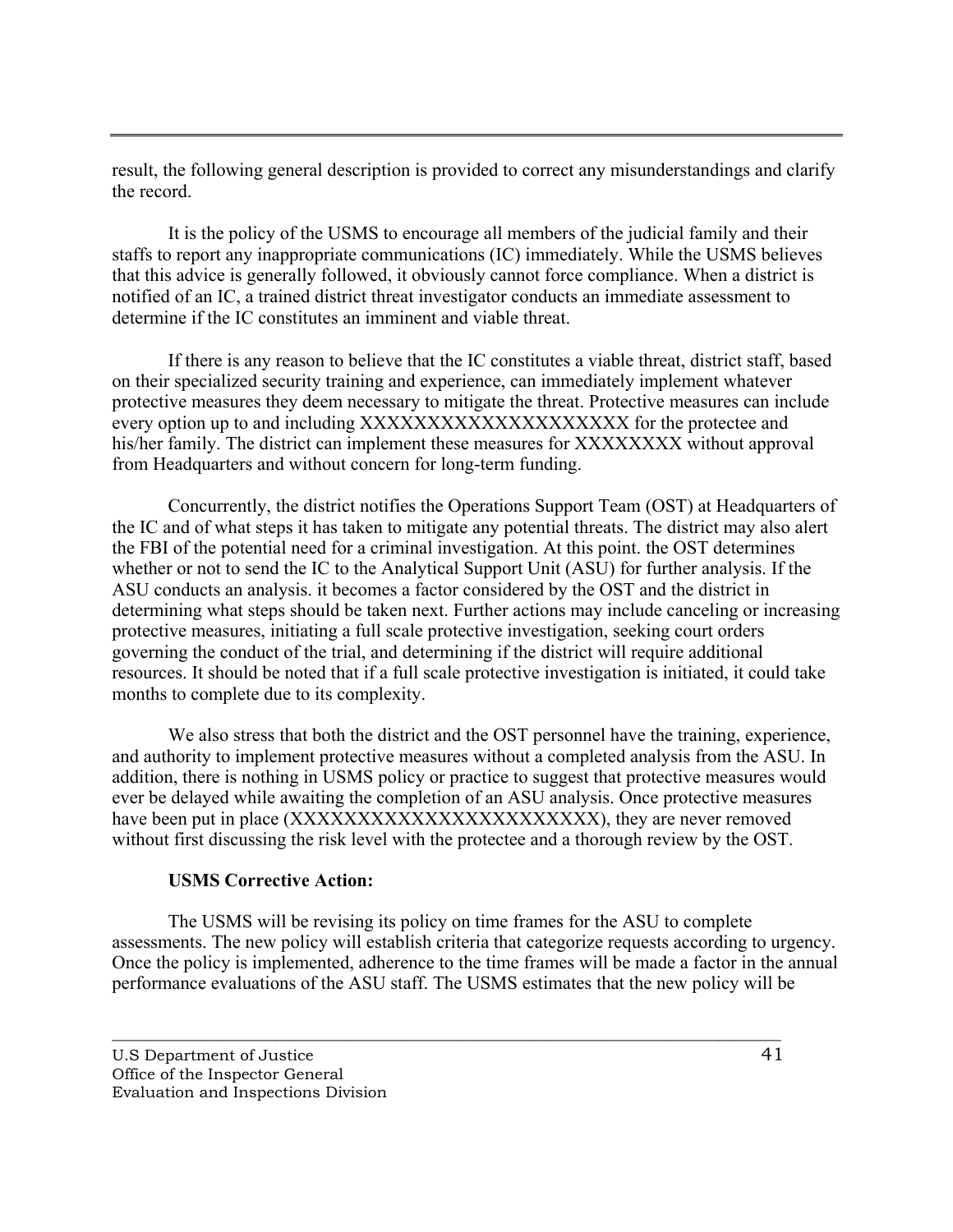implemented by the end of August 2004. The USMS will also review the workload of the ASU and will request additional resources during the FY-2006 budget process if necessary.

**RECOMMENDATION 2:** Update the historical threat database or develop a new database to perform comparative assessments.

## **USMS Comments:**

The USMS agrees that the threat database should have been updated. In addition, the USMS believes that the threat database is a valuable part of the overall threat assessment and response process. However, the USMS believes that the draft report greatly overstates the role of the database and adverse impact of not having it current.

As mentioned above, a decision to implement security measures is made before the ASU database is used. The analysis provided by the ASU is only one factor used by Judicial Security specialists in the OST and the districts to determine the level and potential duration of security. The ASU analysis itself does not direct whether security should be applied or what the security should be. These decisions are made by professionals based on their experience, training, and other factors such as the desires and circumstance surrounding the protectees.

In addition, the USMS recently reviewed cases with known outcomes for the period of 1997 through 2003. They were compared with the database of known outcomes that was last updated in 1996. The results showed the level of validity remains relatively high. The percentage results were (1996 data base listed first): specious 97.1/91; enhanced 6.4/5: and violent 2.2/4.

## **USMS Corrective Action:**

A requirements analysis on updating the database is underway. It should be completed by March 15,2004. Once completed, the cost and time to complete the project will be determined.

**RECOMMENDATION 3:** Assign USMS representatives to all 56 FBI field office JTTF's and ensure effective liaison with intelligence agencies (e.g., the U.S. Secret Service National Threat Assessment Center, the Central Intelligence Agency, and the National Security Agency.

## **USMS Comments:**

The USMS agrees that having a full time representative at all JTTF's is desirable. It should be noted that since September 11th, it has been able to increase the number of employees assigned to the task forces from less than ten (10) to forty-nine (49). This has been done without the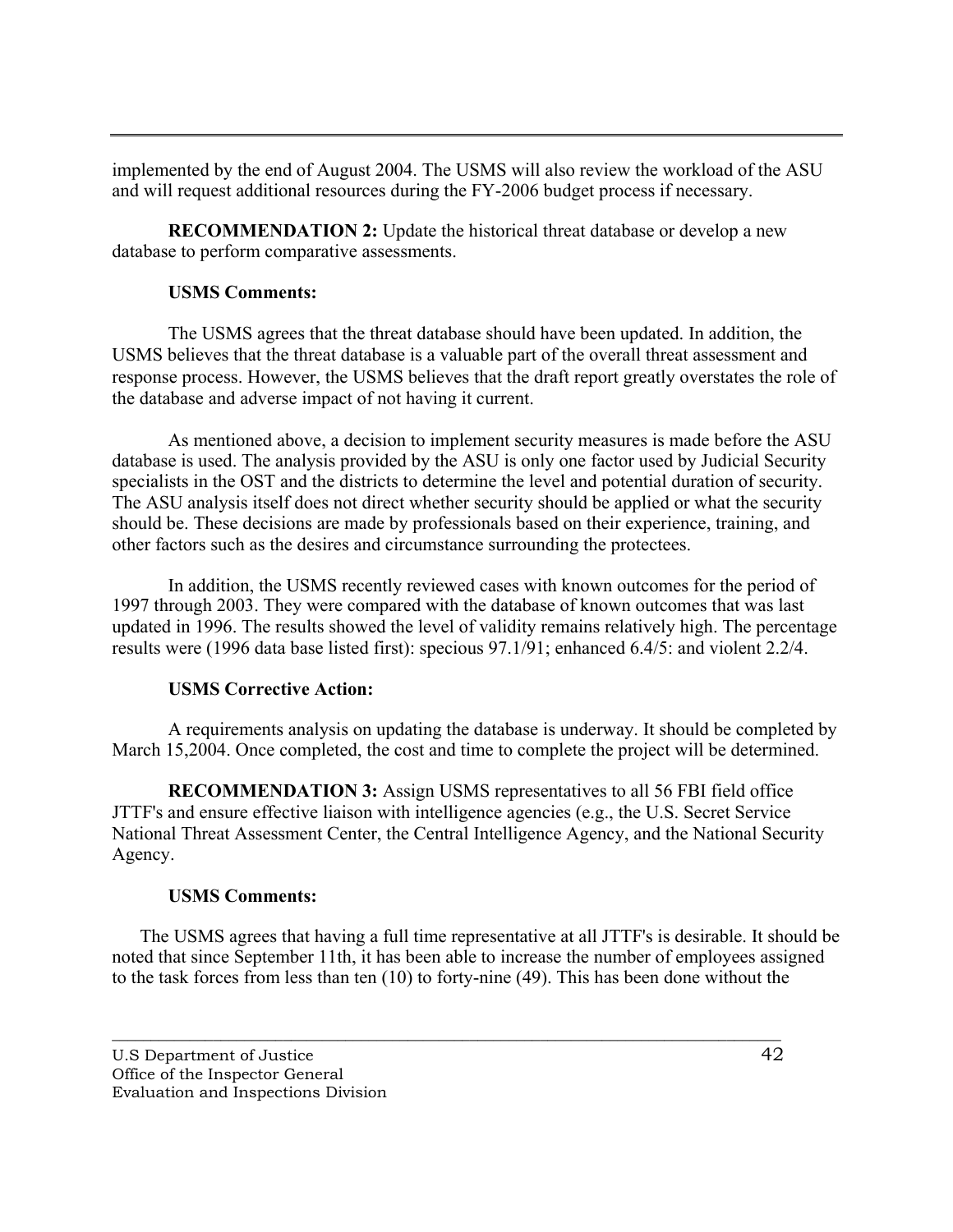appropriation of positions specifically for this purpose. In addition, the draft report does not mention that the USMS:

- Chief of Intelligence Operations is a member of the FBI SIOC;
- Has assigned an employee of the Investigative Services Division to the CIA;
- Is working with the U.S. Capitol Police, Department of State Office of Diplomatic Security, and U.S. Secret Service National Threat Assessment Center to develop a Targeted Violence Information Sharing System.
- Has active and ongoing relationships with the NSA, NRO, NIMA, DOD Criminal Investigations Task Force, and the Law Enforcement Working Group of the Intelligence Community:

#### **USMS Corrective Action:**

The USMS will seek additional positions in the FY 2006 budget to station at least one full-time employee at each of the FBI JTTFs.

**RECOMMENDATION 4:** Create a centralized capability to identify, collect, analyze and share intelligence with USMS districts, as well as the USMS JTTF representatives and other intelligence liaisons.

#### **USMS Comments:**

The USMS agrees with this recommendation and prior to the review had already created an Office of Intelligence. A senior GS-15 Criminal Investigator with extensive experience in Judicial Security and as a U.S. Marshal and Chief Deputy U.S. Marshal has been designated as the Chief of this new office.

#### **USMS Corrective Action:**

The USMS will be seeking the resources needed to fully staff the Office of Intelligence as part of the FY 2006 budget process. In the meantime, the USMS will explore ways to provide additional staffing to the office on a temporary duty basis.

**RECOMMENDATION 5:** Require that all Chief Deputy U.S. Marshals and USMS JTTF representatives have Top Secret clearances and that each district has secure communications equipment.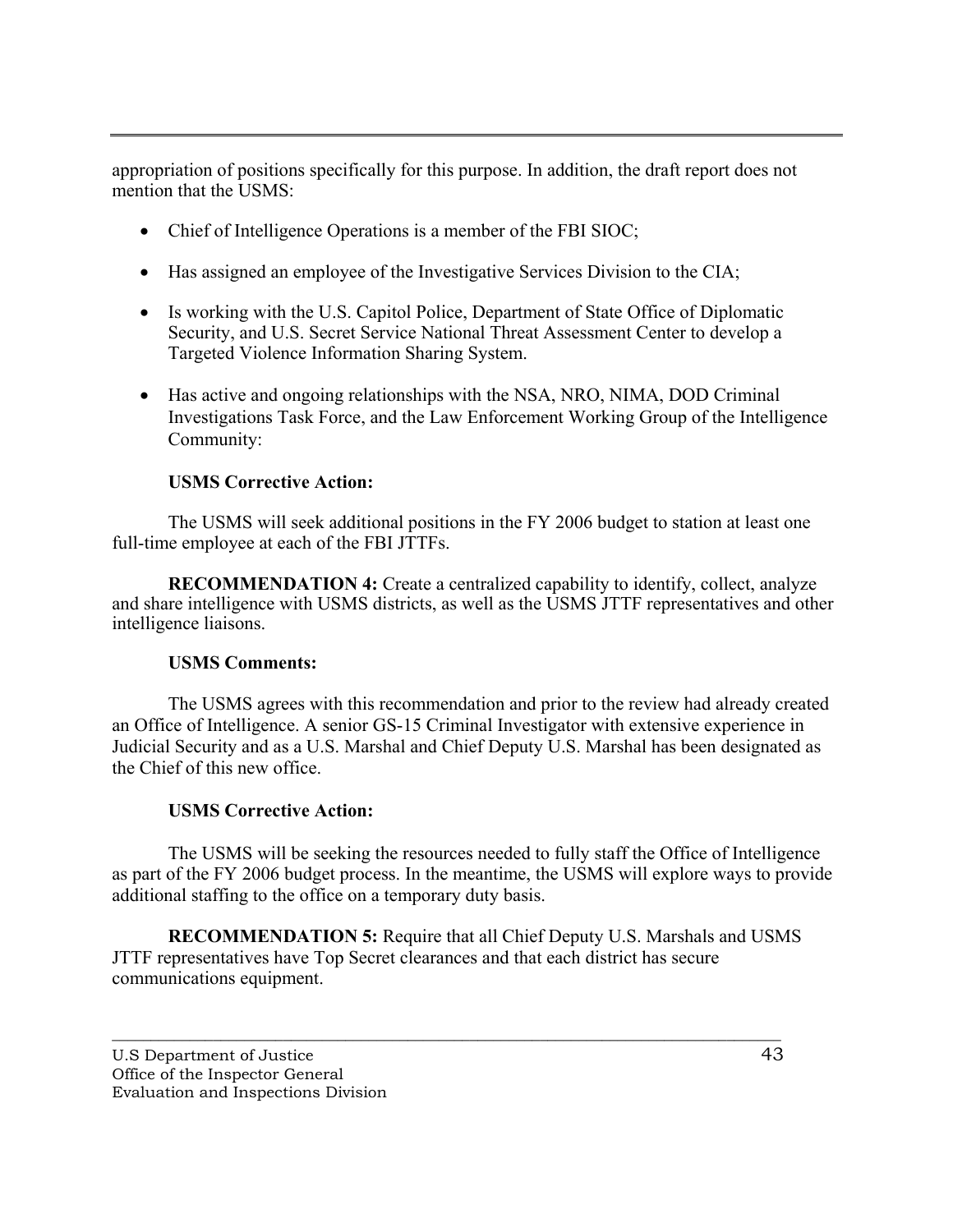#### **USMS Comments:**

While the USMS agrees with this recommendation, it is another example of where the draft report understates the efforts of the USMS. Prior to September 11th, only 889 employees held Secret or higher clearance. Currently 2,185 employees hold a Secret clearance or higher. This includes 94 U.S. Marshals and 77 Chief Deputies who hold a Top Secret Clearance. The remaining 14 Chief Deputies are being processed for Top Secret clearances (three Chief Deputy positions are vacant at this time). Of the 49 USMS employees assigned to JTTFs, 42 have Top Secret or Interim Top Secret Clearances. It is obvious by the progress made since September 11th that the USMS understands the importance of security clearances and is moving aggressively to ensure that all employees are appropriately cleared.

At the time the draft report was being compiled, it was well known that the USMS was committed to providing secure telephone communications equipment. Proof that this initiative was well underway is the fact that sixty three districts now have secure communication capability and that STE equipment for the remaining districts is on order. It is also important to point out that all USMS districts have had secure radio communication capability since that equipment first became available. Finally, the USMS has had an aggressive Operations Security (OpSec) program in place since 1997.

## **USMS Corrective Actions:**

The remaining Chief Deputy Marshals and JTTF representatives will have Top Secret clearances within 30 days of completion of their OPM background investigations. Newly appointed Chief Deputy Marshals and JTTF representatives will have background investigations initiated within 15 days of appointment, and Interim Top Secret clearances within 30 days of appointment. The remaining STE units which were ordered from the NSA Contract are scheduled to arrive by the end of June 2004.

**RECOMMENDATION 6:** Revise the 1993 Judicial and Court Security Manual and the 1999 Offsite Security Booklet for Judicial Officers to establish risk- based standards and require after-action reports for high threat- trials and protective details.

## **USMS Comments:**

While the USMS agrees with this recommendation, it is important to note that the basic information and guidance in both the Manual and the Booklet are still sound. There is nothing in either document that would jeopardize security if followed. In addition, the ongoing Judicial Security training that is provided to all law enforcement personnel during Basic, Advanced, Specialized and Supervisory/Management classes is regularly reviewed and updated as necessary. It should also be noted that this training is supplemented by ongoing meetings,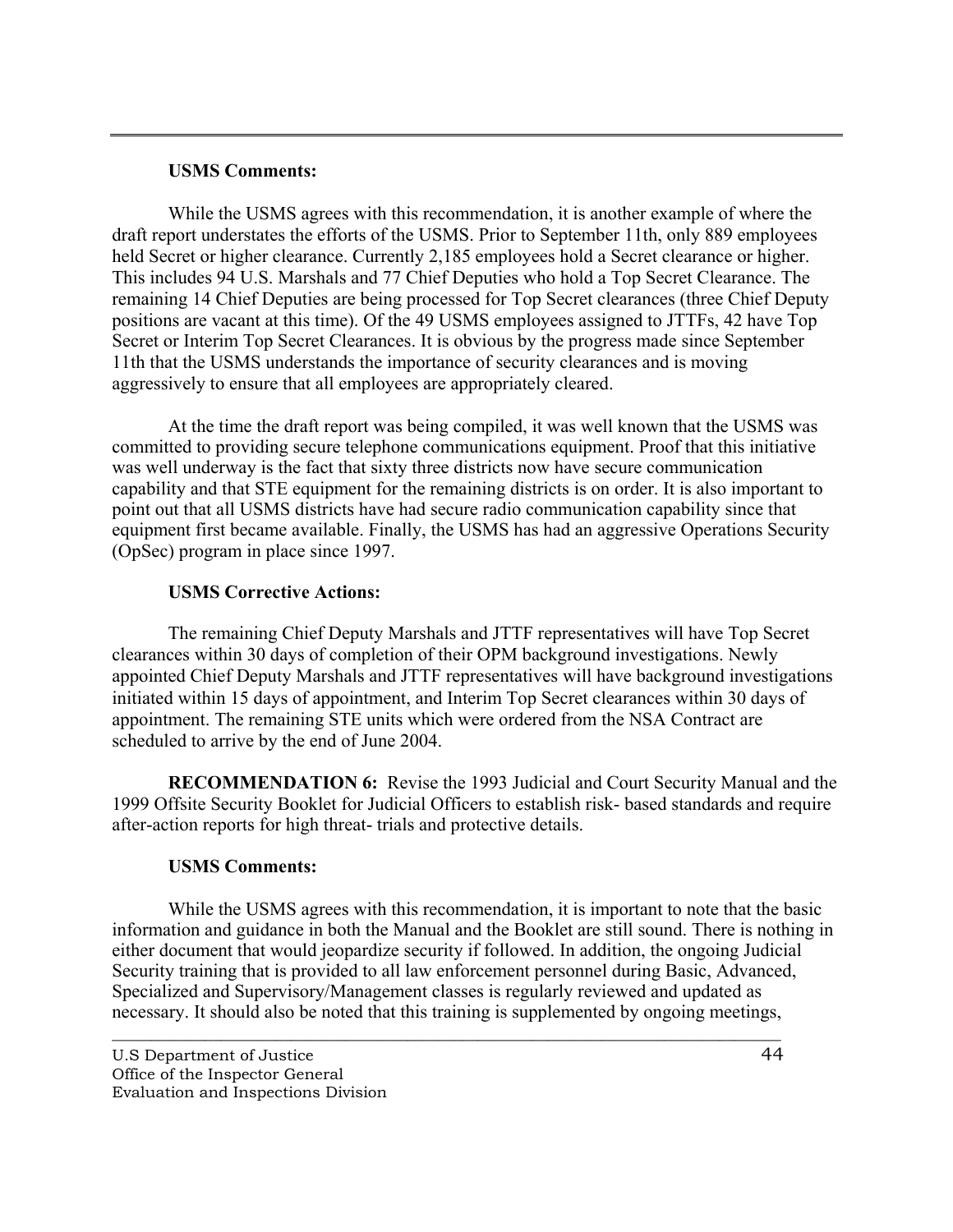conferences, operational bulletins, and threat advisories which transmit the very latest intelligence and guidance on Judicial Security. Finally, while after action reports are important, major high threat trials and protective details are closely monitored or supervised by senior Criminal Investigators assigned to either the Judicial Security or Investigative Services Divisions. Therefore, lessons learned are not lost.

#### **USMS Corrective Actions:**

The USMS has recently completed a new protocol for conducting judicial threat assessments and has developed risk-based criteria to be used when planning high-risk trials, protective details, and threat investigations. They have been posted on the USMS intranet web site and copies are attached to this response. The Manual, Booklet, and after action-report requirements will be completed by the end of August 2004.

#### **CONCLUSION:**

In spite of its impressive record, the USMS is committed to the ongoing evaluation and improvement of the Judicial Security program. The USMS meets regularly with members of the Judicial Conference of the United States, the Administrative Office of U.S. Courts, the General Services Administration, and the U.S. Postal Service on matters of facility and judicial security. U.S. Marshals are required to meet regularly with their local judicial security committees and those judges assigned special security responsibilities. In addition to regular meetings, the Marshals are directed by USMS headquarters to convene special security meetings whenever threat information so justifies. Soon, each U.S. Marshal will be tasked to work with members of the local judicial family to develop individual Continuation of Operation Plans (COOP) as part of the government-wide Continuity of Government (COG) initiative. The USMS will continue to use all opportunities to enhance its Judicial Security capabilities.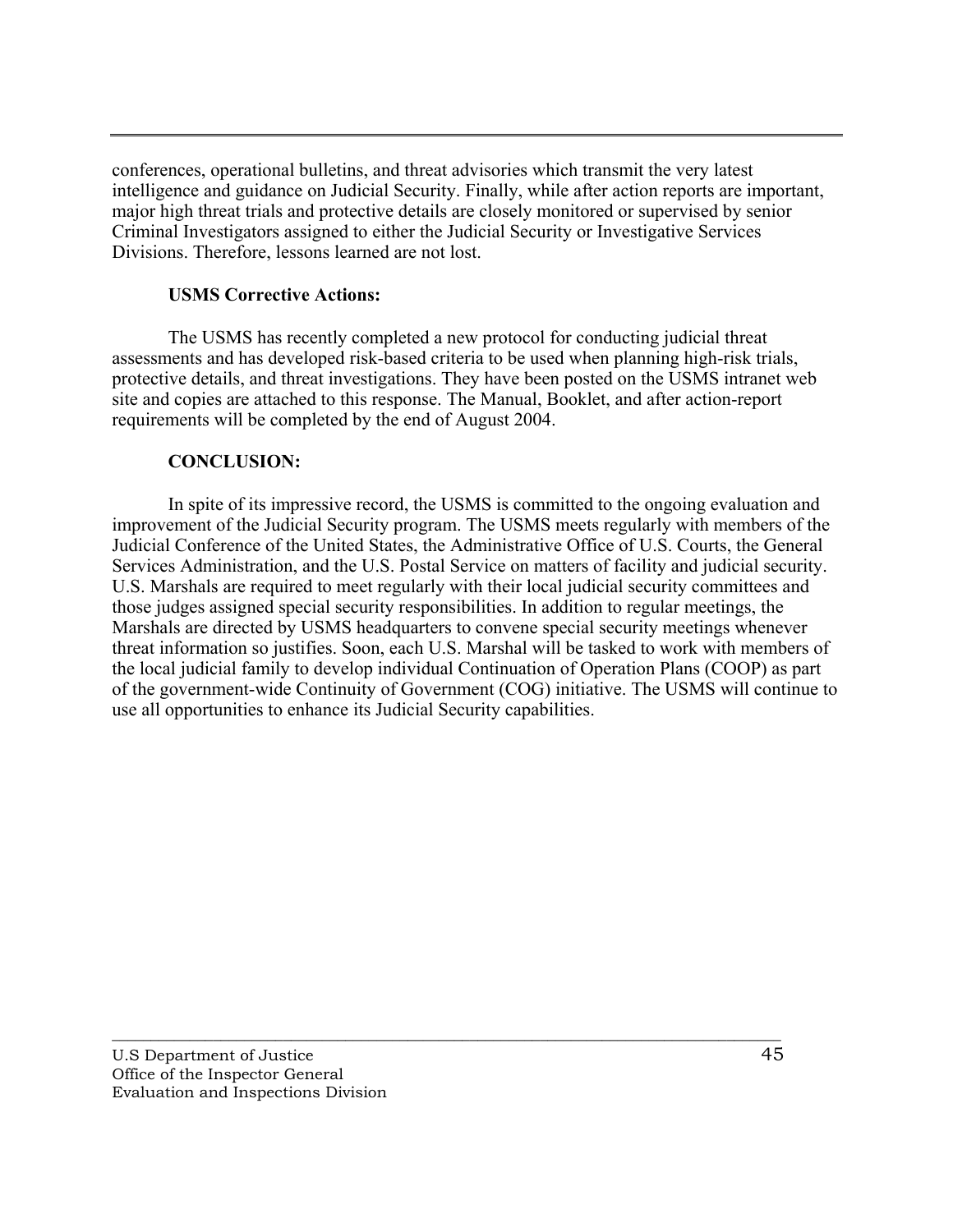# <span id="page-54-0"></span>**APPENDIX III: THE OIG'S ANALYSIS OF THE USMS'S RESPONSE**

On December 30, 2003, the Office of the Inspector General (OIG) sent copies of the draft report to the United States Marshals Service (USMS) with a request for written comments. The USMS responded to us in a memorandum dated February 4, 2004.

## **The USMS Response**

The USMS's general concerns with our findings are its belief that we did not provide sufficient information about the USMS's efforts since September 11, 2001, to protect the Judiciary, and that some information presented in the report was inaccurate or incomplete. The USMS claims that the OIG failed "to demonstrate an even basic understanding of how the USMS Judicial Security process works" and misrepresents the effectiveness of the Judicial Security Program. Our disagreement with that statement is explained in the analysis that follows. Moreover, we note that although the USMS expressed concerns about some of the report's findings, it concurred with all six of the recommendations and agreed to implement them. Our detailed analysis of the USMS's response to our report and recommendations follows.

## **USMS's Efforts Since September 11, 2001**

The USMS states that its highest priority is judicial security, and during the years before September 11, 2001, it "successfully secured thousands of high risk trials." The USMS states that after September 11, 2001, it "renewed and strengthened its commitment to protecting the Judiciary," and implemented numerous initiatives "to enhance an already strong Judicial Security program," which the USMS claims the OIG report does not acknowledge. The USMS provided four examples of its accomplishments, including the hiring of 807 new Deputy Marshals, the training of approximately 100 employees as threat investigators, the deployment of over 800 Automated External Defibrillators, and the purchase of new high capacity firearms for more than 4,000 Court Security Officers.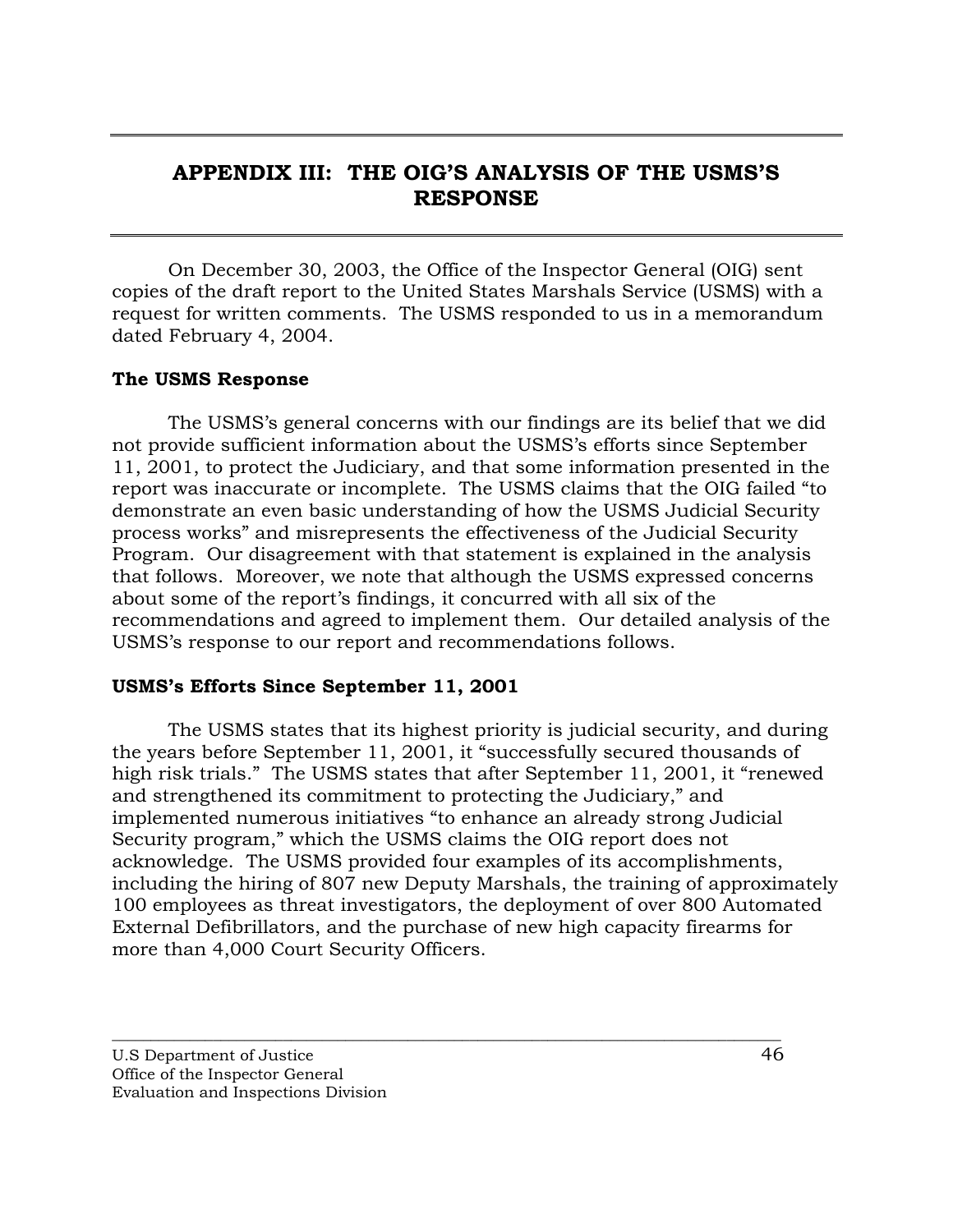OIG Analysis. At the initiation of this review, we requested that the USMS provide a list of judicial security improvements since September 11, 2001, so that we could evaluate the improvements during our review. On June 13, 2003, the USMS provided a minimal list, consisting primarily of generic building security improvements implemented government-wide in the months subsequent to the September 11 terrorist attacks (Appendix A). No additional information of this nature was provided during our review until the February 4, 2004, USMS response to the draft report. Consequently, we did not have an opportunity to examine some of the post-September 11, 2001, efforts the USMS now cites, and we did not validate the accuracy of the new information or its relevance to improving the capability of the Judicial Security Program. However, the USMS's new claims about increased staff and equipment do not undermine the core criticisms our review made about the operation of the Judicial Security Program.

## **Inaccurate or Incomplete Information**

 The USMS also asserts that the report misrepresents the effectiveness of the USMS Judicial Security Program because it does not acknowledge the numerous trials that the USMS has successfully protected. The USMS states that "the draft report leaves an inaccurate, or at least, incomplete picture," and uses "anecdotal and/or incomplete information." The USMS cites four examples of information from the report that it considers to be inaccurate or incomplete.

1. The USMS believes that the OIG report incorrectly relied on two recent assaults on federal judges to question the effectiveness of its Judicial Security Program. The response states that "the USMS believes that one of the two incidents mentioned in the draft report was actually a random street robbery that had nothing to do with the judge's identity or duties."

OIG Analysis. The USMS's statement that one of the assaults we cited was a random street robbery is incorrect. The two assaults described in our report were cited in "The Attorney General's 2001 Performance Report, Strategic Goal Seven: Protect the Federal Judiciary." That report specifically describes assaults on two federal judges in their courtrooms.

2. The USMS believes that the OIG report incorrectly implies that Congress was concerned about the USMS's ability to secure the judiciary, when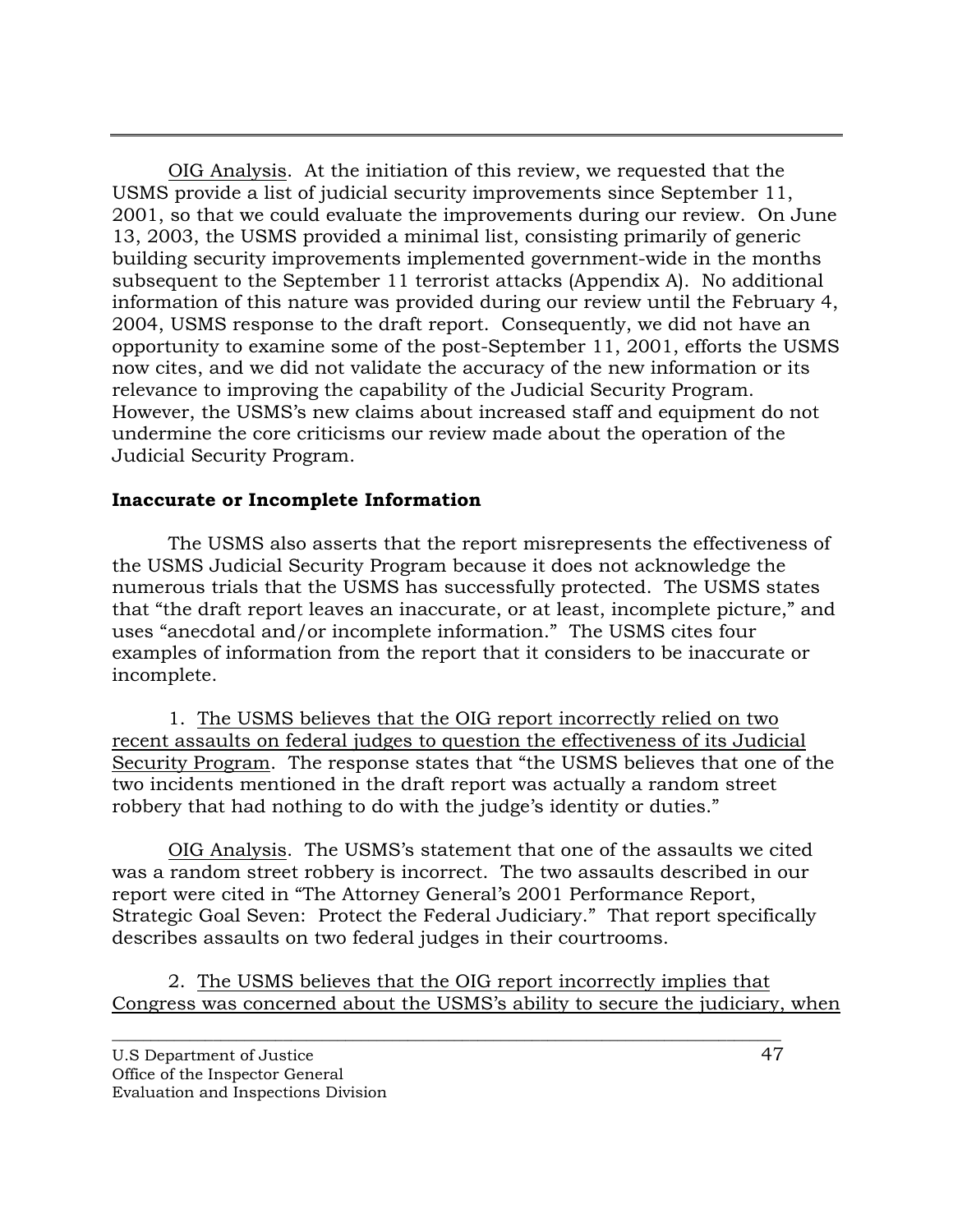Congress was actually only concerned about the USMS's failure to follow budgetary earmarks. The USMS challenges the OIG report citation of congressional concerns, stating that "[t]he draft report never fully explains what the [Congressional] concern actually was and whether or not it was validated." The USMS goes on to state that "Congress was concerned that the USMS was not using Judicial Security funding as it had been 'earmarked' in the appropriation." The USMS further states that the 2003 OIG audit "failed to find a single case where the USMS spent these funds other than as Congress intended."

OIG Analysis. The USMS suggestion that congressional concern was limited to a single issue (i.e., earmarks) is incorrect. The OIG report cites several concerns related to the effectiveness of the Judicial Security Program that Congress has expressed to the USMS in hearings, questions for the record, and other correspondence. These concerns include such issues as the criteria for establishing and removing protective details, protection of the judiciary during high-threat trials, and USMS participation on the Federal Bureau of Investigation's (FBI) Joint Terrorism Task Forces (JTTFs). The report describes several of these concerns (see, for example, pages 2, 4, 16, 21, and 22), and recommends improvements to use the resources Congress has provided more effectively.

The USMS also mischaracterizes the finding of the 2003 OIG audit by stating that the audit "failed to find a single case where the USMS spent these funds other than as Congress intended." In fact, the audit found that because the USMS does not have a budget execution system that tracks changes, obligations, and expenditures to the budget estimates included in congressional spending instructions, the USMS could not demonstrate adherence to 7 of the 17 FY 2002 spending instructions from the Congress and 9 of the 22 FY 2003 spending instructions.54

3. The USMS states that it has no information that any judge is under an express death threat from a terrorist group. The USMS states that it "has no information that any judge is under such a threat," but it does state that

 <sup>54</sup> Department of Justice, Office of the Inspector General, *Budget Execution in the United States Marshals Service During Fiscal Years 2002 and 2003*, Report No. 04-02, October 2003, pages 8 and 19.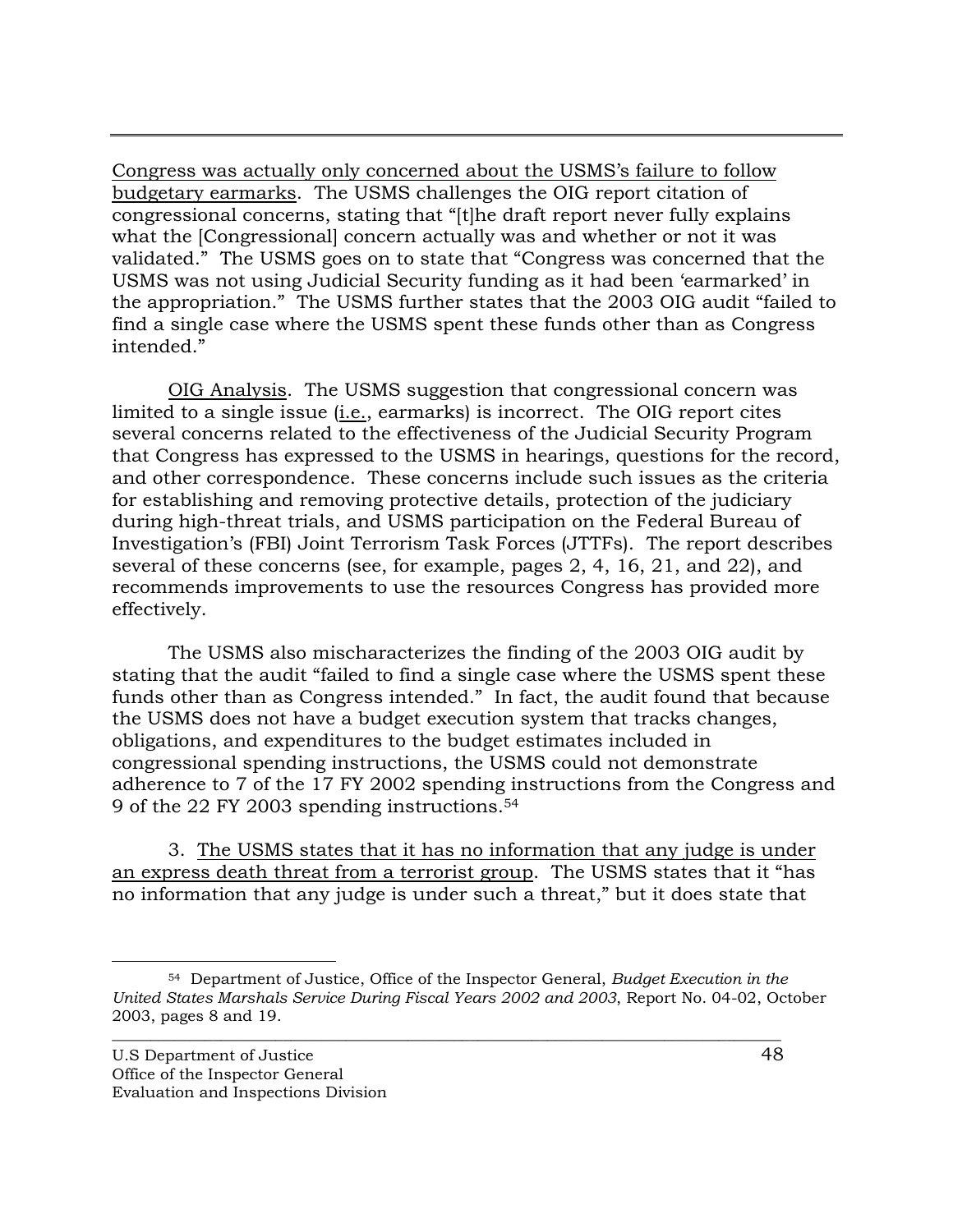"those judges who are at increased risk as a result of their participation in terrorist trials have the highest levels of security possible."

OIG Analysis. The discussion in the report regarding the personal protective measures that have been maintained on two judges for over eight years is based on our interviews with USMS headquarters and field personnel, as well as our review of documents which describe the threats that were the impetus for the protective measures. The specific statement that the two judges are under express death threats is our unclassified characterization of the description in intelligence documents regarding the threats. Although further discussion of the nature of the threats and how they were received is not appropriate for an unclassified document, we note that the long-term maintenance of these two protective details, supported by direct funding from Congress, would not be appropriate in the absence of a continuing identifiable threat.

4. The USMS objects to the report's conclusions regarding shortcomings in assessing threats, an ad hoc approach to security on high-threat trials and personal protective details, outdated policies, and ineffective allocation of resources. The USMS states that the report's "statements are made without a single example of when these alleged inadequacies resulted in a trial being disrupted or a member of the judicial family being injured."

OIG Analysis. The USMS's objections to our conclusions focus on the absence of realized threats or actual attacks, rather than on the increased risk to the federal judiciary that accrues from inadequate threat assessment, the lack of a centralized intelligence capability, and the lack of standards for protective measures. In so doing, the USMS response fails to fully comprehend the seriousness of those shortcomings. Our report shows that the process the USMS uses to analyze threats is outdated and untimely; the USMS itself recognized the lack of a centralized intelligence capability as a weakness; and that USMS standards for addressing high-threat trials are inadequate. We address each statement in the USMS response regarding specific shortcomings in turn:

• Shortcomings in assessing threats. As documented in our report, the USMS does not meet its own standards for assessing threats against the judiciary. Further, internal studies have recognized that the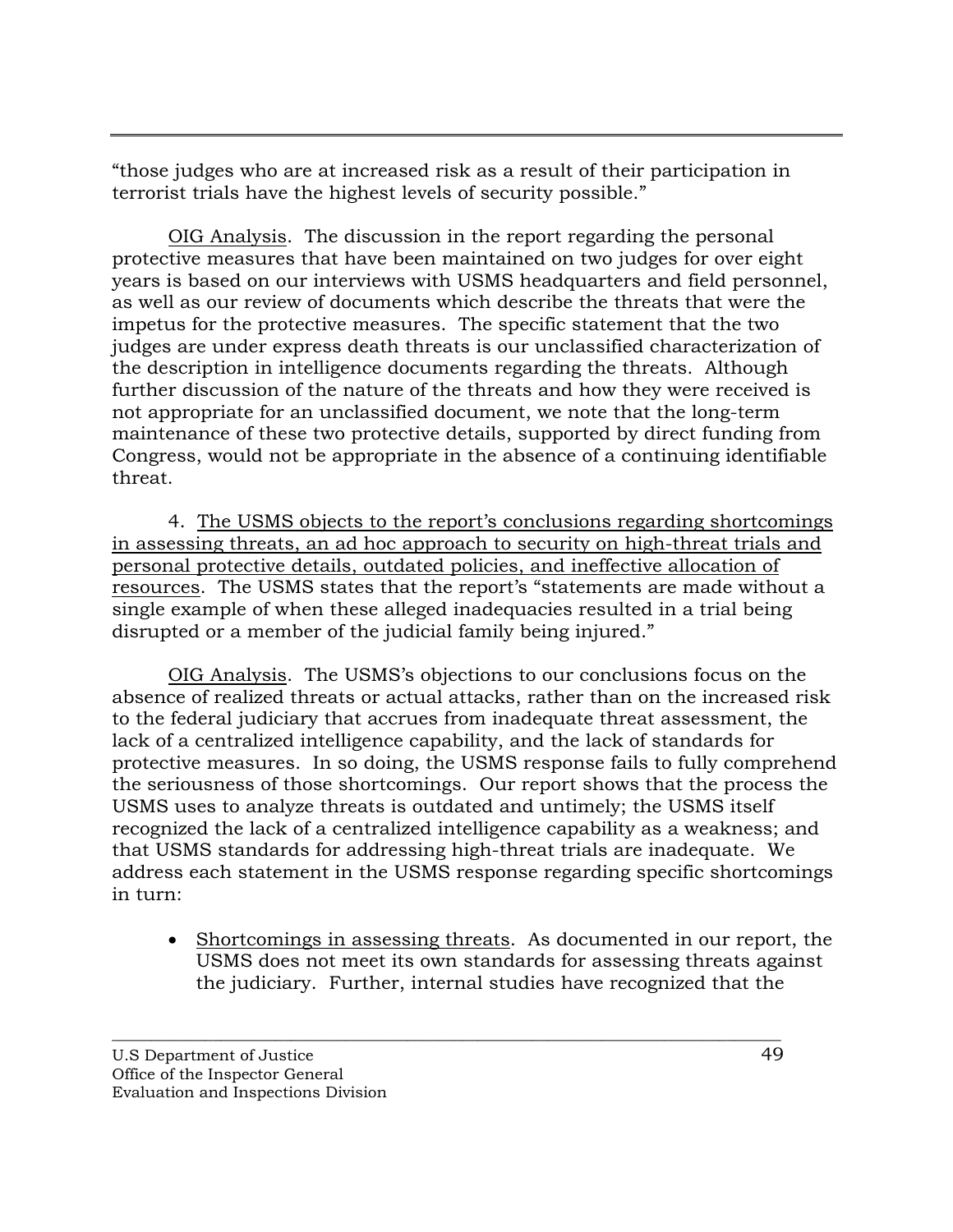USMS does not have a program for collecting and assessing intelligence and using that intelligence to analyze threats.

- Ad hoc approach to security on high-threat trials and personal protective details. The USMS defends its ad hoc approach to highthreat trial security by stating that "requirements for every high threat trial…are determined on a case-by-case basis…" and asserting that its operational plans are implemented by "personnel who have received specialized training and who utilize the latest in high tech security equipment." Our conclusion that uniform judicial security standards are needed is based in part on discussions with USMS staff in several districts. The U.S. Marshals and Deputy Marshals we interviewed emphasized the importance of consistent security measures and complained of insufficient criteria for determining the appropriateness of existing measures to guide districts in selecting protections when developing operational plans. We did not assess whether specific protective techniques described in operational plans were "adequate" or "appropriate." Our report concludes that without effective current standards, and routine after-action reports, the USMS cannot identify inconsistent protections, needed improvements, or successful protective measures for ensuring the security of the federal judiciary.
- Outdated policies. Our conclusions about the lack of up-to-date policies were based on the concerns expressed to us by personnel in the USMS districts who must determine and implement protection techniques that are "adequate" or "appropriate." Our report states:

[T]en U.S. Marshals and Deputy Marshals that we interviewed noted that the guidance in the Manual does not address many types of trials that present significant risks to the judiciary, such as criminal cases involving espionage, prosecutions of gang violence, and cases with cooperating witnesses. Moreover, a significant defining issue in recent high-threat trials − that the defendants are associated with international terrorist groups − is not included.

• Ineffectively deployed equipment. Our conclusions regarding the deployment of equipment were based on our discussions with field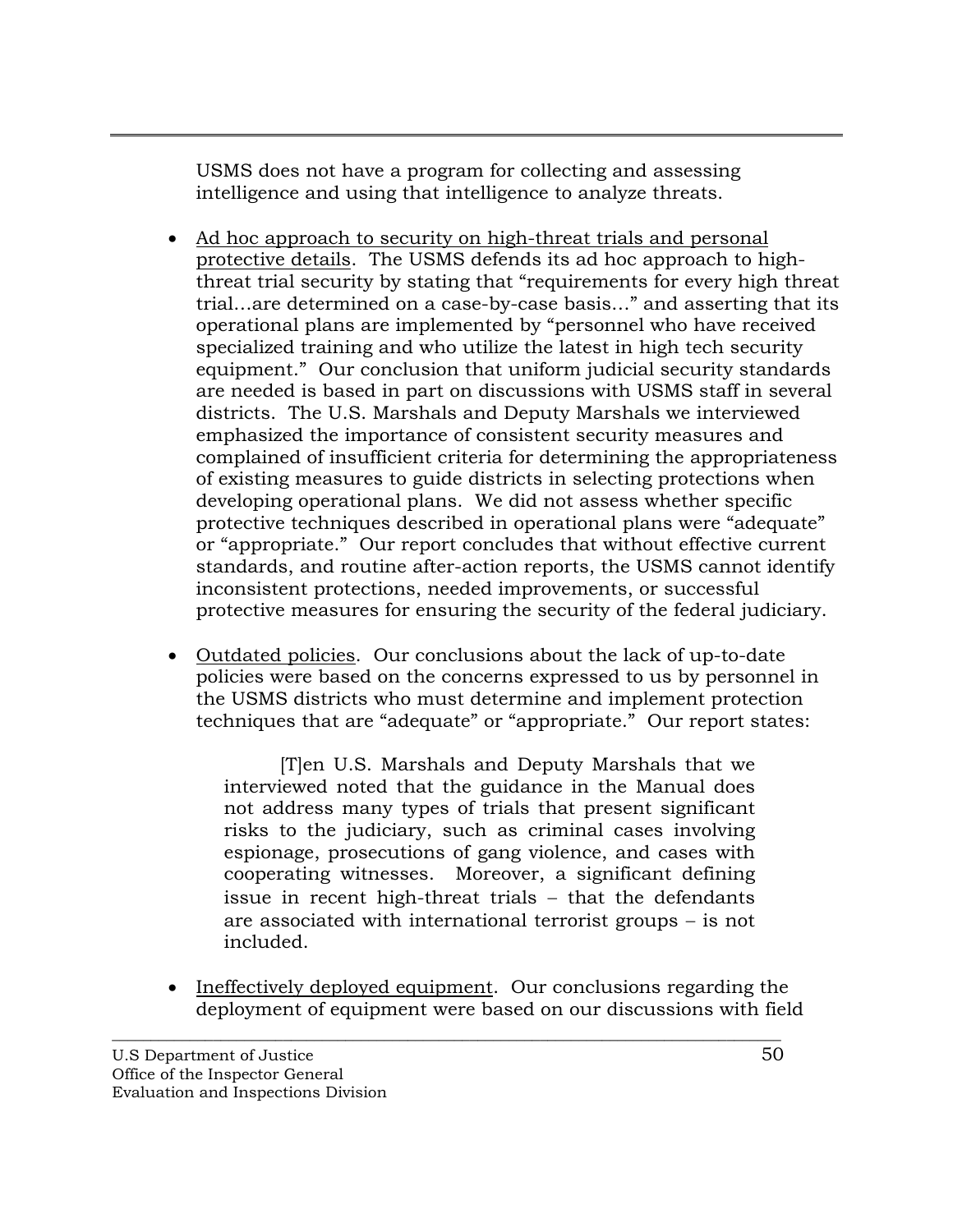personnel regarding the availability and use of "high tech" security equipment. For example, we found that one district did not use its new explosives detector because of a lack guidance from headquarters:

[A] district we visited did not use its new "Itemiser3 Trace Explosive Detector" during a high-threat trial because the district was waiting for guidance from USMS headquarters on where to deploy the equipment (public or freight entrance), who should be screened, and what protective measures should be taken if suspected explosives are detected (e.g., retest for false positive or immediately evacuate the building).

• Ineffective allocation of resources among threats. We could not validate the USMS's comment that "94 per cent of all requests for special assignment resources are approved." In fact, during our review, in response to our request for funding data on high-threat trials, a representative of the Judicial Security Division (JSD) told us that, "JSD does not keep a data bank for the amount of requests that come to JSD, JSD keeps a data bank on the amount of requests that are approved." Moreover, "approval" does not mean that *all* resources requested were provided.

## **Effectiveness of the Judicial Security Program**

The USMS response states as a general theme that the OIG report misrepresents the effectiveness of the Judicial Security Program. To the contrary, our report appropriately warns of significant vulnerabilities in critical elements of the USMS's program. The intelligence and threat assessment capabilities we examined were implemented in response to the assassinations of two federal judges in 1988 and 1989. The fact that no member of the judiciary has been assassinated in the past 15 years is not a valid response to the need to correct shortcomings we identified in the USMS's threat analysis capability or the lack of a centralized intelligence capability. Further, the USMS's argument that neither of the judges attacked in 1988 and 1989 was overtly threatened prior to being attacked reinforces our concern that the USMS lacks the intelligence and analytical capabilities it needs to effectively and timely detect and respond to nascent threats.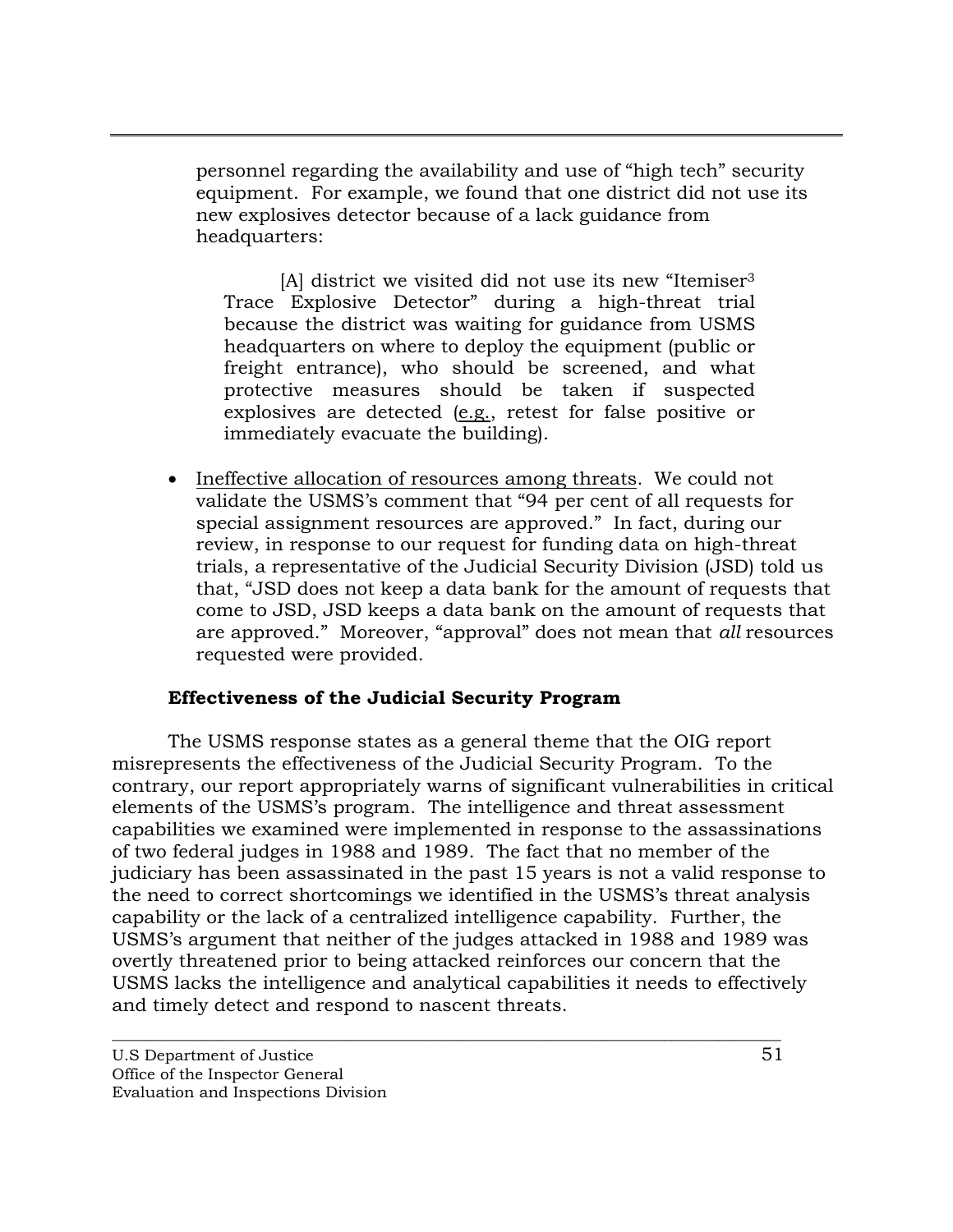Finally, the USMS's argument that the lack of recent attacks equates to a lack of vulnerabilities reinforces our conclusion that the USMS needs to improve its ability to self-assess its operations and recognize weaknesses before failures occur. To meets its Strategic Performance Measure of allowing "zero assaults" on the judiciary, we believe the USMS should improve its ability to recognize and take prompt action on deficiencies, such as the ones we identified.

## **RECOMMENDATIONS**

**Recommendation 1:** Ensure that all threats to the judiciary are assessed within established timeframes.

Summary of USMS Response.The USMS agrees with the recommendation that all threats should be assessed according to policy. The USMS will revise its policy on timeframes for the Analytical Support Unit (ASU) to complete assessments. The new policy will establish criteria that categorize requests according to urgency. Once the policy is implemented, adherence to the timeframes will be made a factor in the annual performance evaluations of the ASU staff. The USMS estimates that the new policy will be implemented by the end of August 2004. The USMS also will review the workload of the ASU and will request additional resources during the FY 2006 budget process, if necessary.

OIG Analysis. Recommendation 1 is Resolved – Open. The actions planned by the USMS to revise its policy concerning ASU assessment timeframes are responsive to our recommendation. Please provide us with a copy of the new policy by September 30, 2004.

**Recommendation 2:** Update the historical threat database or develop a new database to perform comparative assessments.

Summary of USMS Response. The USMS agrees with the recommendation that the threat database should be updated. In addition, the USMS believes that the threat database is a valuable part of the overall threat assessment and response process. However, the USMS believes that the draft report greatly overstates the role of the database and the adverse impact of not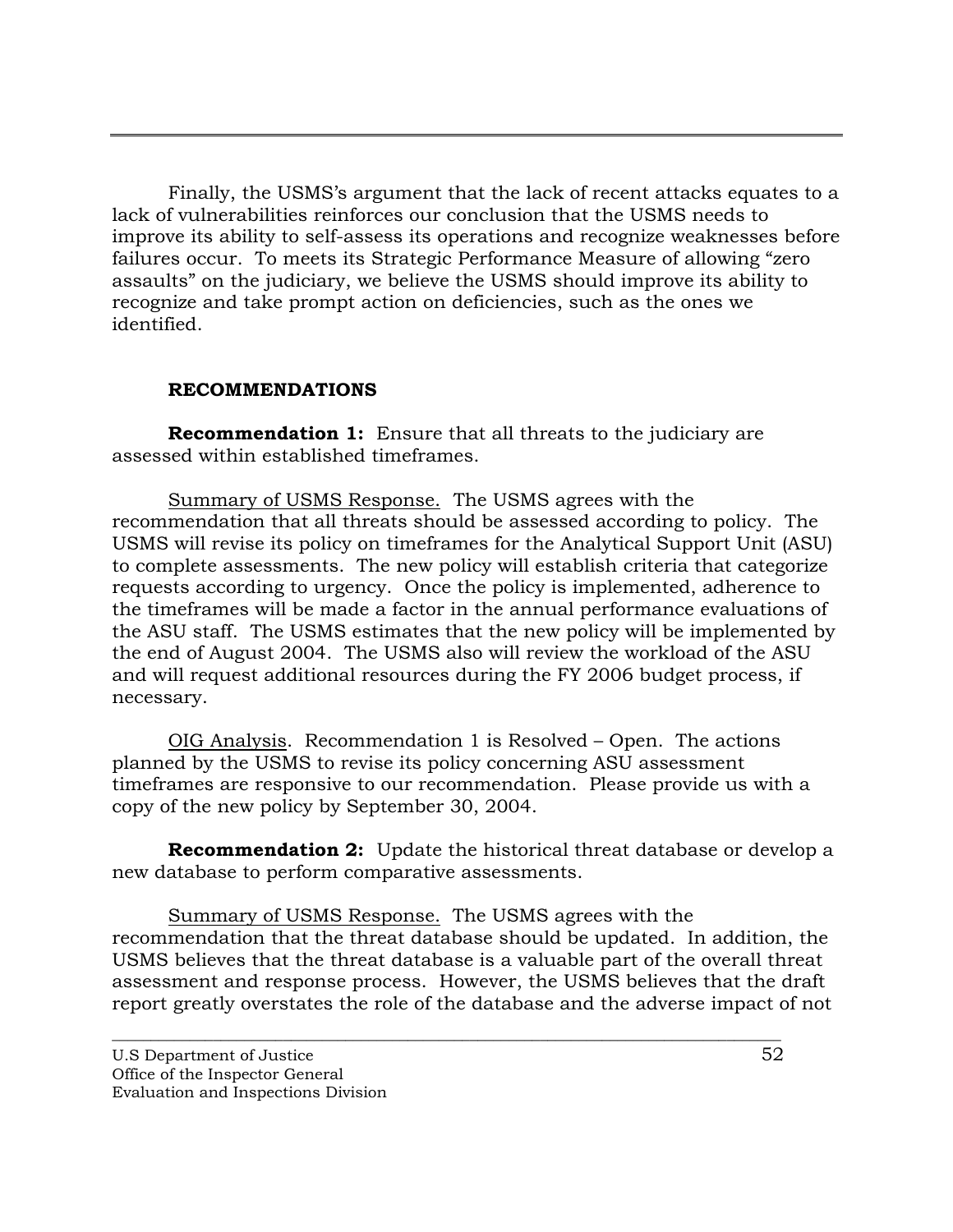having it current. The USMS bases its assessment, at least in part, on a recent validation of the historical threat database prompted by our draft report, concluding that the validity of the database remains relatively high. This may be true for resource allocations based on the database, but an estimate of validity based on results alone has little or no applicability to the use of the database as an assessment tool. Similar results may be attributable to different variables, particularly when the database has not been updated since 1996. The USMS stated that a requirements analysis on updating the database is underway and should be completed by March 15, 2004. Once completed, the cost and time to complete the project will be determined.

OIG Analysis. Recommendation 2 is Resolved – Open. We disagree with the USMS's opinion that the report overstates the role of the historical threat database and the adverse impact of it being out-of-date. The database was part of the improvements implemented after two judges were assassinated in the 1980s, and it is intended to, among other things, assist in ensuring that appropriate personal protective measures are taken at the district level. An out-of-date threat assessment tool affects it value and decreases the potential that a threat against a member of the federal judiciary will be assessed accurately. Notwithstanding the USMS's assertions regarding the database, the actions planned by the USMS are responsive to our recommendation. Please provide us with a copy of the completed requirements analysis and the project's implementation plan by April 30, 2004.

**Recommendation 3:** Assign full-time representatives to all 56 FBI field office JTTFs and ensure effective USMS liaison with intelligence agencies (e.g., the U.S. Secret Service's National Threat Assessment Center, the Central Intelligence Agency, and the National Security Agency).

Summary of USMS Response. The USMS agrees that having a full-time representative on all JTTFs is desirable. The USMS states that it has been steadily increasing its JTTF representation since September 11, 2001, without the appropriation of positions specifically for that purpose. The USMS will seek additional positions in the FY 2006 budget to assign at least one full-time employee on each of the FBI's JTTFs. In addition, the USMS stated that it has assigned personnel to, and has an active and ongoing relationship with, external intelligence agencies.

OIG Analysis. Recommendation 3 is Resolved – Open. The actions undertaken and planned by the USMS are generally responsive to our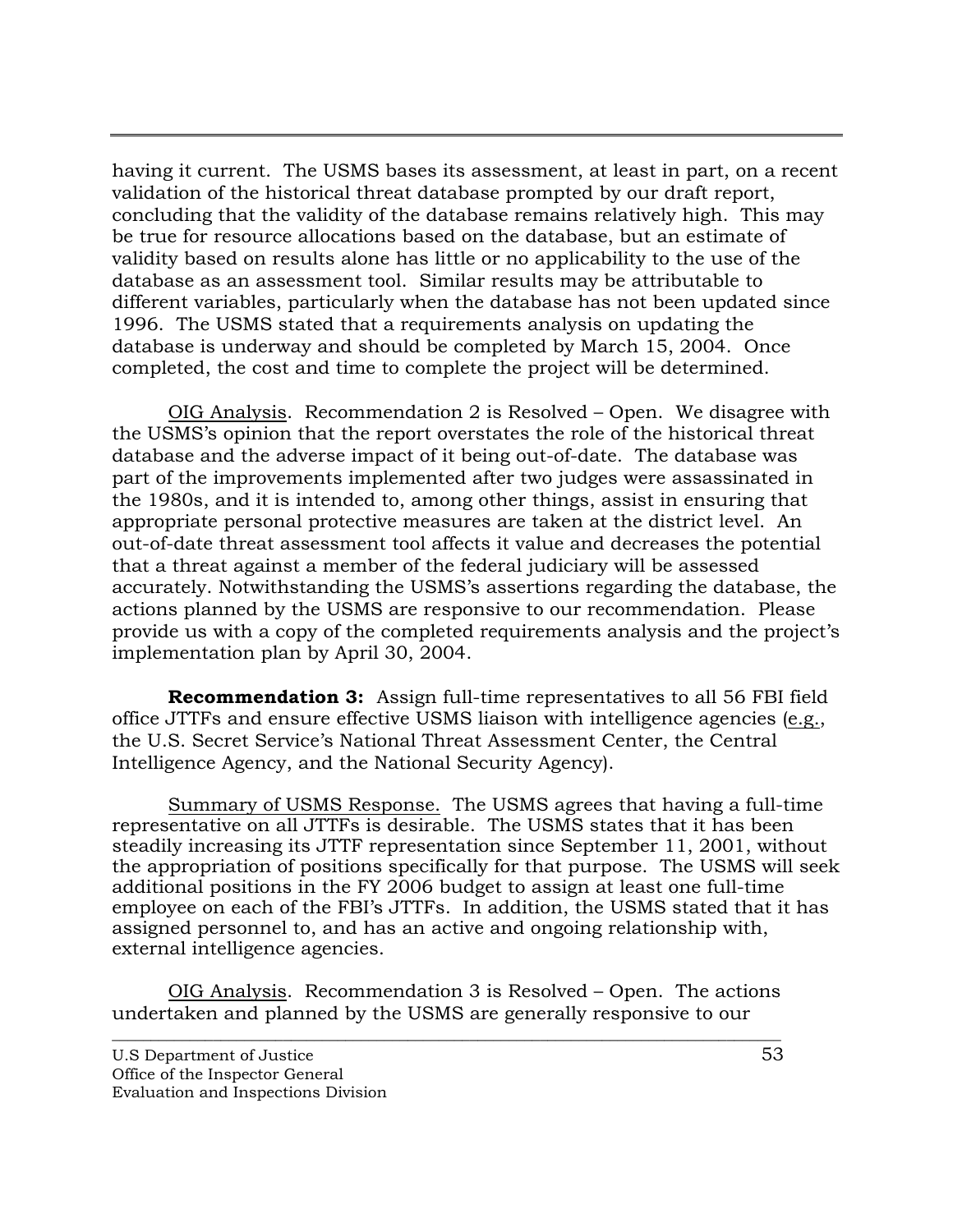recommendation. However, the delay until a request for additional resources is submitted and approved postpones addressing the USMS's intelligence vulnerability until 2006 or later. By April 30, 2004, and quarterly thereafter until full representation on JTTFs is achieved, we request that the USMS provide us with a roster of all its full-time and part-time representatives on JTTFs.

**Recommendation 4:** Create a centralized capability to identify, collect, analyze, and share intelligence with USMS districts, as well as with the USMS JTTF representatives and other intelligence liaisons.

Summary of USMS Response. The USMS agrees with the recommendation. The USMS response states that prior to the OIG review it already had created an Office of Intelligence with a senior Criminal Investigator designated as its Chief. To establish the office as a functioning entity, the USMS will seek the resources needed to fully staff the office as part of the FY 2006 budget process. In the meantime, the USMS will explore ways to provide additional staffing to the office on a temporary duty basis.

OIG Analysis. Recommendation 4 is Resolved – Open. The actions undertaken and planned by the USMS are responsive to our recommendation. Please provide us with a copy of the Office of Intelligence's mission statement, staffing requirements, and implementation plan by April 30, 2004.

**Recommendation 5:** Require that all Chief Deputy Marshals and USMS JTTF representatives have Top Secret clearances, and ensure that each district has secure communication equipment.

Summary of USMS Response. The USMS agrees with the recommendation. However, the USMS states that the OIG did not address the progress that the USMS has made in increasing the number of employees with security clearances since September 11, 2001. According to the USMS, all 94 U.S. Marshals and 77 of the 94 Chief Deputy Marshals currently hold a Top Secret clearance. The remaining 14 Chief Deputies are being processed for Top Secret clearances (three Chief Deputy positions are vacant at this time). The USMS also responded that of the 49 USMS employees it has assigned to JTTFs, 42 have Top Secret or interim Top Secret clearances.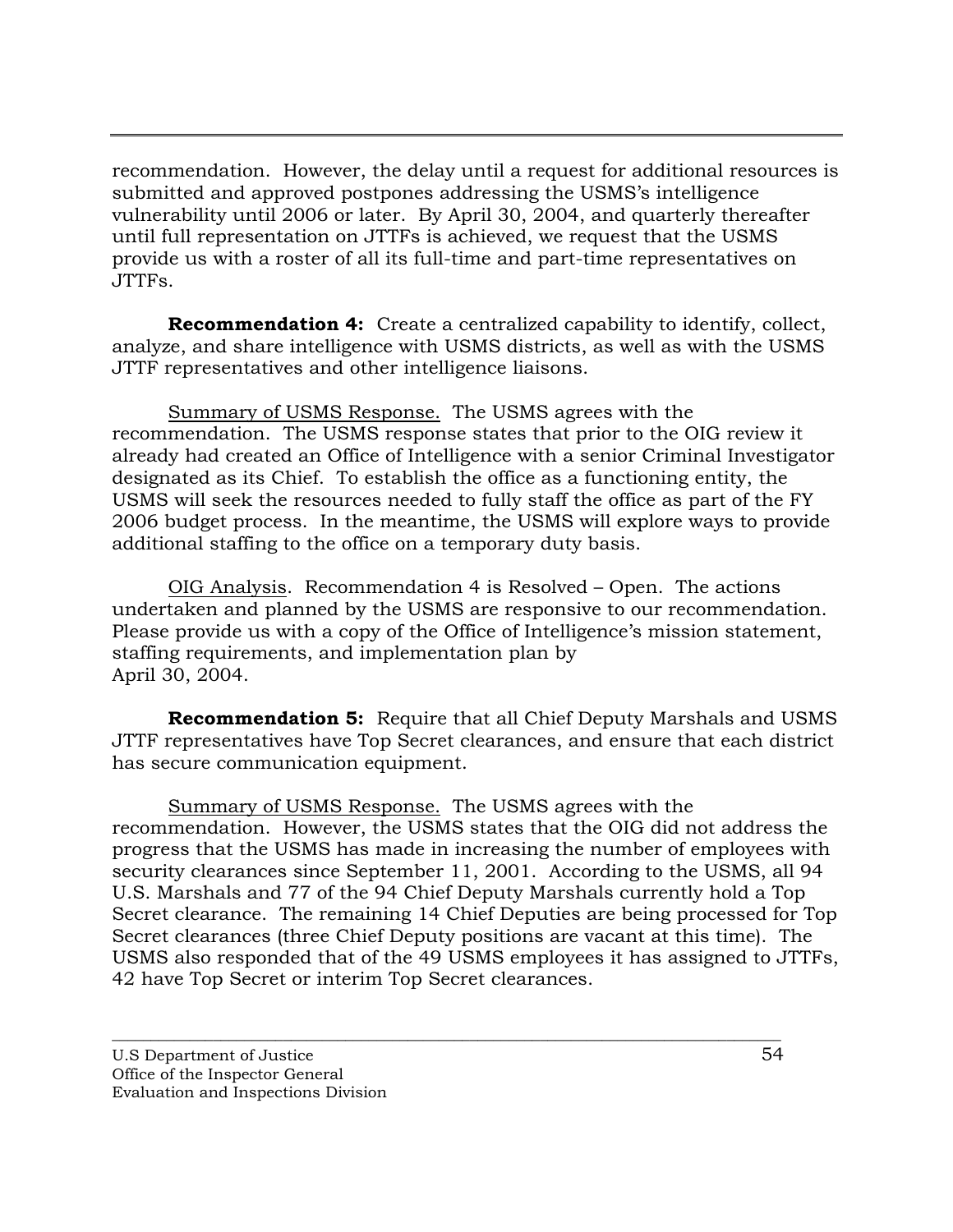The USMS responded that the current Chief Deputy Marshals and JTTF representatives without Top Secret clearances will receive their clearances within 30 days of completion of their OPM background investigations. In addition, newly appointed Chief Deputy Marshals and JTTF representatives will have background investigations initiated within 15 days of their appointment, and interim Top Secret clearances within 30 days of appointment.

Concerning the issue of secure telephone communications equipment, the USMS states that it has increased the number of districts with this capability to 63 (from 51 on August 20, 2003) and that this equipment is on order for the other 31 districts. The remaining secure telephone communications equipment is scheduled to be deployed by June 30, 2004.

OIG Analysis. Recommendation 5 is Resolved – Open. The actions undertaken and planned by the USMS are responsive to our recommendation. Please provide us with a copy of the USMS policy for issuance of security clearances by April 30, 2004. Also, please include the clearance information for each representative on the quarterly reports requested under recommendation 3. In addition, please provide us with a status report on the installation of secure telephone communications equipment in each of the 94 districts by July 30, 2004.

**Recommendation 6:** Revise the 1993 *Judicial and Court Security Manual* and the 1999 *Offsite Security Booklet for Judicial Officers* to establish risk-based standards and require after-action reports for high-threat trials and protective details.

Summary of USMS Response. The USMS agrees with the recommendation. However, the USMS states that the basic information and guidance in both the 1993 *Judicial and Court Security Manual* and the 1999 *Offsite Security Booklet for Judicial Officers* are still sound and that nothing in either document would jeopardize security if followed.

The USMS recently completed a new protocol for conducting judicial threat assessments and has developed risk-based criteria to be used when planning high-risk trials, protective details, and threat investigations. The USMS has posted this protocol and risk-based criteria on the USMS intranet web site and provided copies to the OIG. Further, the USMS states that revisions to the 1993 *Judicial and Court Security Manual*, the 1999 *Offsite*